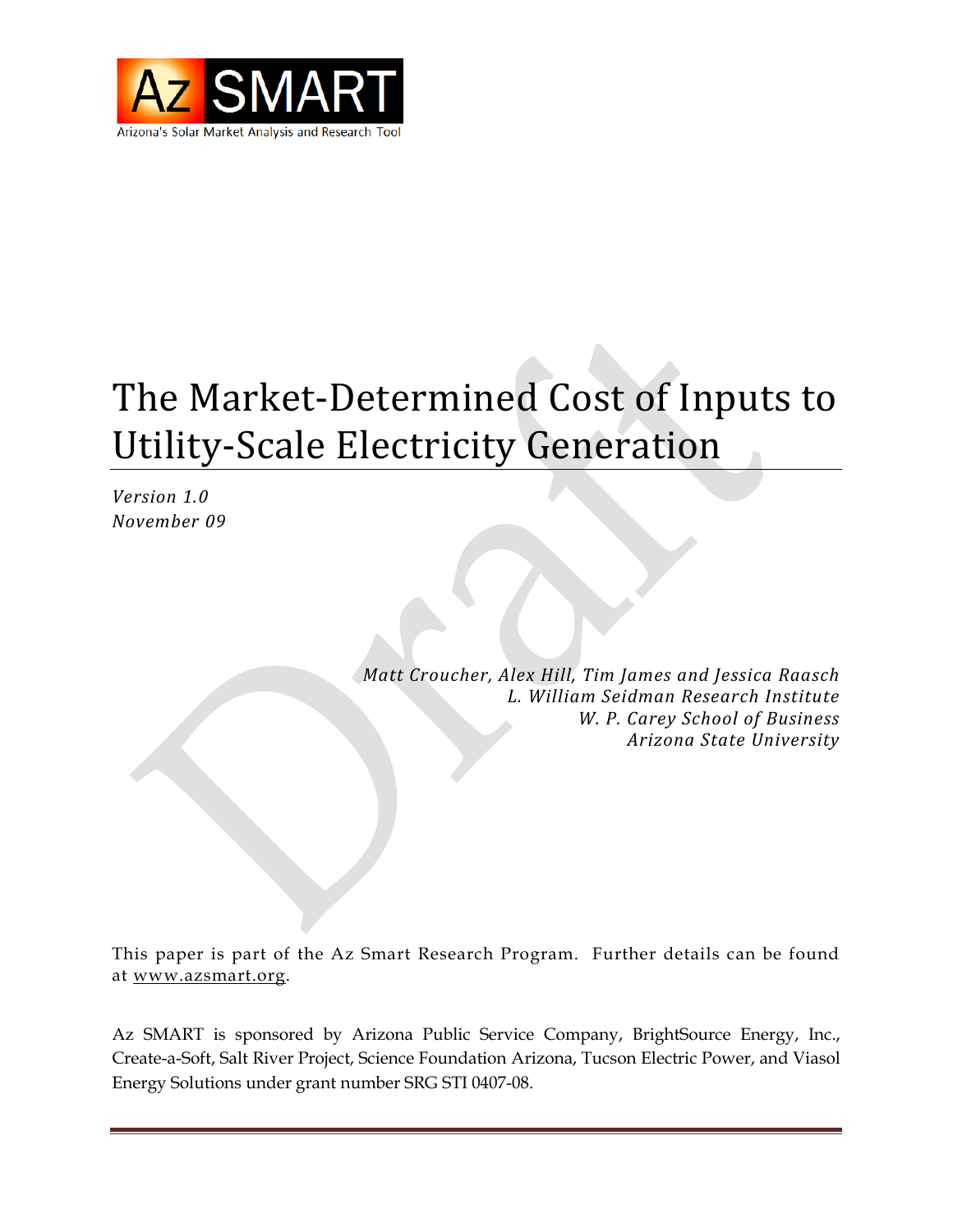## **Arizona's Solar Market Analysis and Research Tool (Az SMART)**

*Arizona's Solar Market Analysis and Research Tool (Az SMART) is a breakthrough analysis environment that will enable stakeholders to examine the complex interaction of economic, security, environmental, and technological issues that impact Arizona's ability to become a global leader in solar power innovation, development and deployment. Multi-disciplinary research efforts and capabilities at Arizona State University and the University of Arizona are being utilized in close collaboration with partners from industry and government in the creation and use of Az SMART.* 

*The goal of the three-year project is to develop a unique analysis tool, tailored to the examination of a successful roll-out of large-scale solar energy infrastructure in Arizona, and the required electric grid technologies to enable that infrastructure.* 

*The principal outputs of the project are Solar Feasibility research, a Solar Scorecard for Arizona, and ultimately, the analytical tool that integrates them into a decision support framework. The end product will be accessible by remote web access [\(www.azsmart.org\)](http://www.azsmart.org/), as well as at Decision Theater, a dynamic, immersive visualization environment facility at Arizona State University*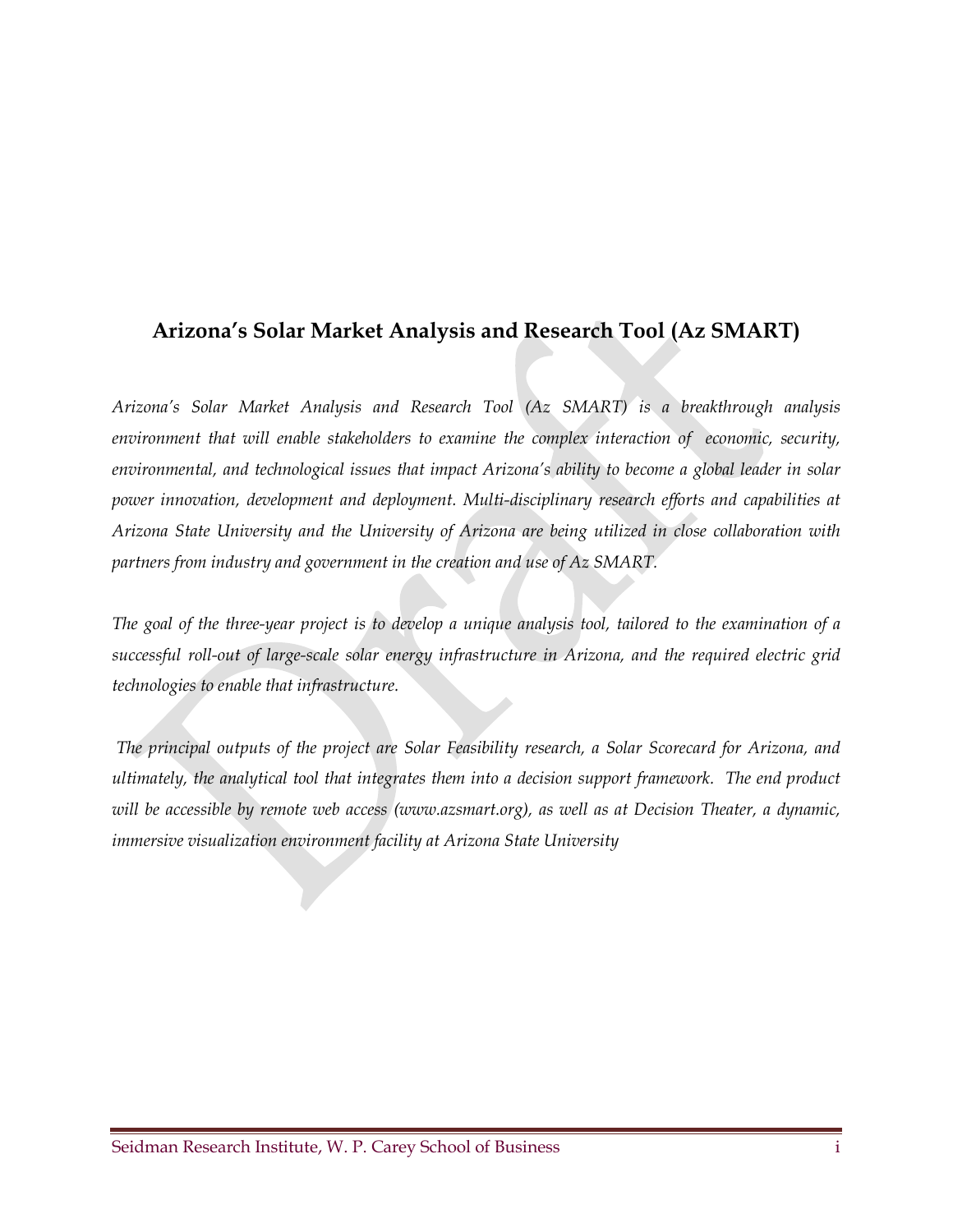#### **Arizona's Solar Scorecard**

*Researchers at the L. William Seidman Research Institute of the W. P. Carey School of Business at Arizona State University are developing Arizona's Solar Scorecard. The Solar Scorecard comprises metrics drawn from energy usage forecasts, environmental valuation analyses, economic development analyses, and energy security evaluations. It is assembled from a series of whitepapers which provide the research and analysis to translate commercial and public policy choices into measures of economic, environmental, social and energy security impact on Arizona. The 13 whitepapers are as follows:*

- *1. Energy Sector Technology;*
- *2. The Market-Determined Cost of Inputs to Utility-Scale Electricity Generation;*
- *3. Incentives and Taxation;*
- *4. Individual and Utility Decision Environment;*
- *5. AZ Energy Demand Analysis;*
- *6. Regulations and Standards;*
- *7. Energy Usage/ Supply Forecasts;*
- *8. Emissions/Pollution Analysis;*
- *9. Solar Export Potential;*
- *10. Environmental Valuation Analysis;*
- *11. Solar Inter-State Competition;*
- *12. Economic Development Analysis;*
- *13. Energy Security Issues.*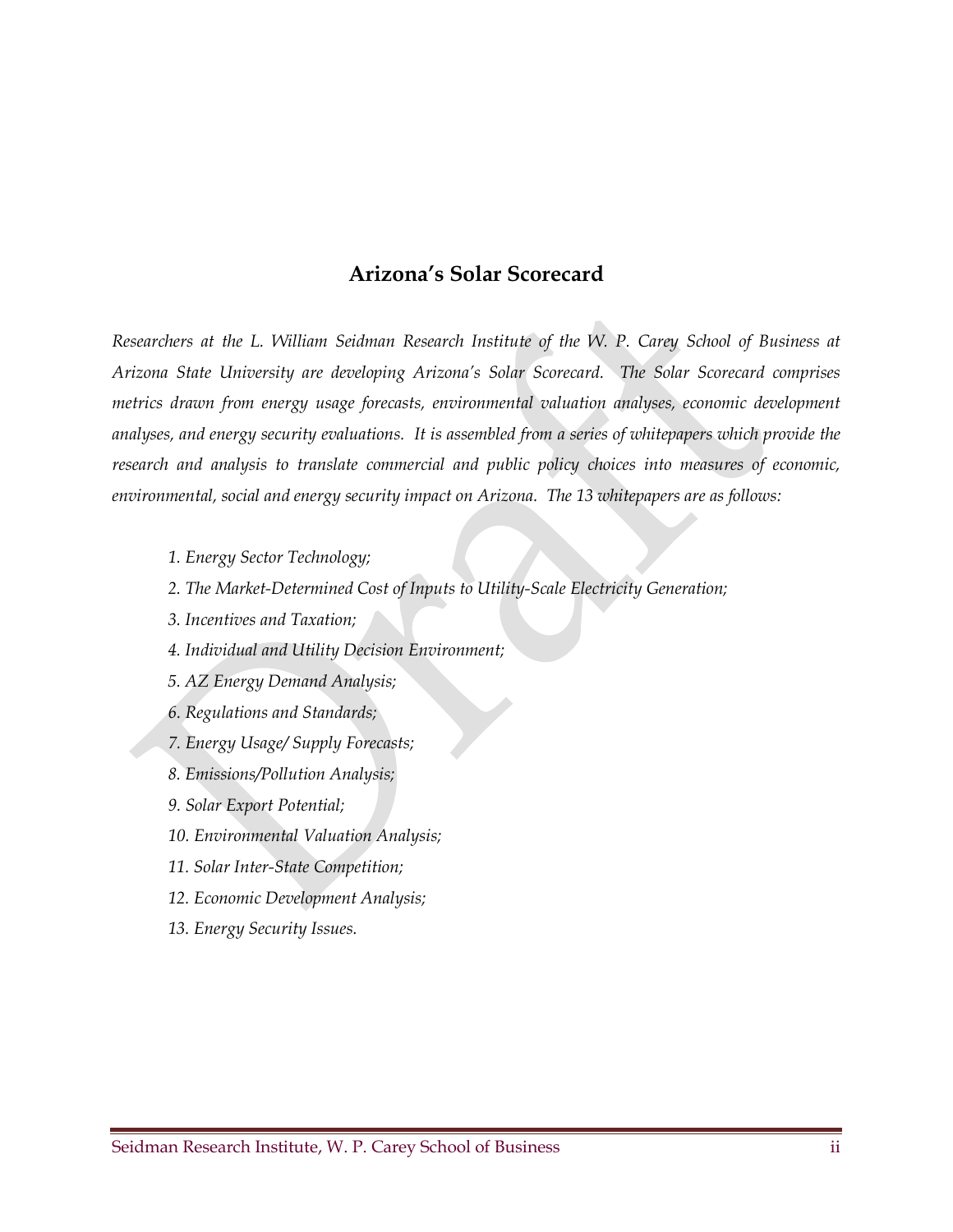## **About This Paper**

*This white paper is the 2nd paper out of the series of 13 white papers that make up the Solar Scorecard. The primary goal of this paper is to examine the key cost determinants in utility scale electricity generation. Estimates of the market-determined financial costs associated with various utility scale generation technologies are computed. As Az SMART progresses the estimates contained within this paper will be refined to ensure variations in key cost determinants across technologies are accounted for. Distributed forms of generation, and their financial cost characteristics, will be examined in a future paper.*

*The financial cost estimates contained in this paper serve as a building block for future research that will evaluate how successful various incentive and taxation schemes are at altering the relative cost of electricity generation across technologies. Further these financial cost estimates will be crucial when examining the economic impact of solar generation in future papers that are part of the overall Solar Scorecard. It is important to note that this paper focuses exclusively on the financial costs associated with various forms of generation. Any environmental benefits/costs have been set aside to be examined at a later date.*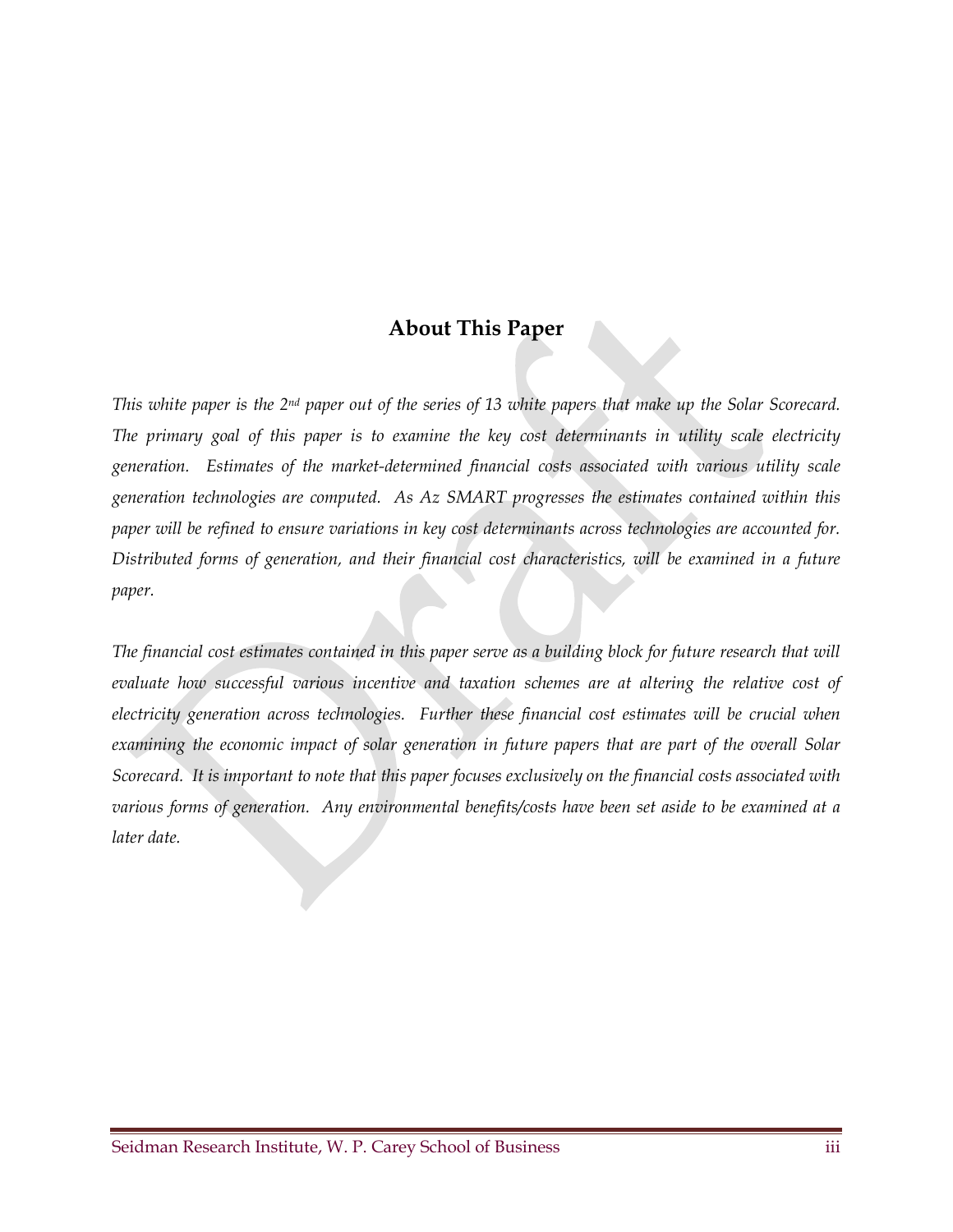## **Executive Summary**

- There are a variety of technologies currently available to generate electricity. One of the major factors that determines a state's generation mix is cost. Market forces as well as government intervention will play a crucial role in determining Arizona's future generation mix.
- To calculate levelized cost estimates, where available, data from the Energy Information Administration (EIA) was employed. The advantage of EIA data is that it provides information on a significant number of the factors that ultimately enable us to generate financial cost estimates for a broad range of technologies.[1](#page-4-0) Due to the uncertainty surrounding the future cost of building power plants,<sup>[2](#page-4-1)</sup> the EIA forecasts four capital cost cases through 2030 that attempt to encapsulate some of the uncertainty surrounding capital costs. These scenarios also include potential learning-by-doing effects as well as a technology optimism factor.[3](#page-4-2)

<span id="page-4-0"></span> <sup>1</sup> To make the estimates Arizona centric, some alterations were made where it was felt required. For instance the EIA assumes a wind capacity of over 40 percent whilst in Arizona it appears that the highest capacity factor is approximately 35 percent (Black & Veatch, 2007).

<span id="page-4-1"></span><sup>2</sup> Construction inflation has received some attention in recent years. See (Seidman Research Institute, 2008) for a recent discussion of construction inflation in Arizona.

<span id="page-4-2"></span><sup>3</sup> For more details on these factors see (EIA, 2009).

Seidman Research Institute, W. P. Carey School of Business iv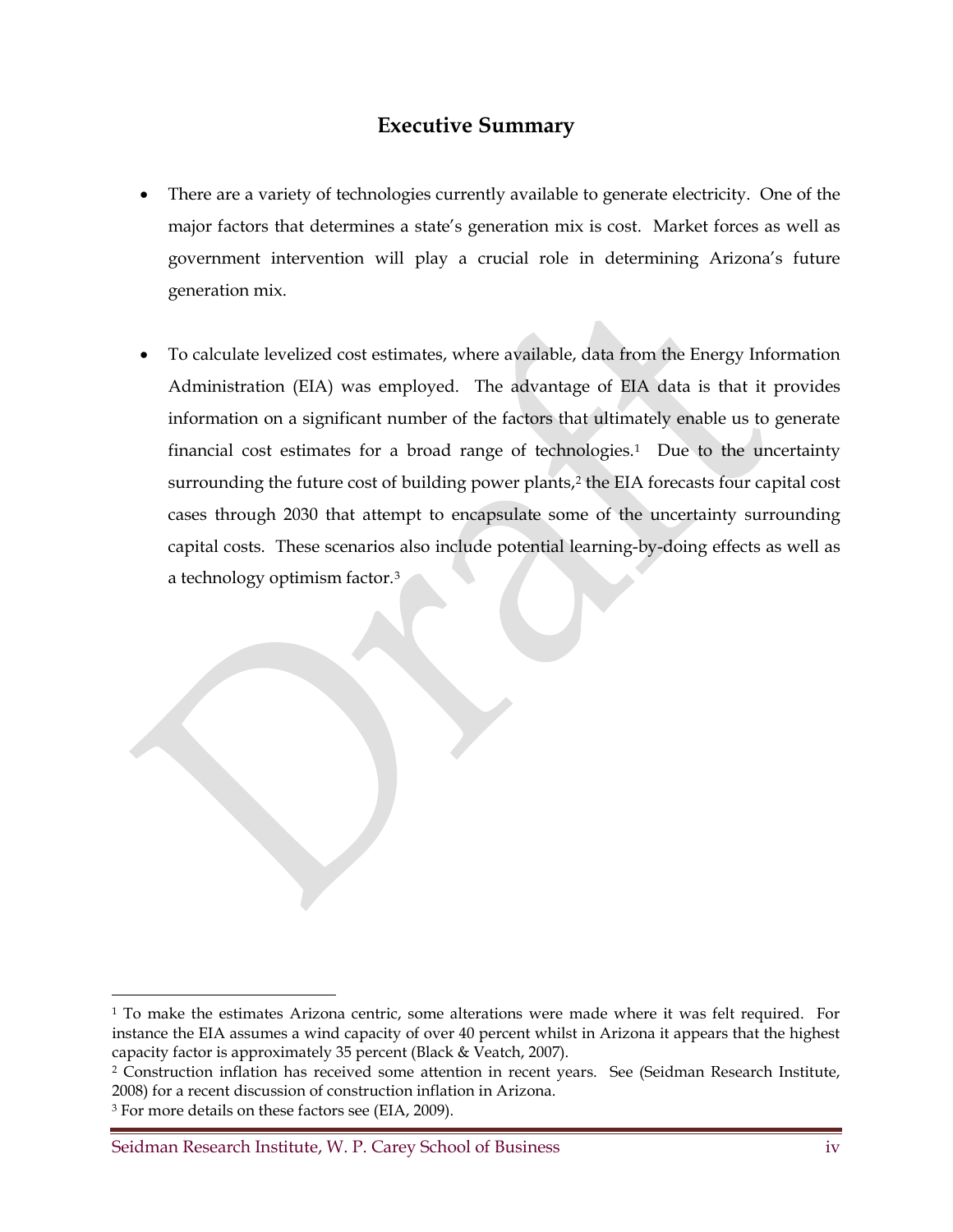#### *Levelized Cost Estimates*

|                                  | 2009                   |                     | 2030                   |                      |                       |
|----------------------------------|------------------------|---------------------|------------------------|----------------------|-----------------------|
| <b>Technology</b>                | Reference <sup>4</sup> | Rising <sup>5</sup> | Reference <sup>6</sup> | Falling <sup>7</sup> | $\%$ Change<br>(Ref.) |
| Scrubbed New Coal                | \$102                  | \$112               | \$96                   | \$86                 | $-5.9%$               |
| <b>IGCC</b>                      | \$111                  | \$118               | \$99                   | \$87                 | $-10.8%$              |
| IGCC with carbon sequestration   | \$141                  | \$144               | \$117                  | \$101                | $-17.2%$              |
| Conv Gas/Oil Comb Cycle          | \$105                  | \$125               | \$119                  | \$115                | 13.5%                 |
| Adv Gas/Oil Comb Cycle (CC)      | \$101                  | \$119               | \$113                  | \$109                | 11.8%                 |
| Adv CC with carbon sequestration | \$133                  | \$149               | \$138                  | \$131                | 3.5%                  |
| Conv Comb Turbine                | \$125                  | \$155               | \$150                  | \$148                | 20.3%                 |
| Adv Comb Turbine                 | \$113                  | \$133               | \$130                  | \$128                | 15.1%                 |
| <b>Fuel Cells</b>                | \$228                  | \$239               | \$212                  | \$196                | $-7.0%$               |
| <b>Adv Nuclear</b>               | \$132                  | \$144               | \$111                  | \$93                 | $-16.0%$              |
| Bio-mass                         | \$148                  | \$148               | \$120                  | \$104                | $-19.1%$              |
| MSW - Landfill Gas               | \$119                  | \$130               | \$113                  | \$103                | $-5.4%$               |
| Geothermal                       | \$92                   | \$169               | \$133                  | \$108                | 43.8%                 |
| Conventional Hydropower          | \$103                  | \$118               | \$96                   | \$74                 | $-7.4%$               |
| Wind                             | \$127                  | \$150               | \$116                  | \$95                 | $-9.0\%$              |
| Wind Offshore                    | \$227                  | \$246               | \$186                  | \$150                | $-17.8%$              |
| Solar Thermal                    | \$301                  | \$283               | \$210                  | \$165                | $-30.3%$              |
| Photovoltaic                     | \$393                  | \$375               | \$267                  | \$201                | $-32.0%$              |

#### **Utility Scale Levelized Cost per MWh of Electricity Delivered in 2009 and 2030**

<span id="page-5-0"></span> <sup>4</sup> Only the reference case is shown in 2009 as there is little difference between the cases.

<span id="page-5-1"></span><sup>5</sup> The *rising capital costs case* assumes that the cost adjustment factor is 25 percentage points higher than in the reference case between 2013 and 2030. Cost decreases due to learning can and do still occur. These cost reductions can partially or fully offset any cost factor increases, however for most technologies, costs in 2030 are *above* their 2008 levels.

<span id="page-5-2"></span><sup>6</sup> In the EIA *reference case*, initial overnight costs for all technologies are updated to be consistent with costs estimates collected in early 2008. Changes in these overnight capital costs are driven by a cost adjustment factor, which is based on the projected producer price index for metals and metal product

<span id="page-5-3"></span><sup>7</sup> The *falling plant capital costs case* assumes that overnight costs for the various generating technologies decreases at a faster rate than in the reference case, starting in 2013. By 2030, the cost adjustment factor is assumed to be 25 percentage points below its reference case value.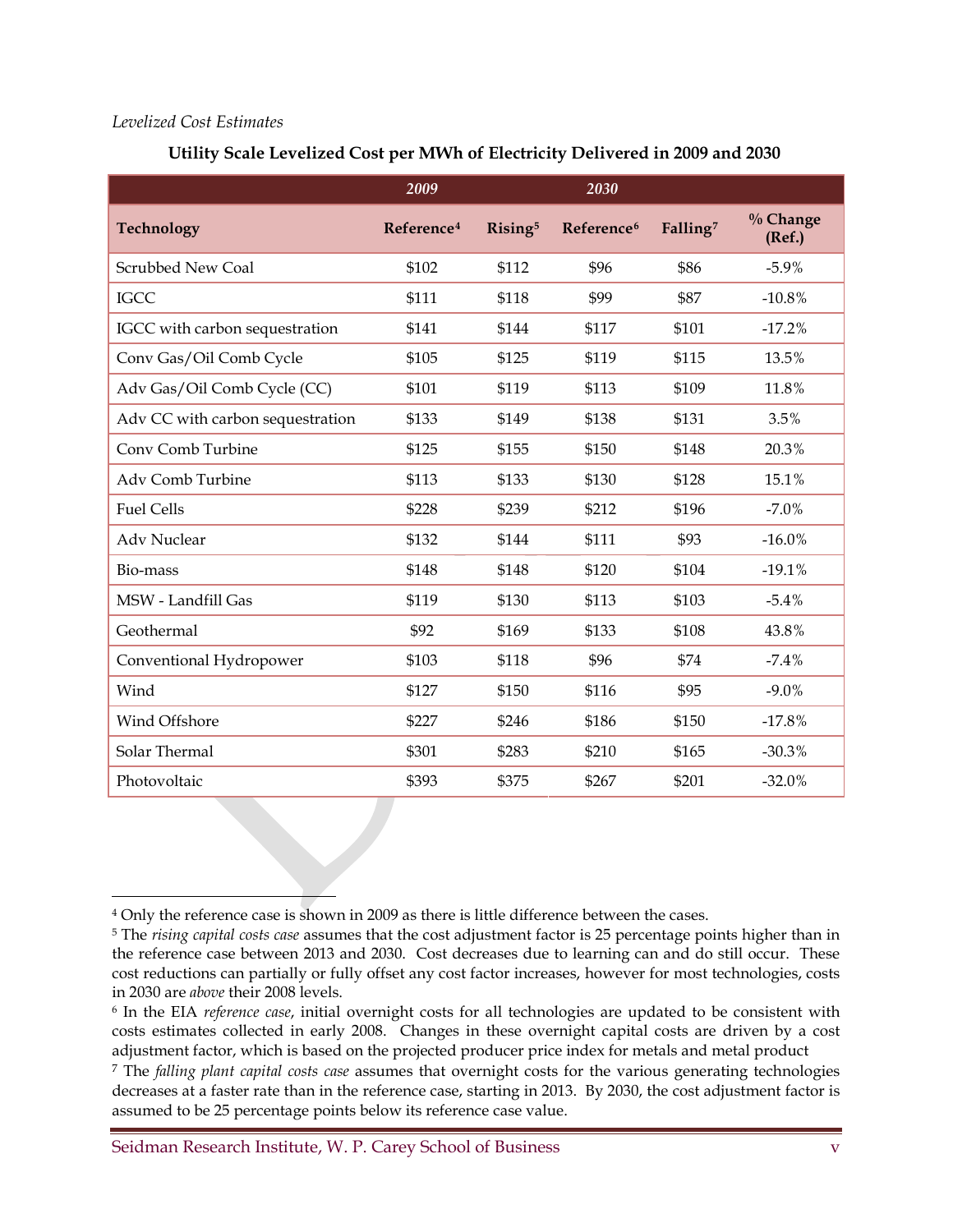*The Competitiveness of Solar*

- The initial estimates contained in this paper suggests that even if solar generation enjoys significant *reductions* in capital costs (45-59 percent) whilst traditional generation face *increasing* capital costs (1-23 percent) traditional generation still remains more cost competitive in 2030 absent government intervention.
- For solar thermal to achieve a levelized cost of \$155 per MWh (the closest traditional generation levelized costs) in 2030 its overnight capital cost per KW would need to be approximately \$2,100 (2009\$) whilst PV overnight capital costs per KW would have to be approximately \$1,960 (2009\$). These capital costs represent reductions of 58 percent and 67 percent relative to the reference capital cost case in 2009.
- Alternatively if gas prices are approximately \$11.20 (2009\$) per MBTU in 2030 then the levelized cost of gas conventional combustion turbine would be equal to that of solar thermal (\$165 per MWh). The gas price of \$11.20 represents an increase of 15 percent above the EIA forecast in 2030 (\$9.75 (2009\$)).

#### *Sensitivity Analysis*

• Sensitivity analysis was performed to investigate how the levelized cost of the various generation technologies could vary with changes in some of the input. Even with plausible changes in input values solar generation still remains uncompetitive against traditional generation.

#### *Remark*

• In an analysis of solar, we find some stark results. Solar thermal and utility-scale PV systems are not cost-competitive, now or in the foreseeable future, against other traditional generation resources without *significant government intervention* that alters the market determined value of the key inputs that determine costs of generation *or significant deviations* away from the expected future values of the key inputs such as capital and fuel costs.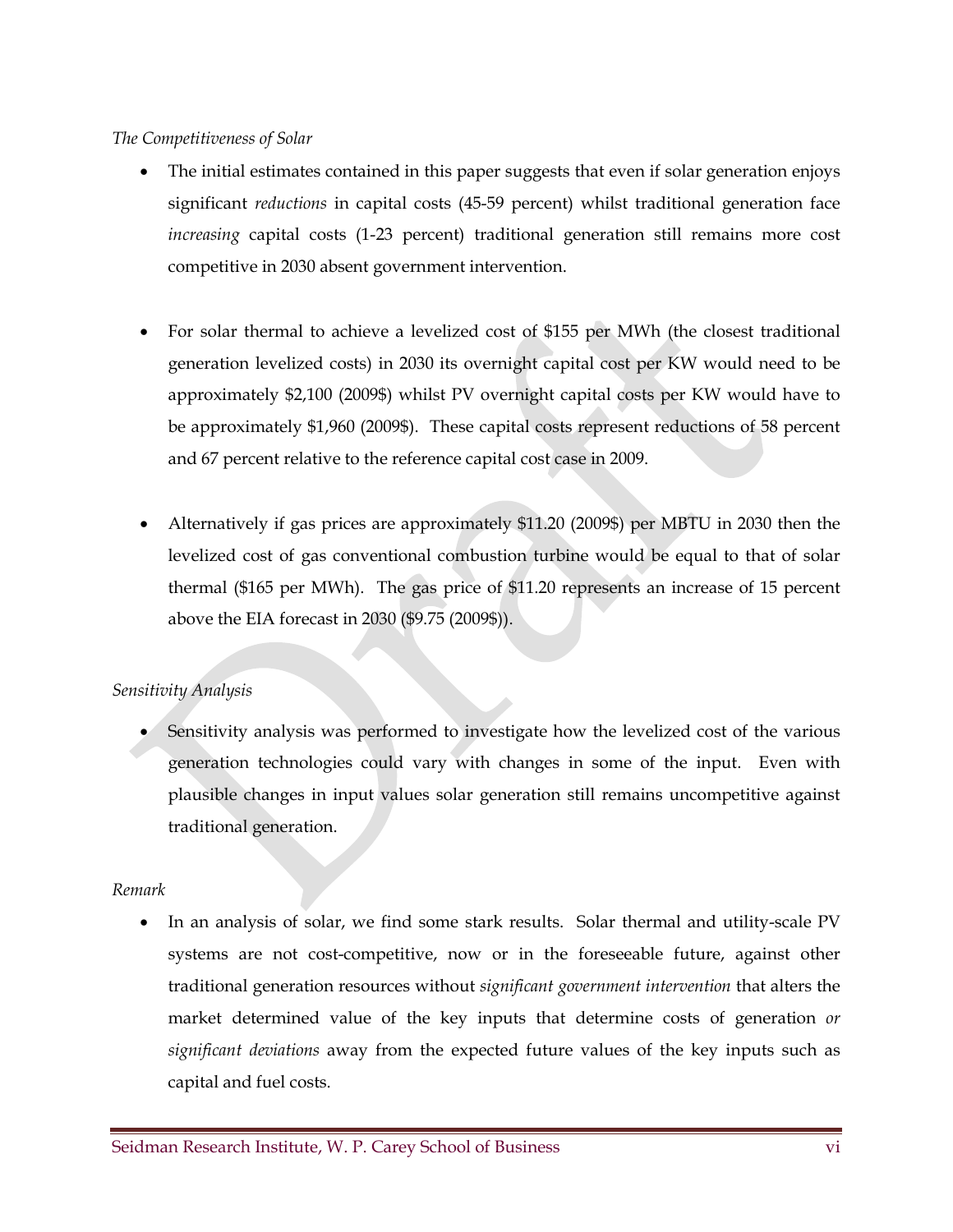## **Table of Contents**

| Arizona's Solar Market Analysis and Research Tool (Az SMART) | i                         |
|--------------------------------------------------------------|---------------------------|
| About This Paper                                             | iii                       |
| <b>Executive Summary</b>                                     | iv                        |
| List of Tables                                               | viii                      |
| List of Figures                                              | ix                        |
| List of Acronyms                                             | $\boldsymbol{\mathsf{x}}$ |
| 1. Introduction                                              | $\mathbf{1}$              |
| 2. Electricity Generation Technologies                       | $\overline{2}$            |
| 3. Levelized Cost Analysis                                   | 4                         |
| 3.1. Key Determinants in Generation Levelized Cost Analysis  | 5                         |
| 3.1.1. Capacity Factor                                       | 6                         |
| 3.1.2. Life of Plant                                         | 8                         |
| 3.1.3. "Overnight" Capital Cost                              | 8                         |
| 3.1.4. Cost of Capital                                       | 9                         |
| 3.1.5. Construction Period                                   | 9                         |
| 3.1.6. Operations & Maintenance Costs                        | 10                        |
| 3.1.7. Fuel Costs                                            | 10                        |
| 3.1.8. Heat Rates                                            | 11                        |
| 3.1.9. Inflation Rate                                        | 11                        |
| 3.2. Other Costs of Electricity Provision                    | 11                        |
| 3.2.1. Transmission and Distribution (T&D) Costs             | 12                        |
| 3.2.1.1. Loss Factor                                         | 13                        |
| 3.2.1.2. Intermittency and Reduction in Control Costs        | 13                        |
| 4. Cost Estimations                                          | 15                        |
| 4.1. Utility Scale Generation Levelized Cost Results         | 20                        |
| 4.2. Levelized Cost Sensitivity Analysis                     | 24                        |
| 5. Negative Generation: Energy Efficiency Options            | 27                        |
| 6. Conclusions                                               | 29                        |
| Glossary                                                     | 31                        |
| Bibliography 32                                              |                           |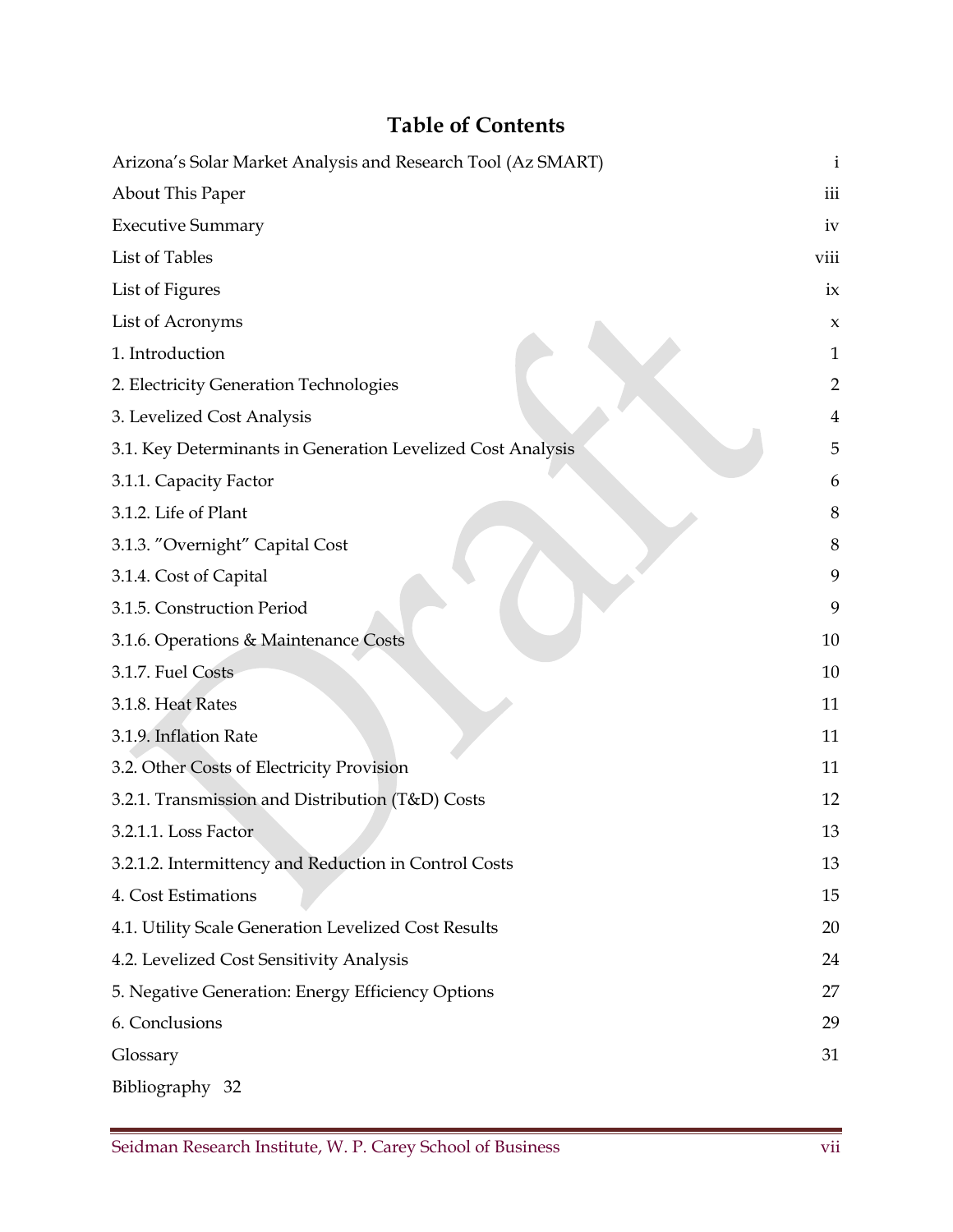## **List of Tables**

| Table 1: Electric Power Industry Generation by Primary Energy Source 2007               | 3              |
|-----------------------------------------------------------------------------------------|----------------|
| Table 2: List of Technologies Examined                                                  | $\overline{4}$ |
| Table 3: Annual Electricity Generated for a 1 MW Plant with Various Capacity Factors    | 7              |
| Table 4: Capital Cost For Various Generation Technologies (per Kilowatt 2007\$)         | 17             |
| Table 5: O&M Costs, Construction Period, Heat Rates and Capacity Factors for Various    |                |
| <b>Generation Technologies</b>                                                          | 18             |
| Table 6: Fuel Cost Assumptions                                                          | 19             |
| Table 7: Common Assumptions                                                             | 19             |
| Table 8: Utility Scale Levelized Cost per MWh of Electricity Delivered in 2009 and 2030 | 20             |
| Table 9: Variability in Common Assumptions and Fuel Prices                              | 24             |
| Table 10: Variability in Capacity Factor                                                | 25             |
| Table 11: 90 Percent Confidence Interval for Reference Capital Case in 2030             | 26             |

J.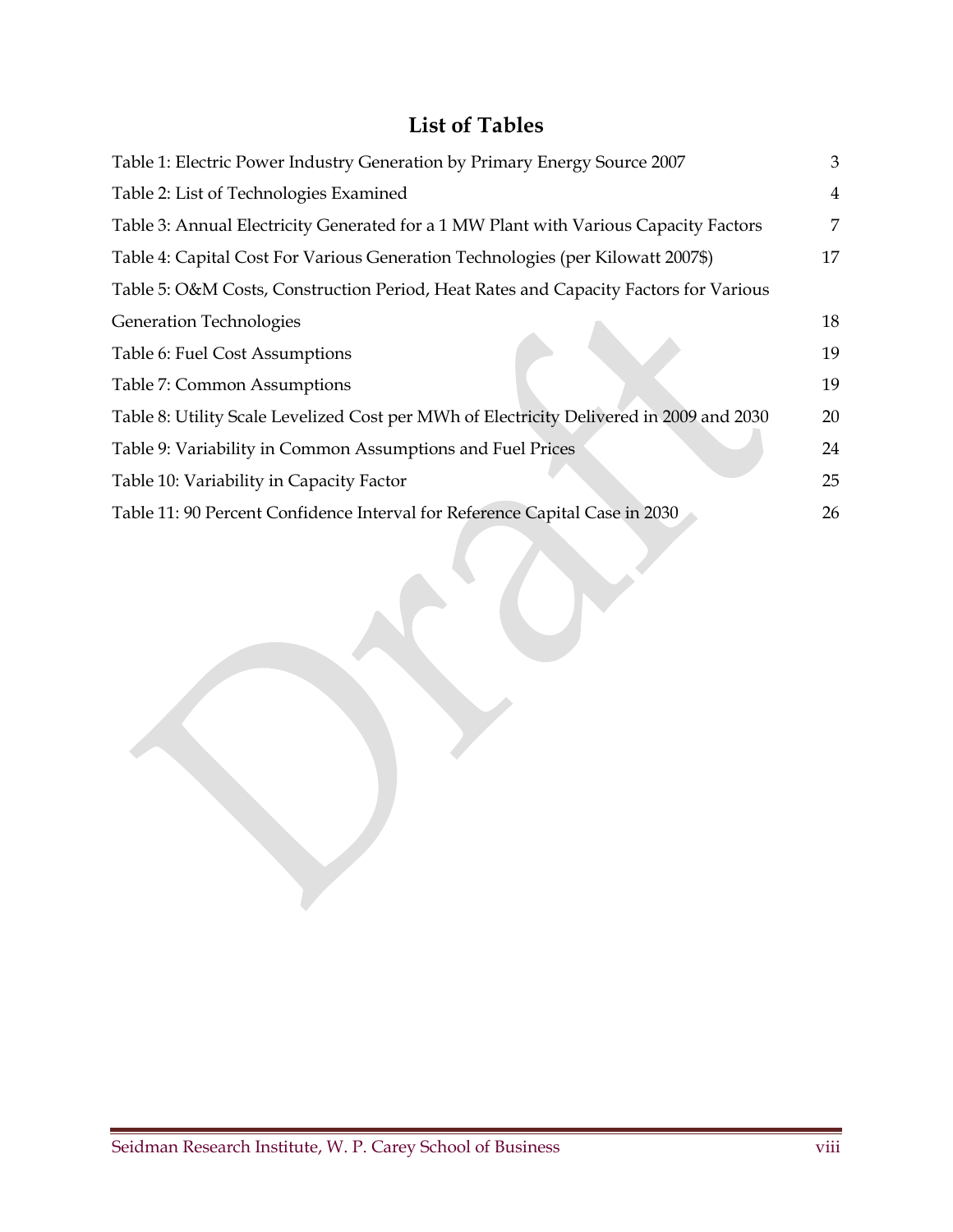## **List of Figures**

| Figure 1: Key Determinants in Levelized Cost Analysis                  | 6   |
|------------------------------------------------------------------------|-----|
| Figure 2: Levelized Cost of Delivered Electricity 2009: Reference Case | 21. |
| Figure 3: Levelized Cost of Delivered Electricity 2030: Reference Case | 22  |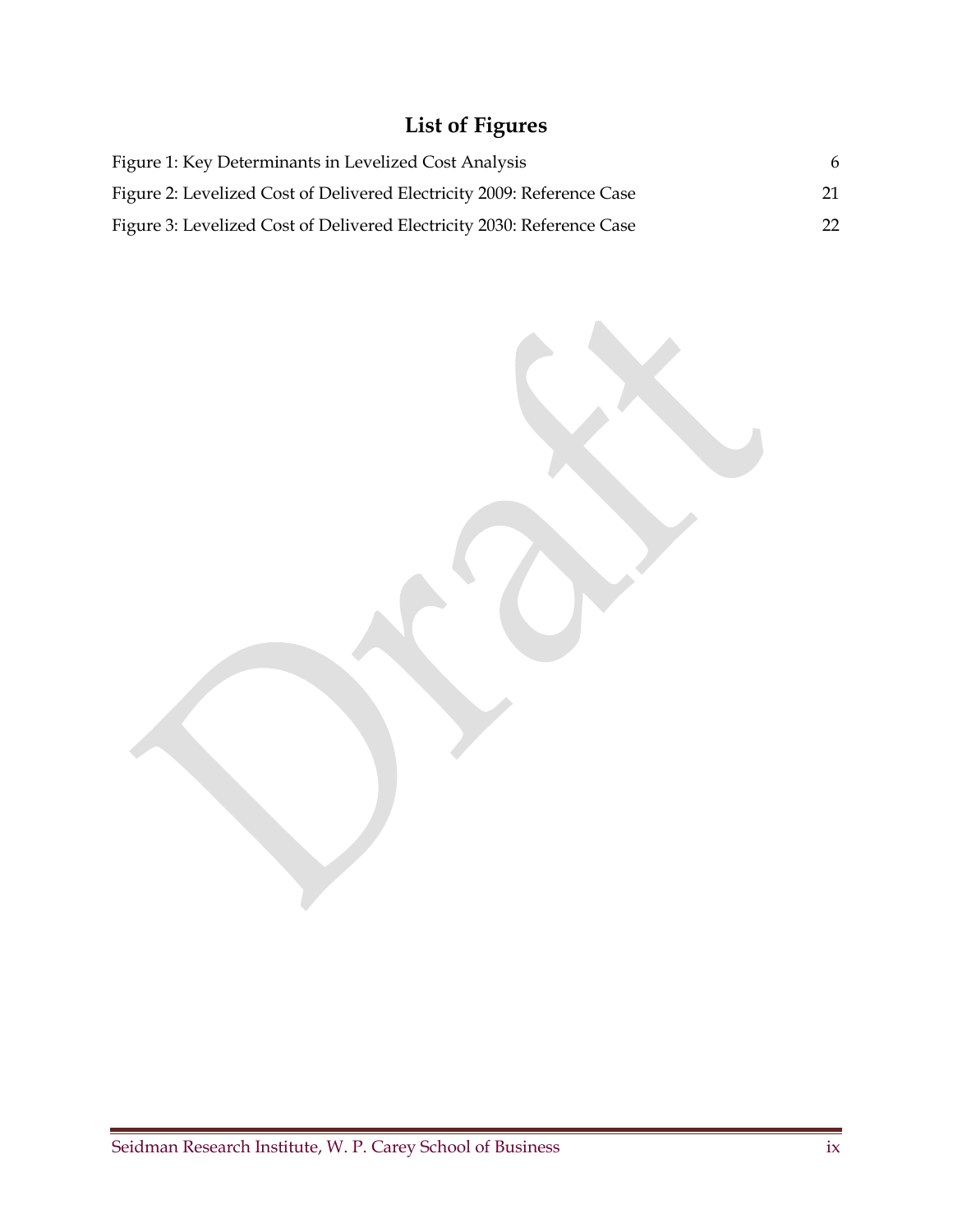## **List of Acronyms**

| Abbreviation       | Definition                                        |
|--------------------|---------------------------------------------------|
| <b>Entities</b>    |                                                   |
| <b>APS</b>         | Arizona Public Service Company                    |
| <b>CPUC</b>        | California Public Utilities Commission            |
| <b>DSIRE</b>       | Database of State Incentives for Renewable Energy |
| <b>EIA</b>         | <b>Energy Information Administration</b>          |
| <b>NREL</b>        | National Renewable Energy Laboratory              |
| <b>Other Terms</b> |                                                   |
| Btu                | British thermal units                             |
| GWh                | gigawatt hours                                    |
| <b>HVAC</b>        | heating, ventilating and air conditioning         |
| kW                 | kilowatt                                          |
| kWh                | kilowatt hour                                     |
| <b>LCOE</b>        | Levelized cost of electricity                     |
| <b>MW</b>          | megawatt                                          |
| <b>MWh</b>         | megawatt hour                                     |
| O&M                | Operations and maintenance                        |
| PV                 | photovoltaic                                      |
| <b>RES</b>         | Renewable energy standard                         |
| <b>RPS</b>         | Renewable Portfolio Standard                      |
| T&D                | <b>Transmission and Distribution</b>              |
| <b>WACC</b>        | Weighted-Average Cost of Capital                  |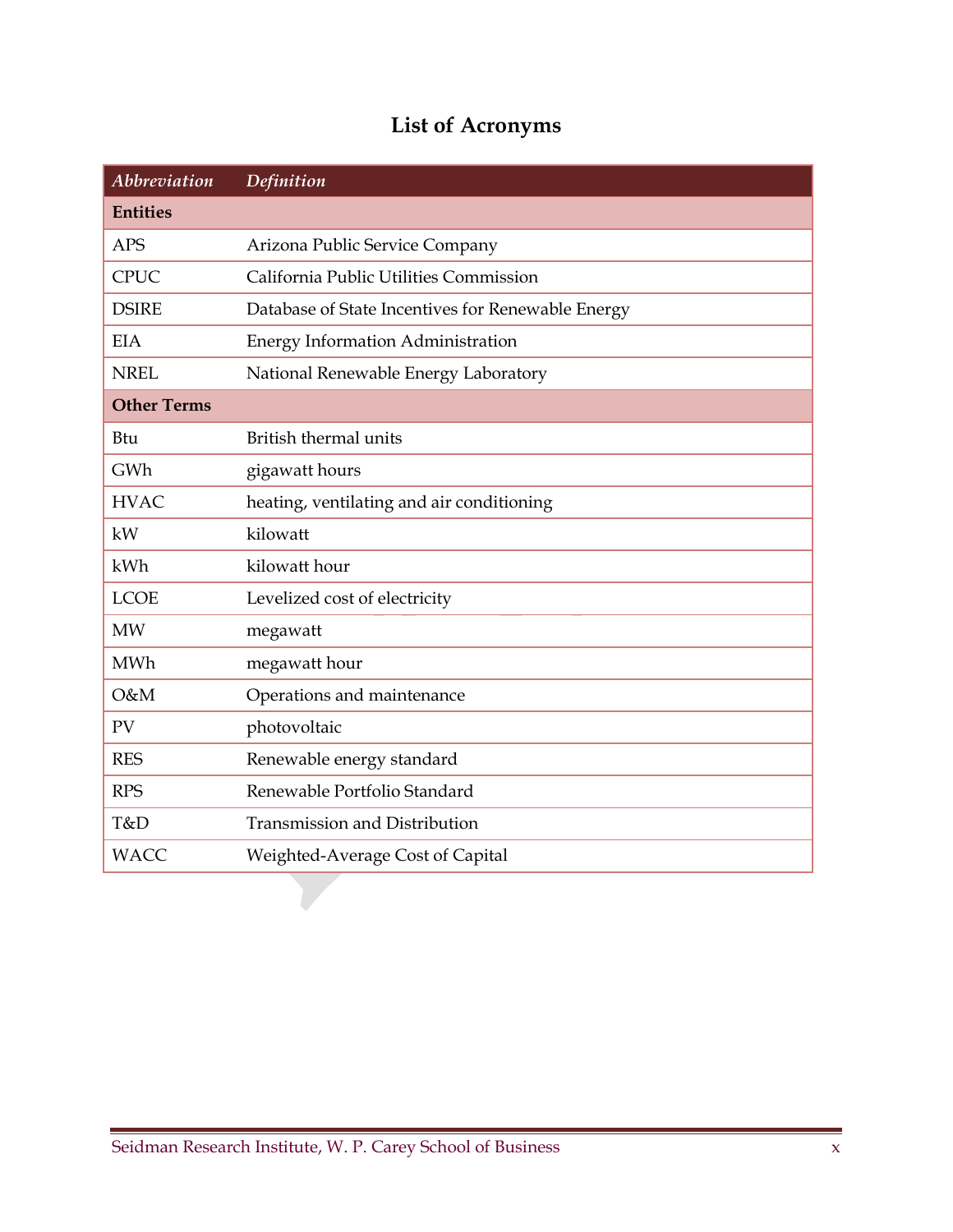### **1. Introduction**

There are a variety of technologies currently available to generate electricity. One of the major factors that determines a state's generation mix is cost. Market forces as well as government intervention will assist in determining Arizona's future generation mix.

The purpose of this paper is to identify and estimate the key inputs that ultimately determine the financial costs associated with the various generation technologies that are available now and/or will be in the foreseeable future, with a particular focus on renewable generation. We will construct cost estimates for the installation of new generation plants for various technologies absent government intervention, such as subsidies for renewable technologies or potential carbon taxes.[8](#page-11-0) Also, any current financial incentives as well as any preferential tax treatments are excluded.

The unfettered market-determined financial cost of generation provides a more complete (full cost) assessment of the various technologies. This approach serves as a building block to enable us to evaluate how various incentive and taxation schemes attempt to alter the relative cost of electricity generation across technologies.

The key inputs that determine the financial costs associated with each technology vary. For instance, solar generation technologies are relatively more capital-intensive than their natural gas counterparts, which tend to be more fuel-intensive.[9](#page-11-1) 

Other factors also influence choice of generation technology. For instance, regulated utilities in Arizona are required to meet 15 percent of their electricity sales in 2025 using renewable generation methods.[10](#page-11-2) Clearly, for regulated utilities the decision of when to install or purchase renewable generation, or at least the last date by which renewable generation needs to be in place, is potentially determined more by regulation than by financial motives. System integrity,

Seidman Research Institute, W. P. Carey School of Business **Page 1** Page 1

<span id="page-11-0"></span> <sup>8</sup> The effect of government regulations and standards on electricity generation costs will be the focus of further research.

<span id="page-11-1"></span><sup>9</sup> We are using the term "intensive" to denote which component of generation costs tends to be the most significant source of overall cost.

<span id="page-11-2"></span><sup>10</sup> Database of State Incentives for Renewables & Efficiency (DSIRE)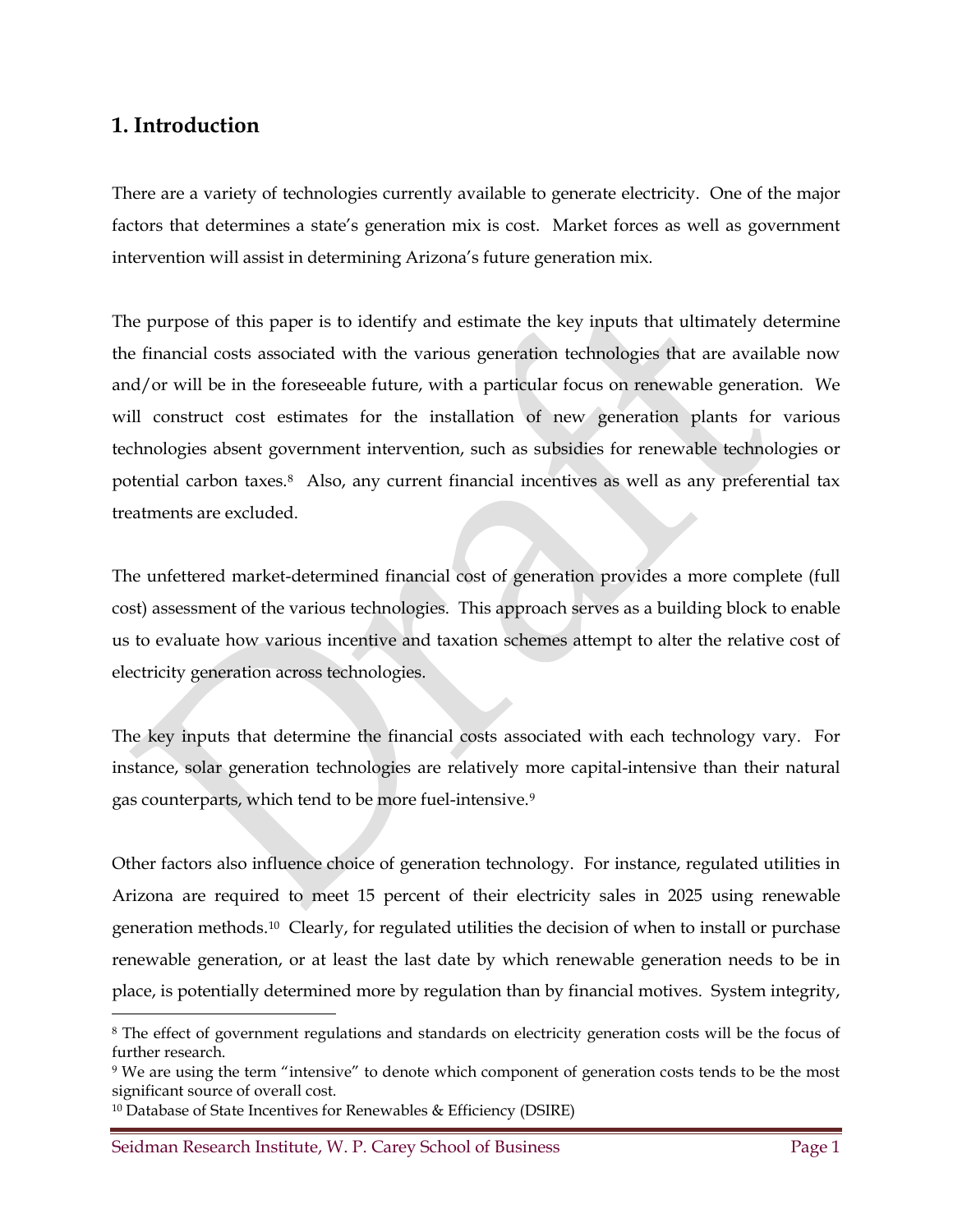location constraints, proximity to load pockets, potential intermittency issues, water usage, other environmental concerns (carbon emissions etc), access to fuel supplies, are further considerations that ultimately determine generation mixes for utilities.[11](#page-12-0) However, even allowing for other issues, cost competitiveness remains a key determinant in electricity generation decision-making.[12](#page-12-1) Thus, given its importance, examination of the key factors that determine generation costs warrants further examination.

The structure of the paper is as follows. Section 2 examines Arizona's current generation mix and lists the utility-scale electricity generation technologies examined. Section 3 discusses the levelized cost method that is typically adopted to enable assessment of financial costs of generation across various technologies. Section 4 contains our levelized cost forecasts. Section 5 examines the potential costs associated with energy efficiency. Section 6 provides some conclusions.

## **2. Electricity Generation Technologies**

Arizona does not rely on a single technology for its electricity requirements. Also, renewable generation (non-hydroelectric) is only a small percentage of the overall generation mix. Table 1 illustrates.

<span id="page-12-0"></span> <sup>11</sup> All of which (and wider social considerations - economic development for example) will be examined as part of the "Solar Scorecard".

<span id="page-12-1"></span><sup>&</sup>lt;sup>12</sup>This is especially true when a utility is price regulated.

Seidman Research Institute, W. P. Carey School of Business 2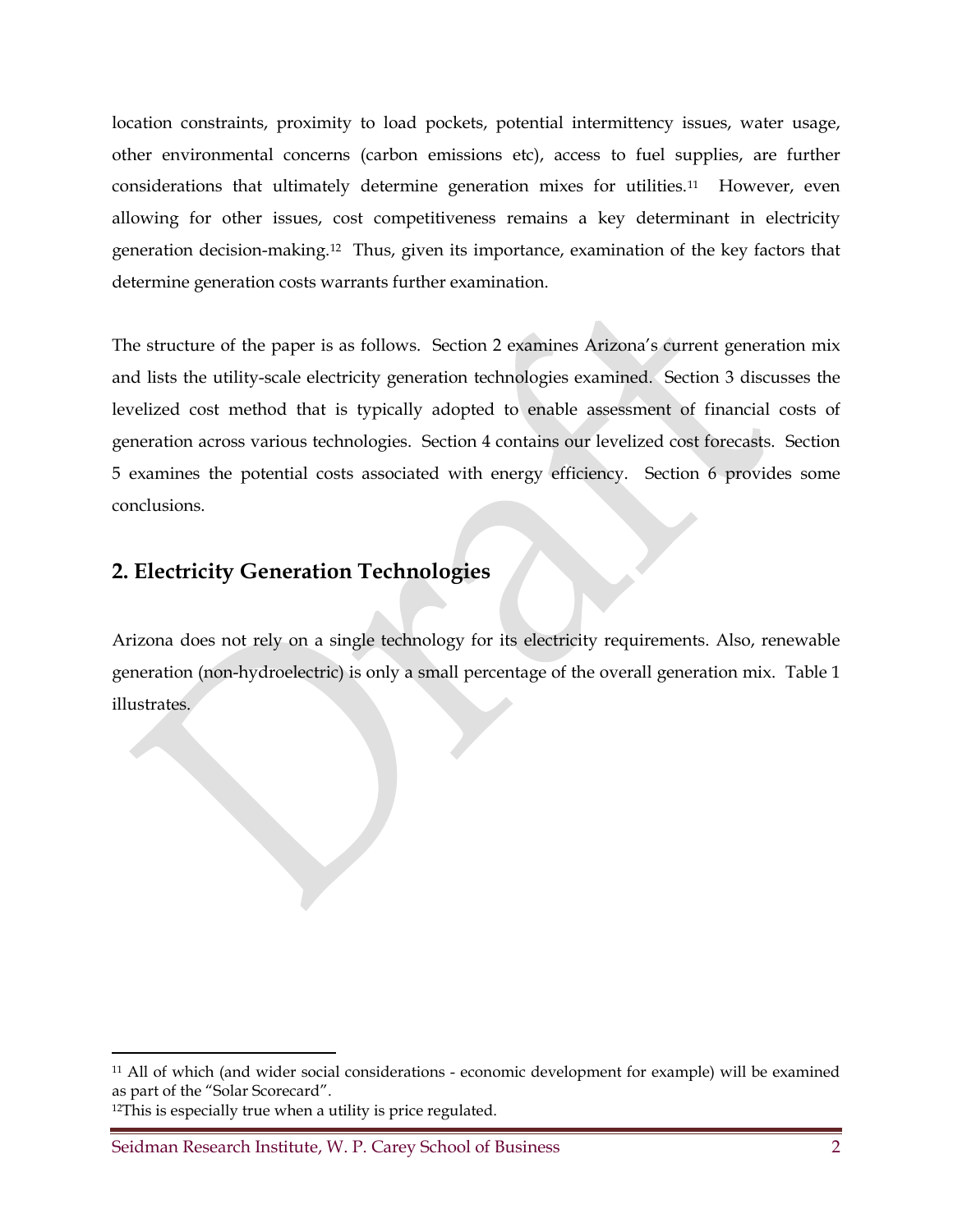| <b>Generation Method</b>                        | Percentage (Megawatt Hours) |
|-------------------------------------------------|-----------------------------|
| Coal                                            | 36.4                        |
| Petroleum                                       | 0.0004                      |
| Natural Gas                                     | 33.9                        |
| Nuclear                                         | 23.6                        |
| Hydroelectric                                   | 5.8                         |
| Other Renewables <sup>14</sup>                  | 0.00037                     |
| Pumped Storage <sup>15</sup>                    | 0.1                         |
| Source: Energy Information Administration (EIA) |                             |

**Table 1: Electric Power Industry Generation by Primary Energy Source 2007**[13](#page-13-0)

Generation in Arizona is currently dominated by coal, natural gas and nuclear technologies. Together, these three technologies account for approximately 94 percent of the state's total electricity generation.[16](#page-13-3)

Market forces and government intervention will cause the future generation mix in Arizona to be significantly different from what is reported in table 1.<sup>[17](#page-13-4)</sup> Also, table 1 hides the fact that within each generic generation method reported there are numerous different techniques utilized to produce electricity.

The utility scale technologies examined in this paper are listed in Table 2. These technologies encompass a broad range of different generation technologies that are currently, or will be in the foreseeable future. available for adoption in the United States.

<span id="page-13-0"></span><sup>&</sup>lt;sup>13</sup> 2007 is the most recent year of state generation data provided by the EIA.

<span id="page-13-1"></span><sup>14</sup>Other renewables includes biogenic municipal solid waste, wood, black liquor, other wood waste, landfill gas, sludge waste, agriculture byproducts, other biomass, geothermal, solar thermal, photovoltaic energy, and wind.

<span id="page-13-2"></span><sup>&</sup>lt;sup>15</sup> Pumped storage is a method of storing and producing electricity to supply (typically) high peak demands by moving water between reservoirs at different elevations.

<span id="page-13-3"></span><sup>&</sup>lt;sup>16</sup> Due to the interconnectivity and agreements with neighboring states and utilities, the electricity generation and electricity consumption mixes in Arizona vary over time.

<span id="page-13-4"></span><sup>&</sup>lt;sup>17</sup> For instance the current renewable portfolio standard in Arizona means that the renewable component will increase through time.

Seidman Research Institute, W. P. Carey School of Business 3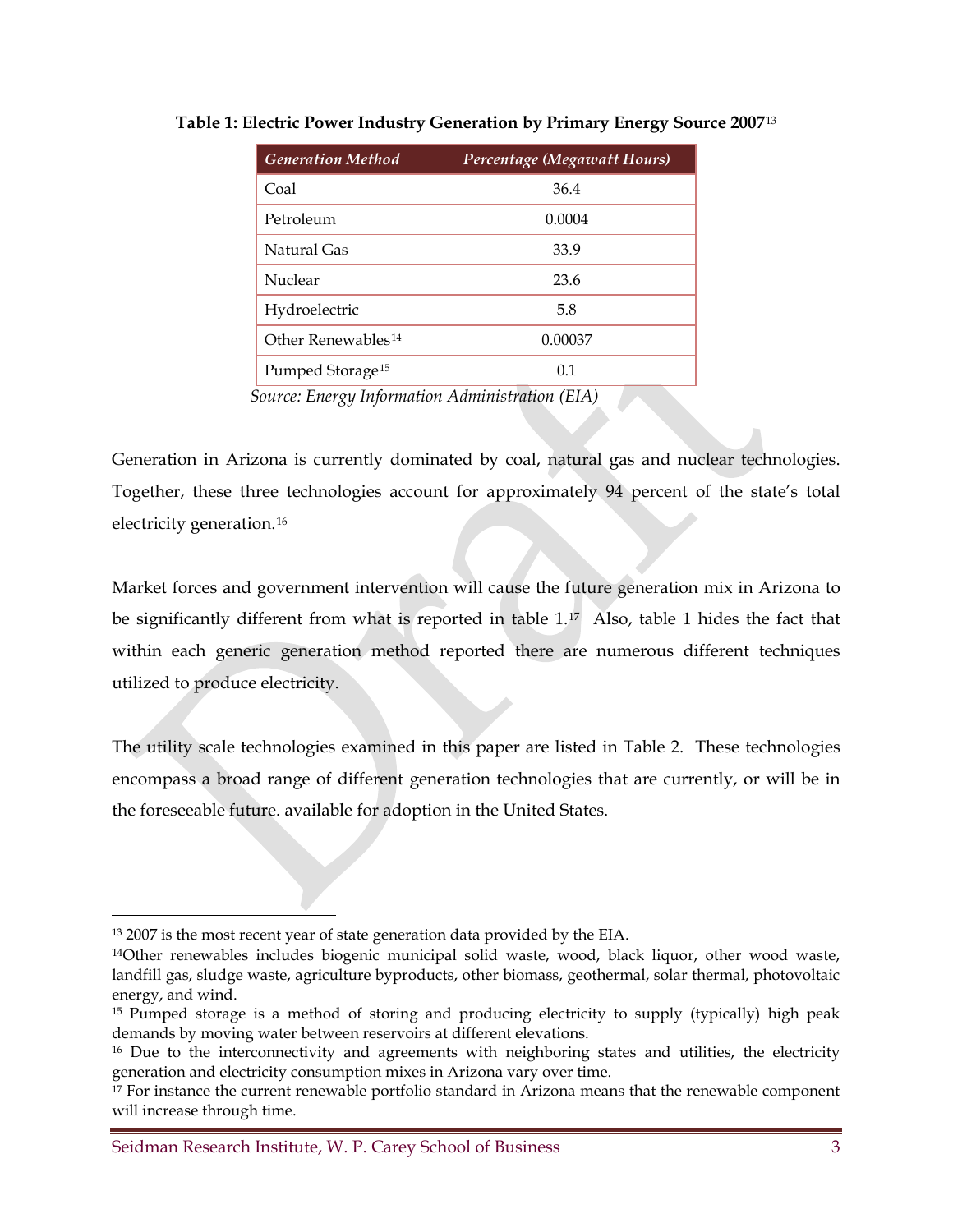#### **Table 2: List of Technologies Examined**

| <b>Generation Technologies</b>                                               |
|------------------------------------------------------------------------------|
| High Sulfur Pulverized Coal with Wet Flue Gas Desulfurization                |
| Advanced Coal - Integrated Coal Gasification Combined Cycle (IGCC)           |
| Advanced Coal with carbon sequestration                                      |
| Combined Cycle - Conventional Gas/Oil Combined Cycle Combustion Turbine      |
| Advanced Combined Cycle - Advanced Gas/Oil Combined Cycle Combustion Turbine |
| Advanced Combined Cycle with carbon sequestration                            |
| Combustion Turbine - Conventional Gas Combustion Turbine                     |
| Advanced Combustion Turbine - Steam Injected Gas Turbine                     |
| Molten Carbonate Fuel Cell                                                   |
| Advanced Nuclear - Advanced Light Water Reactor                              |
| Biomass - Integrated Gasification Combined Cycle                             |
| Municipal Solid Waste (MSW)                                                  |
| Geothermal                                                                   |
| Conventional Hydropower - Hydraulic Turbine                                  |
| Wind                                                                         |
| Wind Offshore                                                                |
| Solar Thermal - Central Receiver                                             |
| Solar Photovoltaic - Single Axis Flat Plate                                  |
| Source: EIA                                                                  |

Examining the technologies listed in Table 2 enables us to provide a variety of cost estimates across all of the currently available generic forms of generation technologies.

## **3. Levelized Cost Analysis**

The levelized cost of generation is the constant (minimum) real price, in 2009 dollars for this report, per megawatt hour (MWh) that producers would need to receive in order to recover all costs incurred for installation (including finance costs), operation and maintenance of the plant over its lifetime. Simply stated, the levelized cost of generation is the price per MWh at which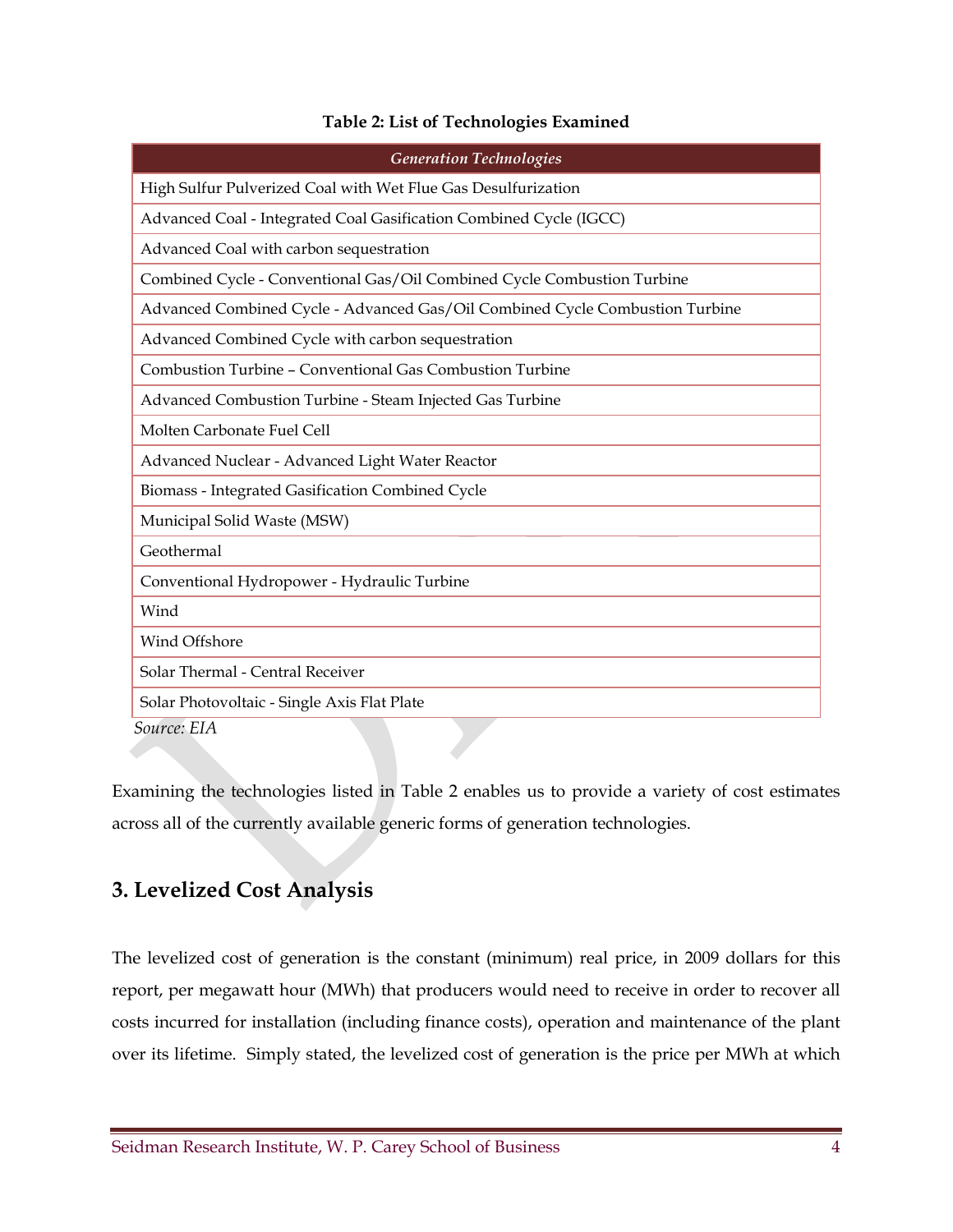the present value of future revenues from the electricity generated by the plant would equal the present value of all financial costs.[18](#page-15-0)

Calculating the levelized cost of generation enables financial comparisons to be made across technologies where variations may be significant. For example, some technologies might be capital intensive whilst others are fuel intensive. Alternatively, some technologies might have superior output capabilities to others but also have higher capital or installation costs.

#### **3.1. Key Determinants in Generation Levelized Cost Analysis**

Figure 1 depicts how the key inputs interface with each other to determine the levelized costs for each technology.

<span id="page-15-0"></span> <sup>18</sup> It is important to note that this calculation does not imply that *each year* (discounted) revenues will equal (discounted) costs. In fact, in the earlier years of a plant's lifetime, discounted costs are likely to be greater than discounted revenues.

Seidman Research Institute, W. P. Carey School of Business 5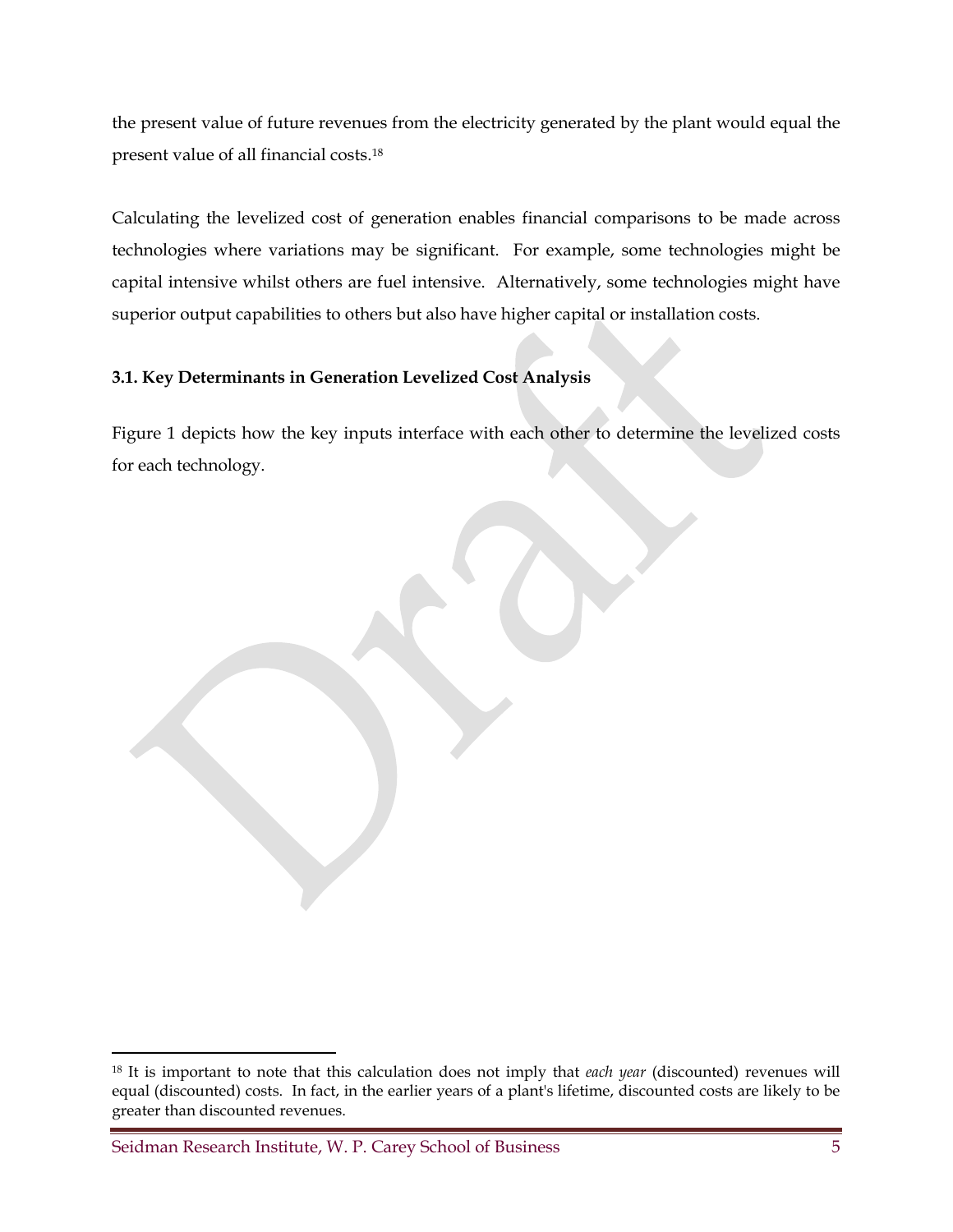<span id="page-16-0"></span>

**Figure 1: Key Determinants in Levelized Cost Analysis**

Below is a brief discussion of each of the key components of levelized costs and the reasons these may vary across technologies.

#### **3.1.1. Capacity Factor**

Typically, the "size" of a generation plant refers to its nameplate capacity. If a plant has a nameplate capacity of 200 megawatts (MW), it can theoretically produce 200 MW of electricity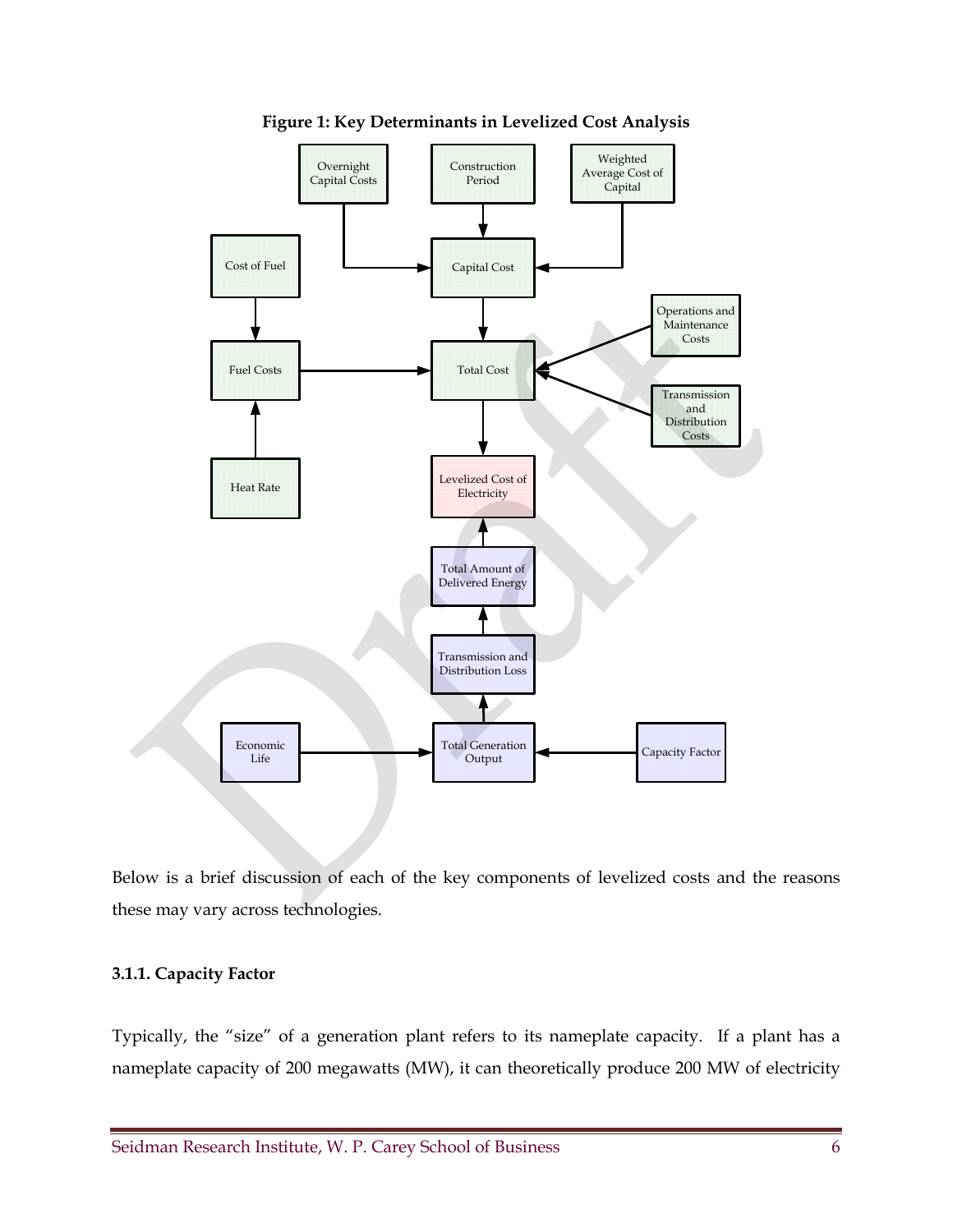every hour. Thus, the maximum amount of MWh it could produce in a given year, in theory, is 1,752,000 MWh.[19](#page-17-0)

However, no generation plant can run for 100 percent of the time, certainly not over its entire lifetime. The *capacity factor* of a plant is the ratio of the electricity that is feasibly expected to be produced by the generation plant over its lifetime to the electricity that could theoretically be produced if the plant were to run continually at full power over its lifetime.

Table 2 shows the amount of electricity generated by a plant with a nameplate capacity of one MW in a year for various capacity factors.

| <b>Capacity Factor</b> | <b>Annual Electricity Generated (MWhs)</b> |
|------------------------|--------------------------------------------|
| 10%                    | 876                                        |
| 20%                    | 1,752                                      |
| 30%                    | 2,628                                      |
| 40%                    | 3,504                                      |
| 50%                    | 4,380                                      |
| 60%                    | 5,256                                      |
| 70%                    | 6,132                                      |
| 80%                    | 7,008                                      |
| 90%                    | 7,884                                      |
| 100%                   | 8,760                                      |

**Table 3: Annual Electricity Generated for a 1 MW Plant with Various Capacity Factors**

*Source: Authors' Calculations*

A higher capacity factor corresponds to a greater amount of electricity that a plant can produce in a given year. Thus, for a given technology and plant life, a higher capacity factor also corresponds to lower levelized cost. This is because the fixed costs, capital costs (including finance charges), and some fixed operations and maintenance costs will be distributed over more output MWhs.

<span id="page-17-0"></span> <sup>19</sup> 8,760 hours per year x 200 MW capacity.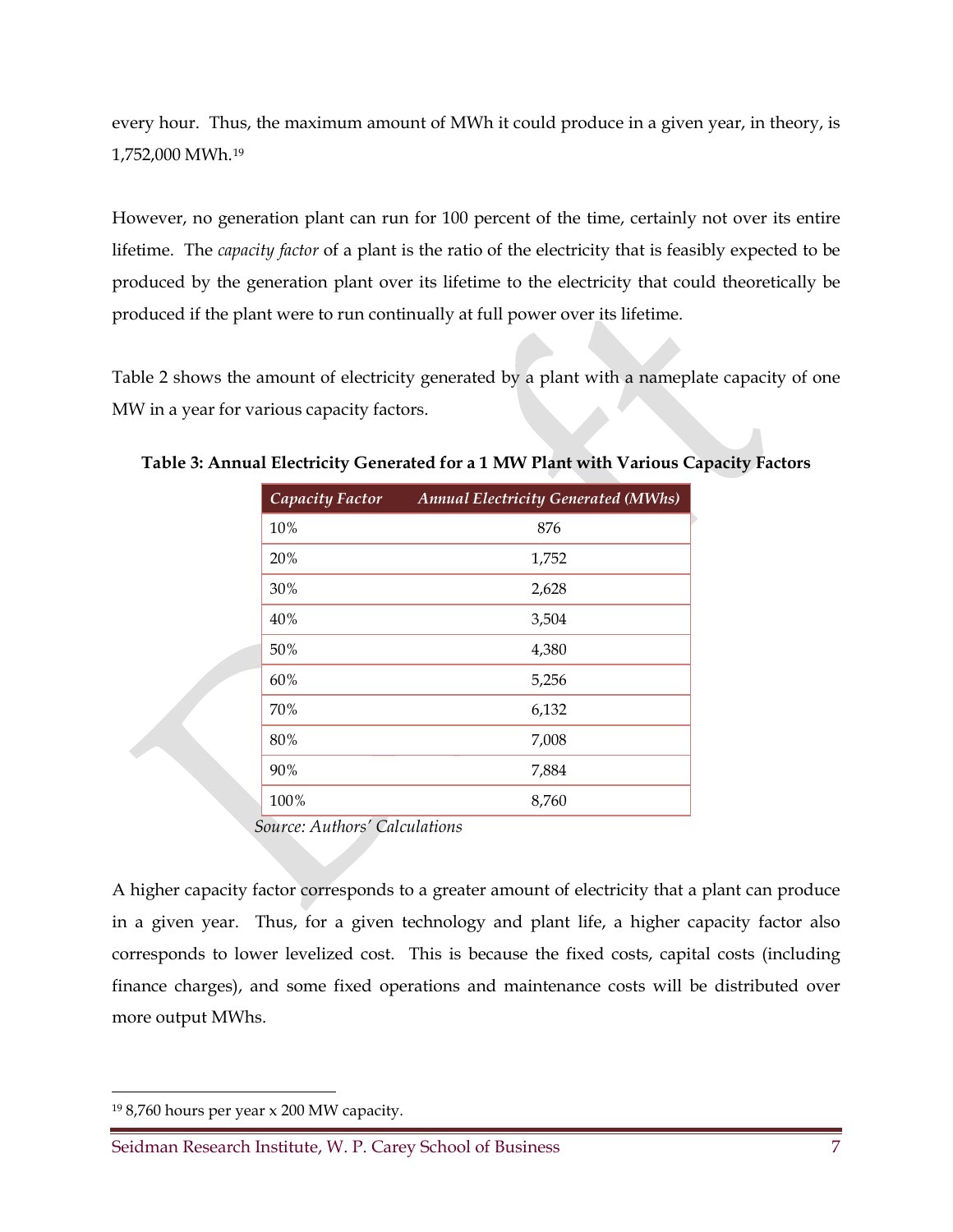Given the various generation technologies and their differences in overall cost composition, a given percentage increase in capacity factor is going to have a varying effect on levelized costs. Those technologies that tend to be more capital intensive (more of the overall costs of generation are capital/fixed costs) will benefit more, reducing levelized costs, from an increase in capacity factors than technologies that tend to more variable cost (for example, fuel costs) dominant.

#### **3.1.2. Life of Plant**

The life of a plant is another important factor that determines the overall levelized cost of electricity. The longer the lifetime of a generation plant, for a given capacity factor, the greater the overall level of output generated. This increased level of output will cause the fixed costs per unit of output to fall. This will ultimately lower the levelized cost of producing electricity.[20](#page-18-0)  Again, more capital or fixed cost intensive technologies will benefit more, in terms of reductions in levelized costs, than those technologies that tend to be overall more variable/fuel cost orientated.

#### **3.1.3. "Overnight" Capital Cost**

The so-called "overnight" capital cost of a new generation plant is the summation of costs associated with the construction and purchase of equipment that enables the plant to be commercially operational.[21](#page-18-1) These costs represent the expenditures that would be required as if the generation plant were constructed overnight. Overnight capital costs are usually expressed in terms of costs per kilowatt  $(kW)$  of installed nameplate capacity.<sup>22</sup> Importantly, these overnight capital costs do not include any finance costs associated with constructing a facility.

<span id="page-18-0"></span> <sup>20</sup> Assuming that the increased lifetime of the generation plant does not cause fixed costs and/or operations and maintenance costs to increase significantly.

<span id="page-18-1"></span> $21$  This is sometimes referred to as the EPC (engineering, procurement, construction) cost

<span id="page-18-2"></span><sup>22</sup> Note nameplate capacity and effective capacity (the output that will actually produce) will vary due to the generating plants capacity factor.

Seidman Research Institute, W. P. Carey School of Business 8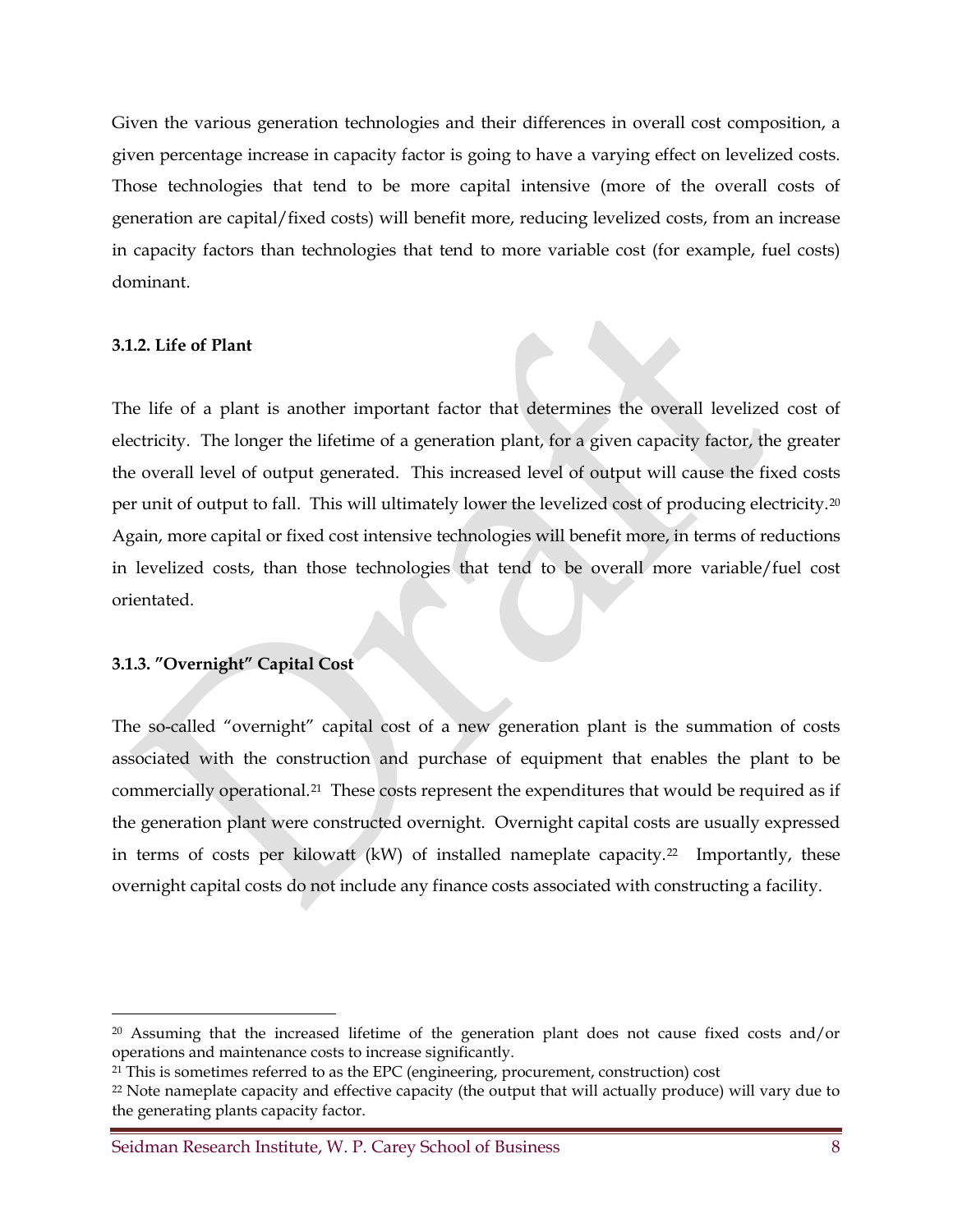If overnight capital costs increase, and there are no changes in other levelized cost determinants,<sup>[23](#page-19-0)</sup> then the levelized cost of generation will increase. The change in levelized costs across technologies will vary due to differences in plant lifetimes and/or capacity factors. The smaller the plant lifetime and/or the lower the capacity factor, the larger the absolute increase in levelized costs caused by increased overnight costs.

#### **3.1.4. Cost of Capital**

Construction of a generation plant is typically funded through a mixture of debt and equity. In order to secure sufficient levels of funding, competitive rates of return must be offered. The cost of capital is referred to as the weighted-average cost of capital (WACC), where the weights are determined by the particular mixture of debt and equity

An increase in the WACC will cause an increase in the overall cost of building and operating a generation plant thus this will ultimately increase levelized costs. The generation facilities that are more capital intensive (and therefore require higher levels of finance) will face larger increases in levelized costs if the WACC increases.

#### **3.1.5. Construction Period**

The levelized cost of generation increases as more time is required to build a plant. This increase in levelized cost is due to an increase in finance costs. The longer it takes to build a generation facility, the longer funds are tied up in the project and these funds require a rate of return. The construction period across technologies will vary. Some technologies such as nuclear have a longer construction time period than say natural gas due to the scale and complexity surrounding building nuclear rather than gas plants.

<span id="page-19-0"></span><sup>&</sup>lt;sup>23</sup> For instance an increase in overnight costs might cause the plant capacity and/or lifetime of plant to increase or lower annual operations and maintenance costs.

Seidman Research Institute, W. P. Carey School of Business 9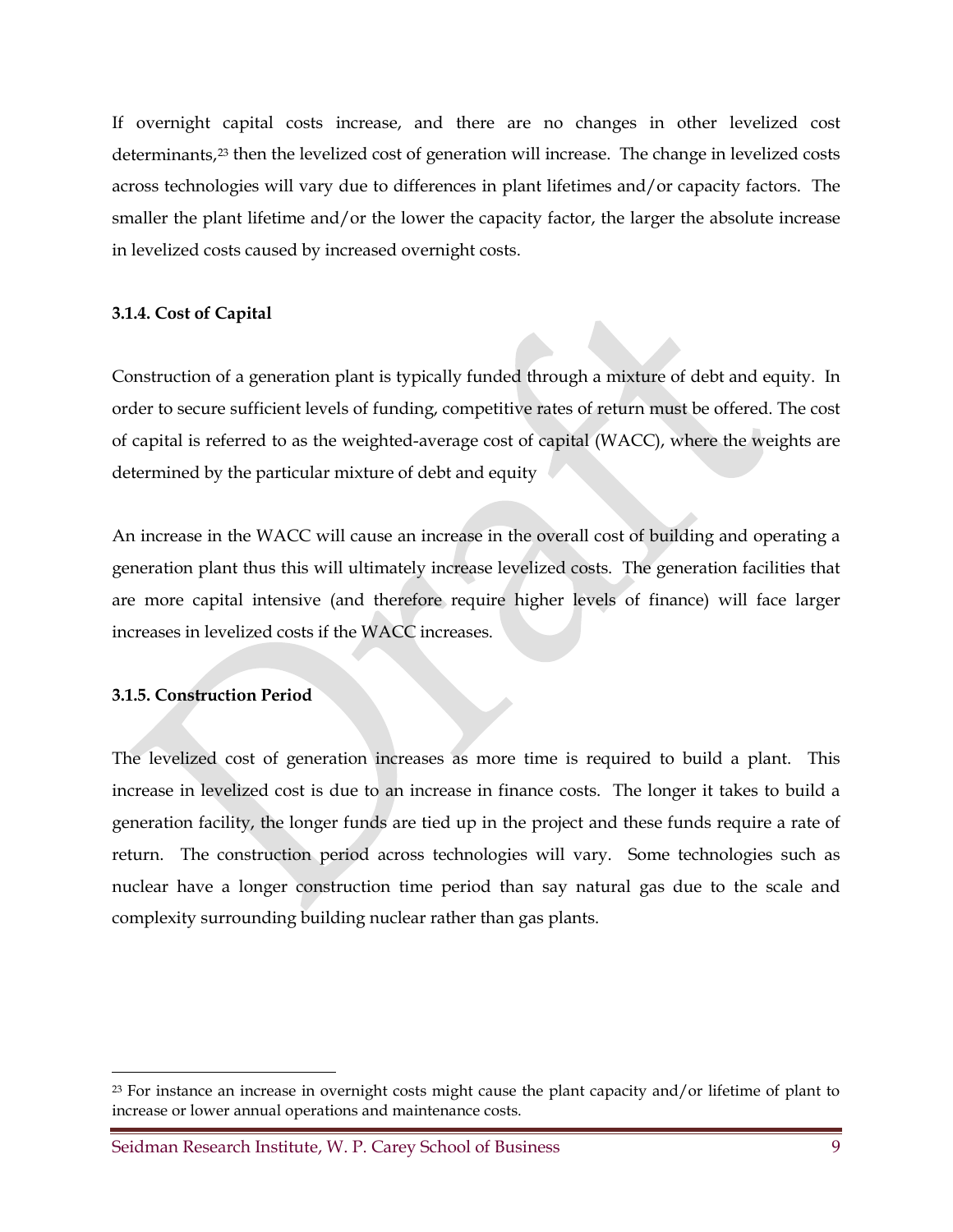#### **3.1.6. Operations & Maintenance Costs**

Operations and maintenance (O&M) costs are the costs associated with running a generation plant on a day-to-day basis. O&M costs might include the labor costs associated with workers at a plant or routine maintenance to ensure the plant is in good working order. It is common to express O&M costs as a dollar amount per kW of *installed* capacity per year[.24](#page-20-0) It is also common in the literature to separate any fuel costs or payments.

The higher the O&M costs *per kilowatt of installed capacity* - which could differ across technologies due to varying labor requirements[25](#page-20-1) - the higher the O&M costs *per MWh* of electricity.[26](#page-20-2)

#### **3.1.7. Fuel Costs**

Some generation technologies, such as coal, natural gas and nuclear, require fuel as inputs to production. It is common to express fuel prices in terms of dollars per million British Thermal Units (Btu).<sup>27</sup>

For a given heat rate, higher fuel prices correspond to higher levelized costs. Fuel prices can and do vary significantly through time[.28](#page-20-4) Thus for technologies that use fuels the *predicted* levelized cost may vary significantly from the *actual* levelized cost realized. When providing levelized cost estimates for these types of technologies, it is may be prudent to provide a range of values based on various assumed fuel prices.

<span id="page-20-0"></span> $24$  There is usually a distinction made between fixed O&M costs and variable (non-fuel) O&M costs, which tend to be expressed in terms of dollars per kwh. However the variable O&M costs usually represent a small component of overall O&M costs so the focus is on fixed O&M costs.

<span id="page-20-1"></span><sup>&</sup>lt;sup>25</sup> For example, in terms of number of workers and required skill sets.

<span id="page-20-2"></span><sup>26</sup> Even if the O&M costs per installed kilowatt of capacity are the same across technologies, if the capacity factors are different, O&M costs per MW will vary.

<span id="page-20-3"></span> $27$  A Btu is the quantity of heat required to raise the temperature of 1 pound of liquid water by 1 degree Fahrenheit at the temperature at which water has its greatest density - approx 39 degrees Fahrenheit. MBtu (and sometimes MMBtu) represent a million British thermal units.

<span id="page-20-4"></span><sup>28</sup> A utility's ability to hedge against future price increases (by agreeing a fixed price contract) is directly linked to its overall financial "health".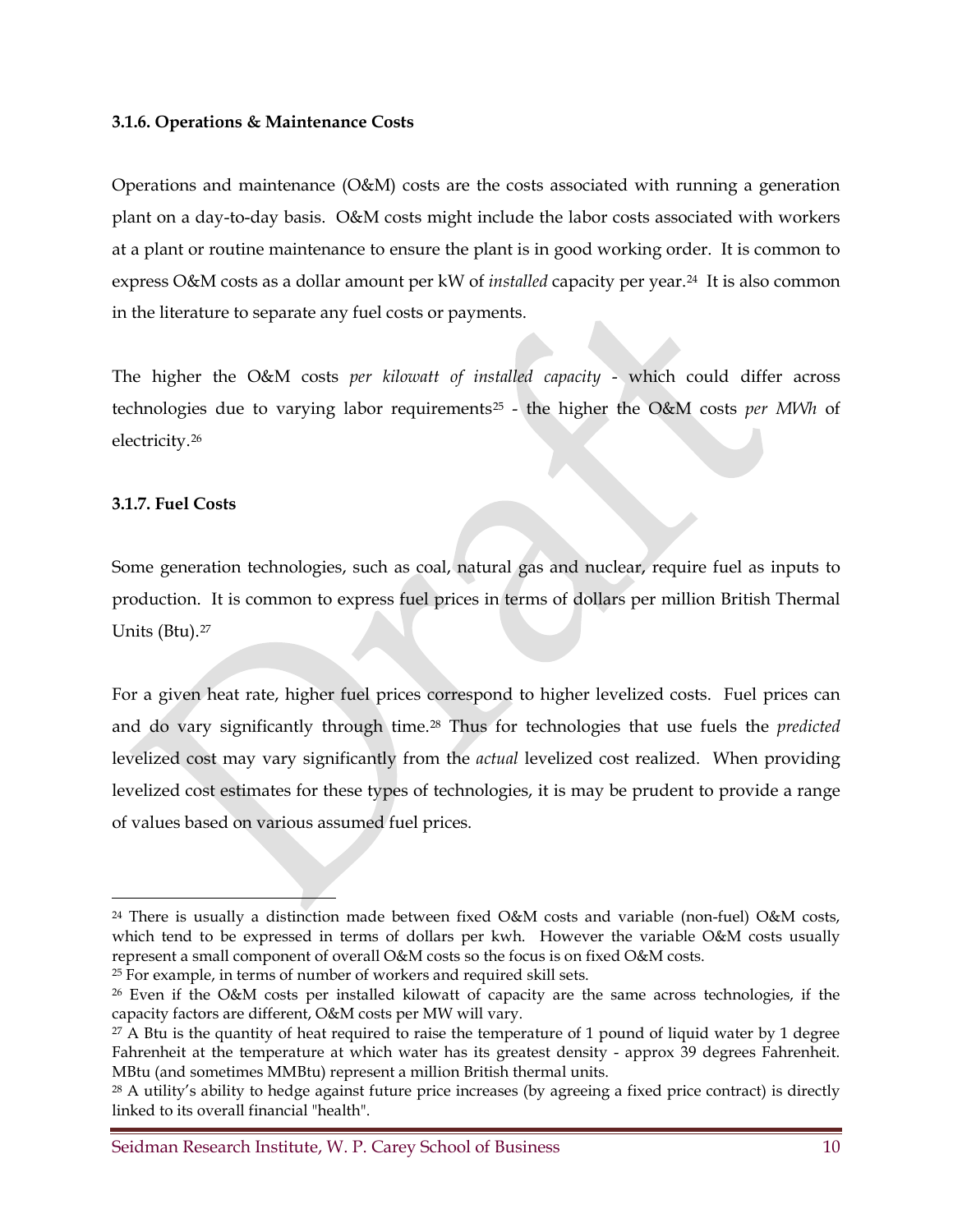#### **3.1.8. Heat Rates**

Heat rates measure the amount of Btus each generation technology uses to generation one unit of electricity. It is common to report heat rates as the number of Btus needed to generate one kilowatt hour of electricity. An improvement in fuel efficiency would be reflected in the lowering of heat rates.

It is a combination of fuel prices and heat rates that ultimately determines the fuel cost component in levelized costs. If fuel prices increase and at the same time heat rates fall, the net effect on levelized costs is dependent on which factor changes by the greater proportion.<sup>[29](#page-21-0)</sup>

#### **3.1.9. Inflation Rate**

Generation costs are distributed over the lifetime of a plant. To calculate levelized costs in real terms, all future cost payments that are in nominal terms have to be converted into real dollars.

It is important to note that when real levelized costs are calculated, to ensure that sufficient revenue is generated over the plant's lifetime to recoup all costs, the electricity provider must be able to *maintain* the real price of electricity that it charges. For this to occur, the electricity provider must be able to increase electricity prices at the assumed inflation rate.

#### **3.2. Other Costs of Electricity Provision**

The discussion thus far has been on the levelized cost of *generation*. However, there are other significant costs that are incurred as part of ensuring electricity *provision*. There are costs incurred in ensuring that the correct amount of electricity is delivered to the final customer in a timely fashion.

<span id="page-21-0"></span> <sup>29</sup>If fuel prices increase there is a greater incentive (increased cost savings) to attempt to improve heat rates.

Seidman Research Institute, W. P. Carey School of Business 11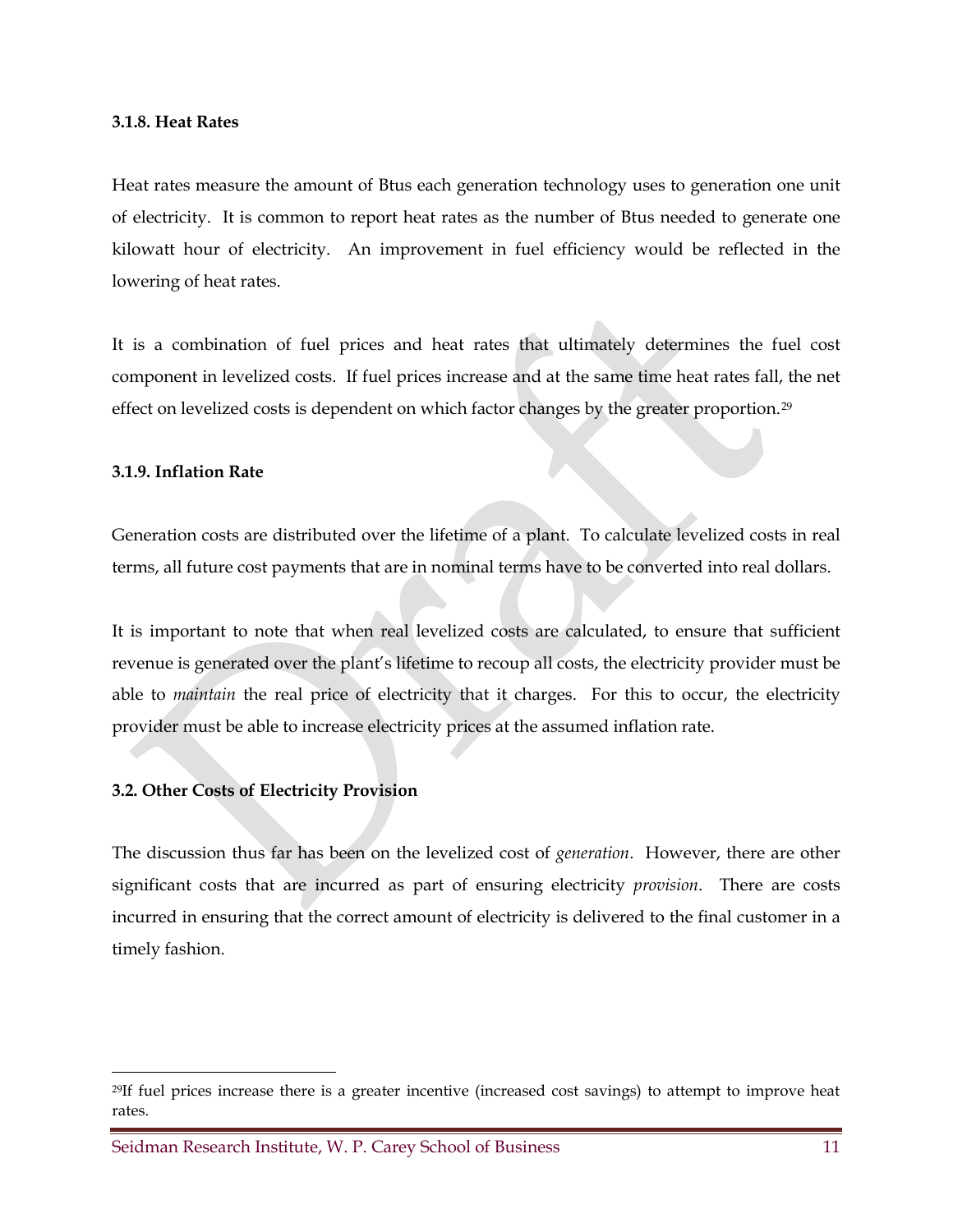#### **3.2.1. Transmission and Distribution (T&D) Costs**

Electricity provision requires a transportation system that enables electricity to be moved from an electricity generation plant's location (supply) to the final customer's location (demand), which is often referred to as a load pocket.

Transmission lines move electricity at high voltage (typically 69,000 volts or higher) from power plants to transformers via a network of power lines. Transformers, which are typically found in fenced enclosures close to the load pocket/communities, connect high-voltage transmission lines to the low-voltage distribution network. The distribution network ultimately delivers electricity to homes and businesses.

Transmission and distribution costs associated with electricity provision by a specific plant are a function of the location of the plant relative to the load pocket. The further the generation source is from the load pocket and/or existing transmission lines that have available capacity, the higher the final cost of delivering electricity to the final customer. Also, if the load pocket is relatively dispersed, the required distribution costs will be higher, resulting in an increase to the delivered cost of electricity.

Given that transmission and distribution costs are specific to location, the levelized costs of various technologies will ultimately depend on the delivery location. For example, the levelized cost estimates of electricity provision for the southern part of Arizona may differ from estimates in the northern part of Arizona.<sup>[30](#page-22-0)</sup> Similarly, delivery costs might differ between rural and urban areas because of population density.

In order to simplify the analysis,<sup>[31](#page-22-1)</sup> we adopt aggregate transmission and distribution cost estimates taken from the EIA[.32](#page-22-2)

<span id="page-22-2"></span><span id="page-22-0"></span><sup>&</sup>lt;sup>30</sup>This difference could be caused by any of a number of factors. For example, the various technologies site locations available to serve the southern area/load pockets might be significantly further away than in the northern areas. Northern Arizona has greater wind capacity than southern Arizona. See Black and Veatch, 2007. Thus, to serve the southern area using wind resources might imply a significantly higher amount of transmission investment than what is required to serve the northern area. <sup>31</sup> This will be re-examined in a future version of this report (Stage 2 of AzSMART).

<span id="page-22-1"></span>Seidman Research Institute, W. P. Carey School of Business 12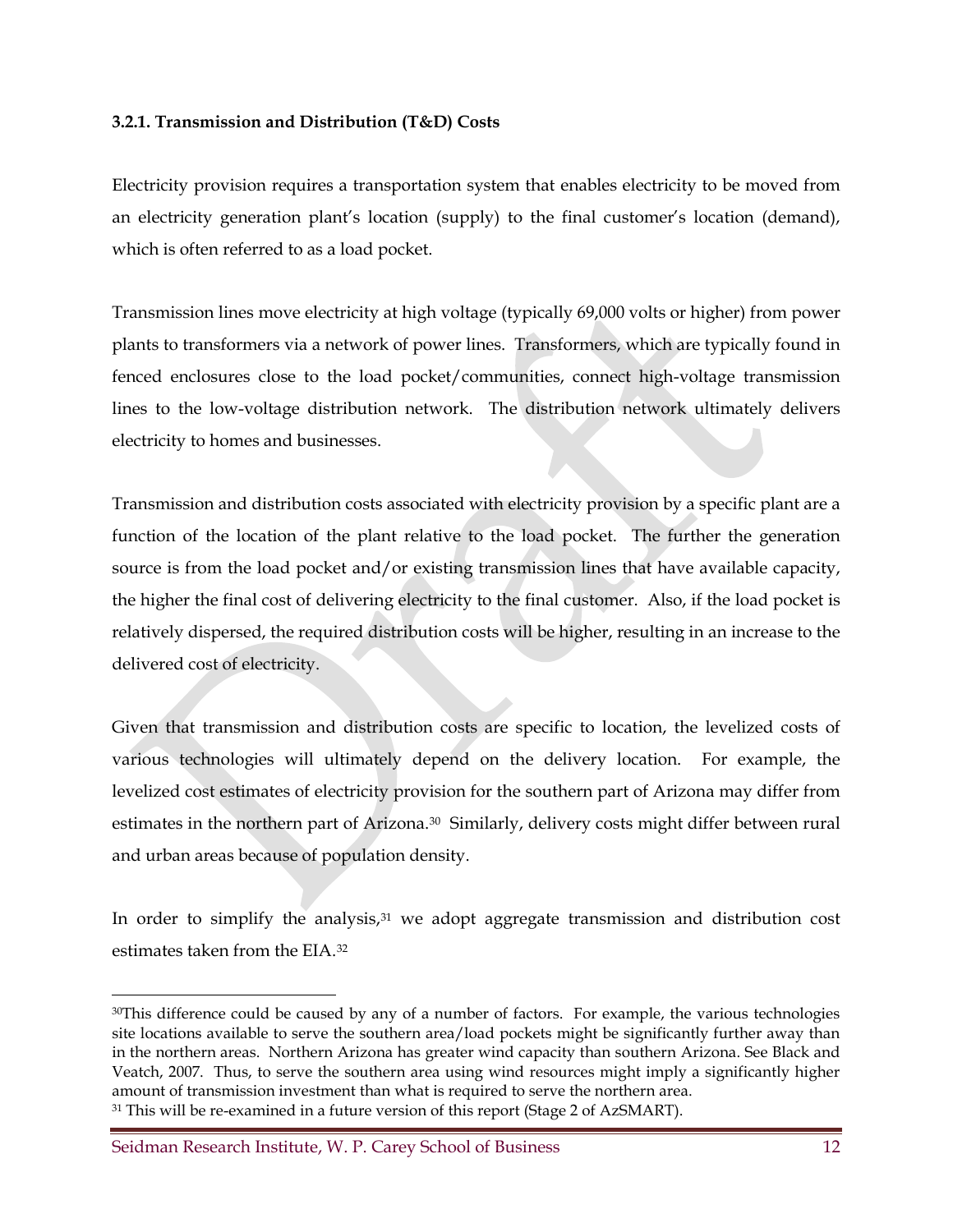#### **3.2.1.1. Loss Factor**

When electricity is transported from source (generation plant) to its destination (final customer), some of the electricity that is generated is lost. Because some electricity output is lost and therefore is not sold, the levelized cost of *delivered* electricity, even ignoring any transmission and distribution costs, will differ from the levelized cost of *generation*.

This loss factor can be important when comparing central generation plants<sup>33</sup> versus distributed generation systems<sup>[34](#page-23-1)</sup> such as residential photovoltaic (PV) systems. This is because distributed systems potentially have lower loss factors<sup>[35](#page-23-2)</sup> assuming that either the customer uses the electricity generated and/or excess generated power is sent short distances.

#### **3.2.1.2. Intermittency and Reduction in Control Costs**

The electrical grid requires supply and demand to match continually in real-time. One significant issue that surrounds some renewable generation sources, especially wind and solar, is the problem of intermittency. For the majority of technologies available the electricity provider has significant (sometimes complete) control over when and how much generation output will occur.

Technologies, such as wind and solar, are truly at the mercy of the elements. If on a particular day the solar insolation or wind speeds are low, the output from solar or wind is significantly negatively affected. Further, throughout a given day, the output from these sources can vary significantly. The provider has limited or no control over the generation timing profile.

<sup>&</sup>lt;sup>32</sup> The EIA has price forecasts broken down into components: generation, transmission and distribution.

<span id="page-23-0"></span><sup>33</sup> Utility scale generation plants

<span id="page-23-1"></span><sup>34</sup> Generation facilities that are customer located

<span id="page-23-2"></span><sup>35</sup> Potentially zero.

Seidman Research Institute, W. P. Carey School of Business 13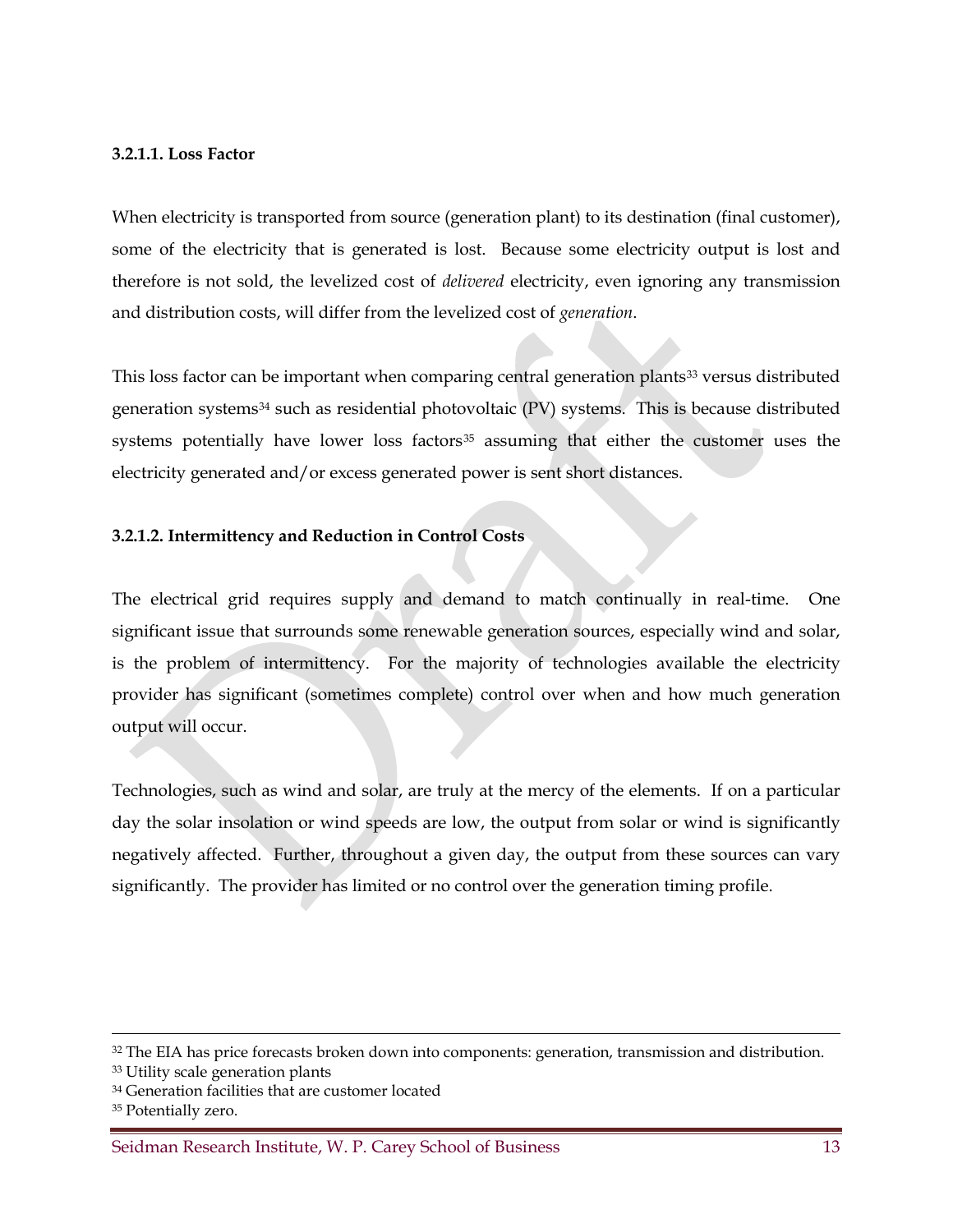From a planning point of view, the timing of when electricity will be dispatched, relative to when it is required is an important concern. The time of dispatch is especially important when the planner is calculating which technologies are generation substitutes.

Improvements in storage capabilities have caused a reduction in some of the issues surrounding variability or timing, especially for solar. Additionally, to counter these issues there are three options available to the electricity provider:

- 1. do not install these types of generation facilities;
- 2. choose locations to install these facilities that have the smallest amount of potential variability – e.g. consistently windy/sunny areas;
- 3. install additional traditional generation sources to act as back-up facilities.

The first option is limited in Arizona. Given that regulated utilities are required to meet renewable portfolio standards, their ability to avoid building intermittent renewable technologies is directly linked to their ability to meet the RPS requirement through out-of-state renewable electricity purchases. The second option has some potential tradeoffs. The most desirable locations might be a significant distance away from load pockets. Any cost reductions created by increased annual output or reduced variability in output levels might be offset by increased transmission and distribution costs. The third option solves the intermittency issue by having sufficient back up generation facilities that can be utilized when needed because of a reduction or variability in output from renewable sources. Typically, the back-up generation would be natural gas plants, as they are the most time-flexible form of generation. Having back-up generation in place increases the overall cost of implementing renewable generation technologies.

The intermittency/integration costs are important when evaluating traditional versus renewable generation sources. Understanding the costs associated with having a significant deployment of renewable resources is an on-going resource agenda.<sup>[36](#page-24-0)</sup>

<span id="page-24-0"></span> <sup>36</sup> See Northern Arizona University, 2007 for an example.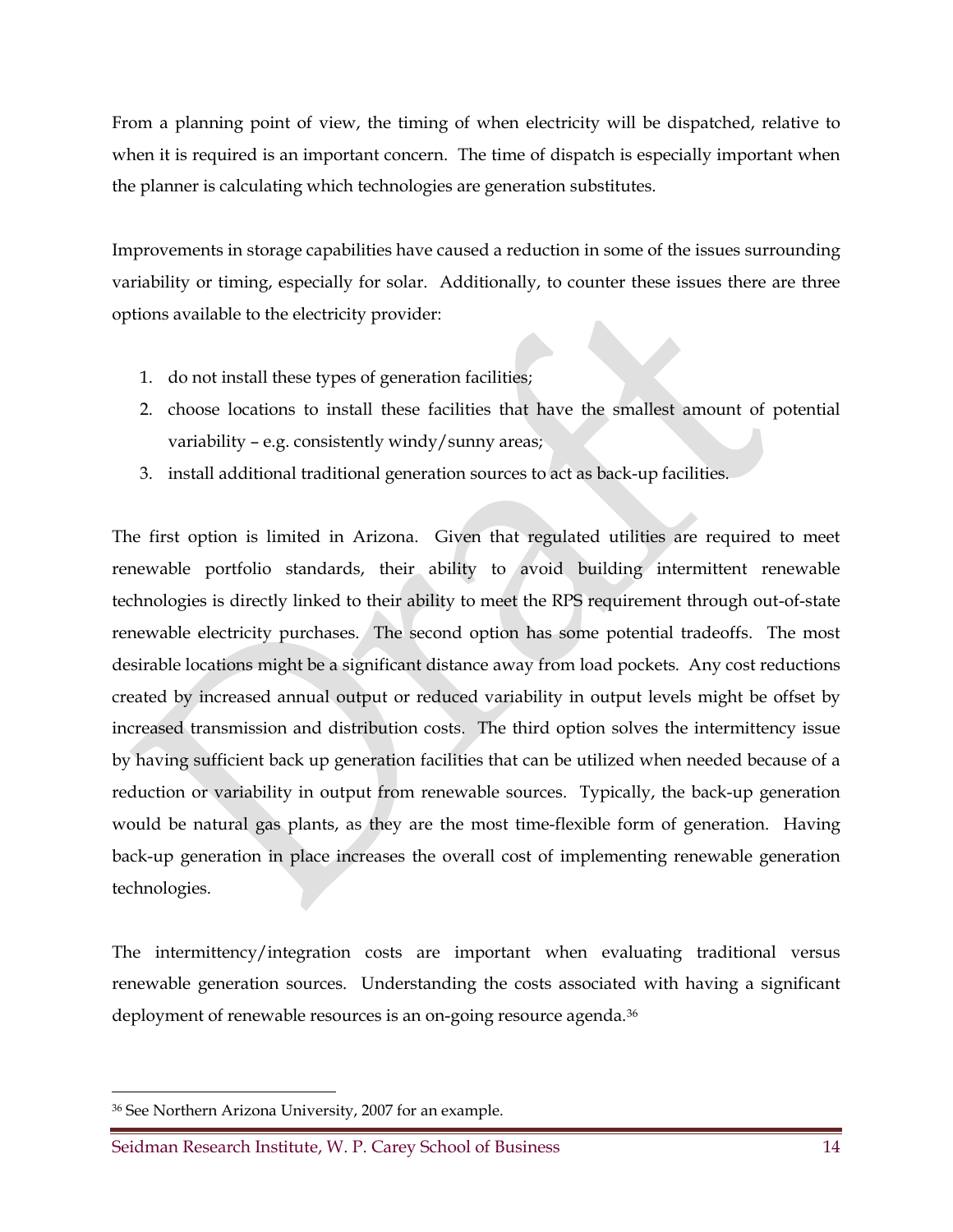In order to compare *all* generation technologies on an equal basis we have chosen to set aside any intermittency and/or reduction in control costs at this juncture.

## **4. Cost Estimations**

To calculate levelized cost estimates, where available, data from the EIA was adopted. The advantage of the EIA data is that it provides information on a significant number of the factors discussed in Section 3 for a broad range of technologies.[37](#page-25-0)

Due to the uncertainty surrounding the future cost of building power plants,<sup>[38](#page-25-1)</sup> the EIA forecasts four capital cost cases through 2030 that attempt to encapsulate some of the uncertainty surrounding capital costs. These scenarios also include potential learning-by-doing effects as well as a technology optimism factor.[39](#page-25-2)

In the EIA *reference case*, initial overnight costs for all technologies are updated to be consistent with costs estimates collected in early 2008. Changes in these overnight capital costs are driven by a cost adjustment factor, which is based on the projected producer price index for metals and metal product.[40](#page-25-3)

The *frozen plant capital costs case* assumes that base overnight costs for all new electric generating technologies are frozen at 2013 levels. However, cost decreases due to learning can and do still occur.[41](#page-25-4) For the majority of technologies examined, the capital costs are higher than the reference case in 2030, but lower than 2008 levels.

<span id="page-25-0"></span> <sup>37</sup> To make the estimates Arizona centric, some alterations were made where it was felt required. For instance the EIA assumes a wind capacity of over 40 percent whilst in Arizona it appears that the highest capacity factor is approximately 35 percent (Black & Veatch, 2007).

<span id="page-25-1"></span><sup>38</sup> Construction inflation has received some attention in recent years. See (Seidman Research Institute, 2008) for a recent discussion of construction inflation in Arizona.

<span id="page-25-2"></span><sup>39</sup> For more details on these factors see (EIA, 2009).

<span id="page-25-4"></span><span id="page-25-3"></span><sup>&</sup>lt;sup>40</sup> The EIA reports that there is significant correlation between commodity prices and power plant costs, however there may be other factors that influence future costs that raise the uncertainties surrounding the future costs of building new power plants – thus the need for various alternative capital cost cases. <sup>41</sup> Especially for some renewable technologies.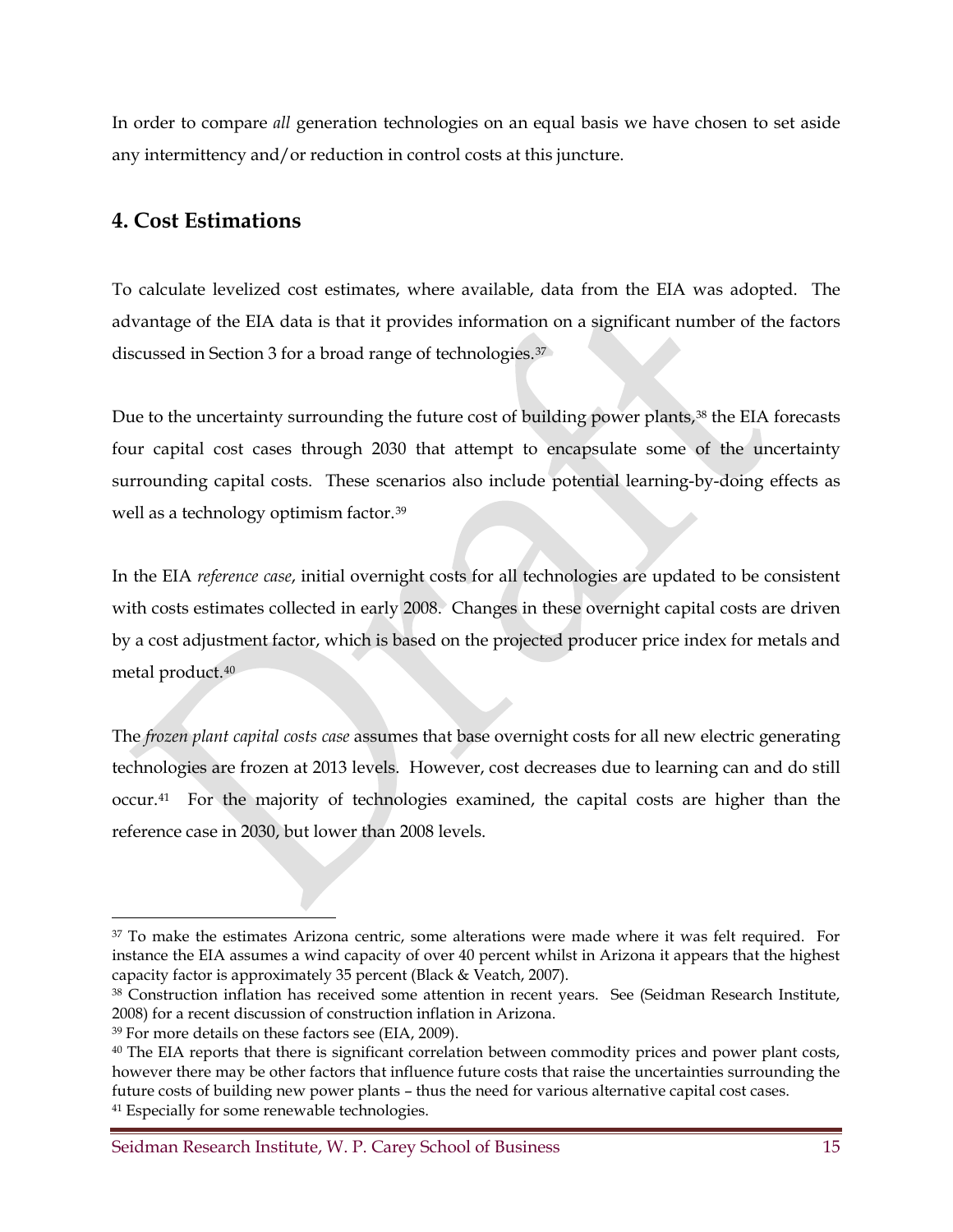The *rising capital costs case* assumes that the cost adjustment factor is 25 percentage points higher than in the reference case between 2013 and 2030. Cost decreases due to learning can and do still occur. These cost reductions can partially or fully offset any cost factor increases, however for most technologies, costs in 2030 are *above* their 2008 levels.

The *falling plant capital costs case* assumes that overnight costs for the various generating technologies decreases at a faster rate than in the reference case, starting in 2013. By 2030, the cost adjustment factor is assumed to be 25 percentage points below its reference case value.

These additional capital cost cases enable some sensitivity analysis to be performed to see how the levelized costs of the different technologies may change under various different capital cost assumptions.[42](#page-26-0)

Below is a snapshot of the overnight capital cost assumed throughout the analysis Capital costs here do not include any federal or state tax credits or incentives.

<span id="page-26-0"></span> <sup>42</sup> See Section 4.2.

Seidman Research Institute, W. P. Carey School of Business 16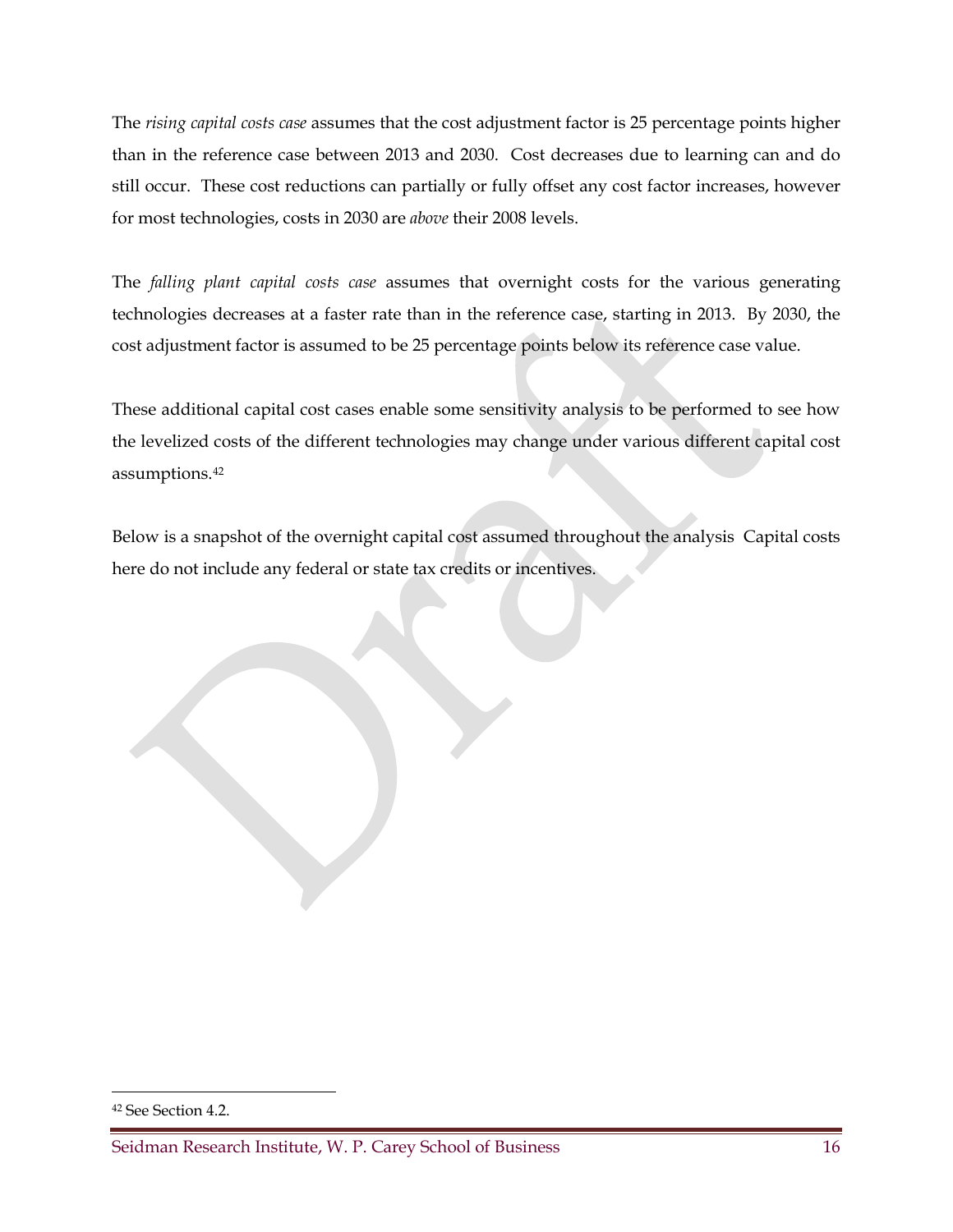|                                     |         | Reference |         | Frozen  | Rising  |         |         | Falling |
|-------------------------------------|---------|-----------|---------|---------|---------|---------|---------|---------|
| Technology                          | 2009    | 2030      | 2009    | 2030    | 2009    | 2030    | 2009    | 2030    |
| Scrubbed New Coal                   | \$2,054 | \$1,654   | \$2,058 | \$1,964 | \$2,066 | \$2,456 | \$2,044 | \$1,170 |
| <b>IGCC</b>                         | \$2,370 | \$1,804   | \$2,374 | \$2,141 | \$2,384 | \$2,668 | \$2,358 | \$1,276 |
| IGCC with carbon<br>sequestration   | \$3,477 | \$2,533   | \$3,484 | \$3,006 | \$3,498 | \$3,746 | \$3,459 | \$1,791 |
| Conv Gas/Oil Comb<br>Cycle          | \$960   | \$773     | \$962   | \$918   | \$966   | \$1,144 | \$955   | \$547   |
| Adv Gas/Oil Comb<br>Cycle (CC)      | \$945   | \$717     | \$947   | \$851   | \$951   | \$1,060 | \$940   | \$507   |
| Adv CC with carbon<br>sequestration | \$1,879 | \$1,340   | \$1,883 | \$1,590 | \$1,891 | \$1,981 | \$1,869 | \$947   |
| Conv Comb Turbine                   | \$669   | \$539     | \$670   | \$640   | \$673   | \$797   | \$665   | \$381   |
| Adv Comb Turbine                    | \$632   | \$460     | \$633   | \$545   | \$636   | \$680   | \$628   | \$325   |
| <b>Fuel Cells</b>                   | \$5,307 | \$3,456   | \$5,317 | \$4,104 | \$5,339 | \$5,113 | \$5,280 | \$2,445 |
| Adv Nuclear                         | \$3,303 | \$2,372   | \$3,309 | \$2,951 | \$3,323 | \$3,676 | \$3,286 | \$1,653 |
| <b>Biomass</b>                      | \$3,747 | \$2,488   | \$3,754 | \$3,012 | \$3,769 | \$3,834 | \$3,728 | \$1,735 |
| MSW - Landfill Gas                  | \$2,538 | \$2,043   | \$2,543 | \$2,426 | \$2,553 | \$3,023 | \$2,525 | \$1,446 |
| Geothermal                          | \$1,958 | \$3,942   | \$1,962 | \$4,661 | \$1,970 | \$5,825 | \$1,948 | \$2,678 |
| Conventional<br>Hydropower          | \$2,253 | \$1,920   | \$2,257 | \$2,157 | \$2,266 | \$2,690 | \$2,235 | \$1,179 |
| Wind                                | \$1,921 | \$1,615   | \$1,925 | \$1,918 | \$1,933 | \$2,389 | \$1,912 | \$1,143 |
| Wind Offshore                       | \$3,830 | \$2,859   | \$3,838 | \$3,395 | \$3,854 | \$4,230 | \$3,811 | \$2,023 |
| Solar Thermal                       | \$4,959 | \$3,082   | \$4,969 | \$3,660 | \$4,989 | \$4,560 | \$4,934 | \$2,181 |
| Photovoltaic                        | \$5,978 | \$3,823   | \$5,990 | \$4,539 | \$6,014 | \$5,655 | \$5,948 | \$2,705 |
| Source: EIA                         |         |           |         |         |         |         |         |         |

**Table 4: Capital Cost For Various Generation Technologies (per Kilowatt 2007\$)**

The EIA also provides data on O&M costs, construction time, and heat rates for various technologies. Capacity factor information was taken from the EIA, (2009), Lazard, (2008) and Black & Veatch, (2007). Table 5 provides details.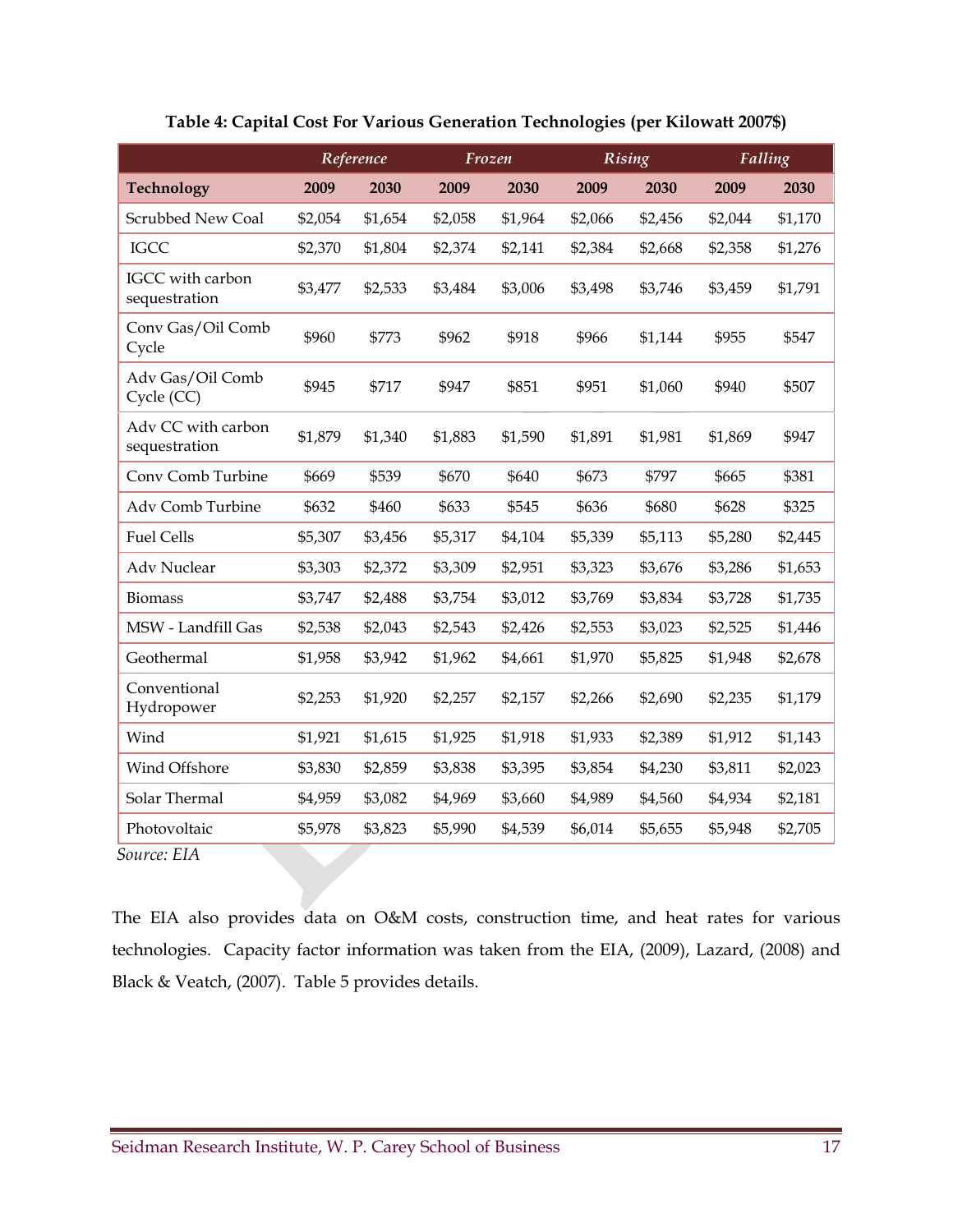## **Table 5: O&M Costs, Construction Period, Heat Rates and Capacity Factors for Various Generation Technologies**

| Technology                             | Capacity<br>Factor <sup>43</sup> | Fixed O&M<br>$($2007/kW-yr)$ | Variable O&M<br>(\$2007/kWh) | Construction<br>Period (yrs) | <b>Heat Rate</b><br>(Btu/kWh) <sup>44</sup> |        |
|----------------------------------------|----------------------------------|------------------------------|------------------------------|------------------------------|---------------------------------------------|--------|
|                                        |                                  |                              |                              |                              | 2008                                        | 203045 |
| Scrubbed New Coal                      | 0.85                             | \$27.53                      | \$0.0046                     | $\overline{\mathbf{4}}$      | 9,200                                       | 8,740  |
| <b>IGCC</b>                            | 0.80                             | \$38.67                      | \$0.0029                     | $\overline{4}$               | 8,765                                       | 7,450  |
| IGCC with carbon<br>sequestration      | 0.80                             | \$46.12                      | \$0.0044                     | $\overline{4}$               | 10,781                                      | 7,307  |
| Conv Gas/Oil<br>Comb Cycle             | 0.85                             | \$12.48                      | \$0.0021                     | 3                            | 7,196                                       | 6,800  |
| Adv Gas/Oil Comb<br>Cycle (CC)         | 0.85                             | \$11.70                      | \$0.0020                     | $\mathfrak{B}$               | 6,752                                       | 6,333  |
| Adv CC with<br>carbon<br>sequestration | 0.85                             | \$19.90                      | \$0.0029                     | $\mathfrak{B}$               | 8,613                                       | 7,493  |
| Conv Comb<br>Turbine                   | 0.85                             | \$12.11                      | \$0.0036                     | $\overline{2}$               | 10,810                                      | 10,450 |
| Adv Comb Turbine                       | 0.85                             | \$10.53                      | \$0.0032                     | $\overline{2}$               | 9,289                                       | 8,550  |
| <b>Fuel Cells</b>                      | 0.95                             | \$5.65                       | \$0.0499                     | $\mathfrak{B}$               | 7,930                                       | 6,960  |
| <b>Adv Nuclear</b>                     | 0.90                             | \$90.02                      | \$0.0005                     | 6                            | 10,434                                      | 10,434 |
| <b>Biomass</b>                         | 0.83                             | \$64.45                      | \$0.0067                     | $\overline{4}$               | 9,646                                       | 7,765  |
| MSW - Landfill Gas                     | 0.90                             | \$114.25                     | \$0.0000                     | 3                            | 13,648                                      | 13,648 |
| Geothermal                             | 0.90                             | \$164.64                     | \$0.0000                     | $\overline{4}$               |                                             |        |
| Conventional<br>Hydropower             | 0.60                             | \$13.63                      | \$0.0024                     | $\overline{4}$               |                                             |        |
| Wind                                   | 0.35                             | \$30.30                      | \$0.0000                     | 3                            |                                             |        |
| Wind Offshore                          | 0.40                             | \$89.48                      | \$0.0000                     | $\overline{4}$               |                                             |        |
| Solar Thermal                          | 0.31                             | \$56.78                      | \$0.0000                     | 3                            |                                             |        |
| Photovoltaic                           | 0.23                             | \$11.68                      | \$0.0000                     | $\overline{2}$               |                                             |        |

*Source: EIA, Lazard and Black & Veatch*

<span id="page-28-0"></span><sup>&</sup>lt;sup>43</sup> The EIA, (2009) capacity factor is presented unless the EIA does not provide an estimate, then the upper bound estimate from Lazard is taken. If the EIA capacity factor is higher (lower) than the upper (lower) bound provided by Black & Veatch, (2007) the Black and Veatch estimate is adopted.

<span id="page-28-1"></span><sup>&</sup>lt;sup>44</sup> Only heat rates for technologies that require a fuel are presented.

<span id="page-28-2"></span><sup>45</sup> The EIA assumed that heat rates for fossil fuel technologies decrease linearly until 2025. Thus it was assumed that after 2025 the heat rate remains at its 2025 level.

Seidman Research Institute, W. P. Carey School of Business 18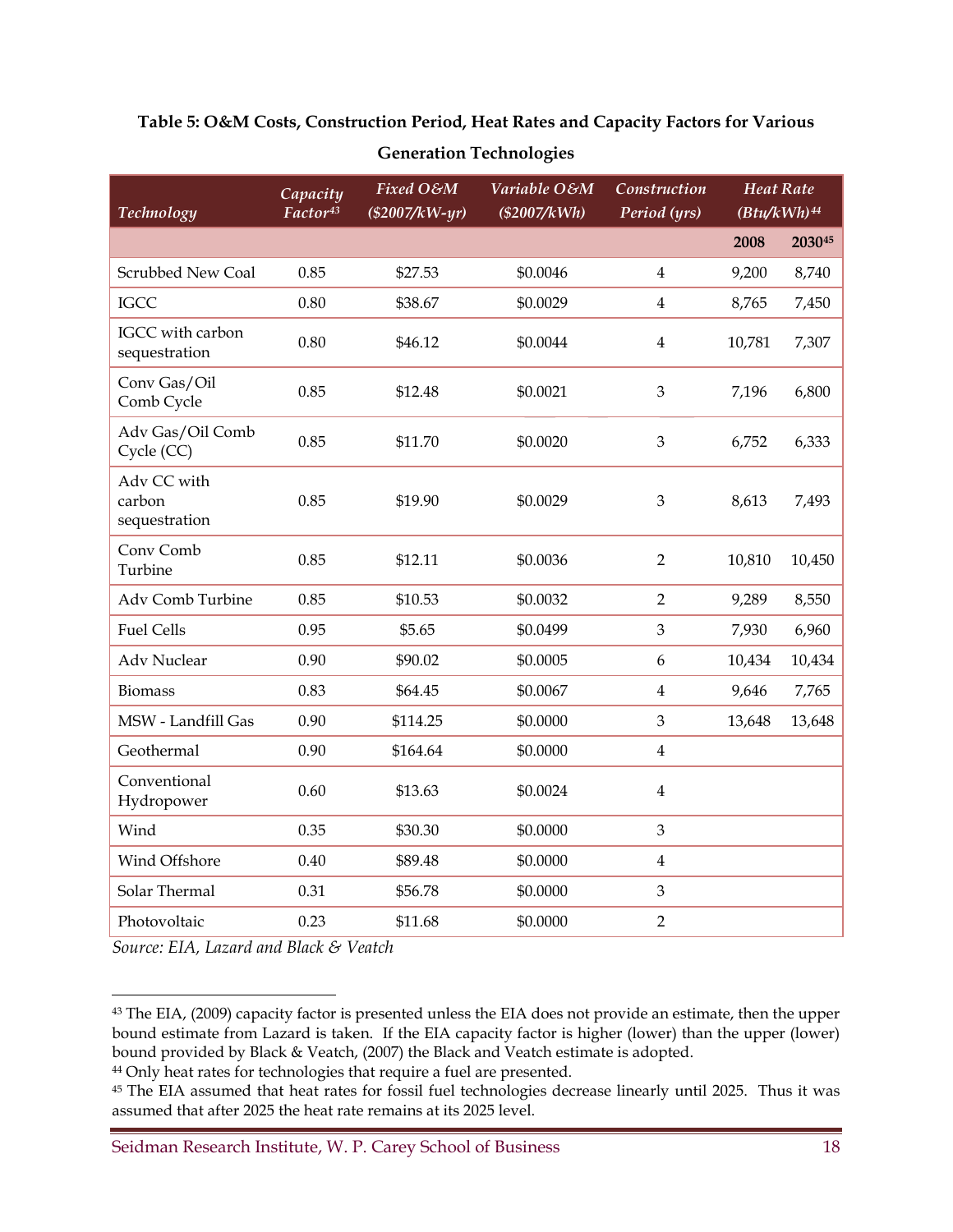Table 6 details the fuel cost assumptions made. Again, information was drawn from a variety of sources including EIA, Lazard and Black & Veatch. For instance, the EIA provides a forecast for natural gas and fuel prices however they do not provide a forecast for nuclear fuel or biomass fuel etc. Fuel prices were taken from the remaining sources in these instances.

|                                      | Cents per Million BTU (2009\$) |      |      |  |
|--------------------------------------|--------------------------------|------|------|--|
| <b>Fuel Type</b>                     | 2009                           | 2015 | 2030 |  |
| Natural Gas                          | 7.09                           | 7.53 | 9.75 |  |
| Coal                                 | 2.03                           | 2.06 | 2.16 |  |
| Nuclear Fuel                         | 0.52                           | 0.52 | 0.52 |  |
| Biomass Fuel <sup>46</sup>           | 2.19                           | 2.19 | 2.19 |  |
| Landfill Gas Fuel <sup>47</sup><br>. | 2.06                           | 2.06 | 2.06 |  |

**Table 6: Fuel Cost Assumptions**

*Source: EIA, Lazard and Black & Veatch*

Finally, some inputs were assumed constant across technologies. These assumptions are simplifying assumptions due to a lack of detailed data existing that suggests that these inputs may vary significantly across technologies. Table 7 provides details.

#### **Table 7: Common Assumptions**

| Variable <sup>'</sup>                                     | Value            |
|-----------------------------------------------------------|------------------|
| Weighted Average Cost of Capital                          | 13.2%            |
| Economic Life                                             | 30               |
| <b>Transmission Loss Factor</b>                           | 8%               |
| <b>Inflation Rate</b>                                     | 3%               |
| Transmission and Distribution Costs per MWh <sup>48</sup> | $$31.87 - 34.55$ |
|                                                           |                  |

*Source: Beck, EIA and Authors' Calculations*

<span id="page-29-2"></span><sup>48</sup> The EIA forecasts some variability in T&D costs

Seidman Research Institute, W. P. Carey School of Business 19

<span id="page-29-0"></span> <sup>46</sup> The midpoint of the estimate was taken from Black & Veatch, (2007) and assumed constant in real terms over the forecast period.

<span id="page-29-1"></span> $47$  The midpoint of the estimate was taken from Black & Veatch, (2007) and assumed constant in real terms over the forecast period.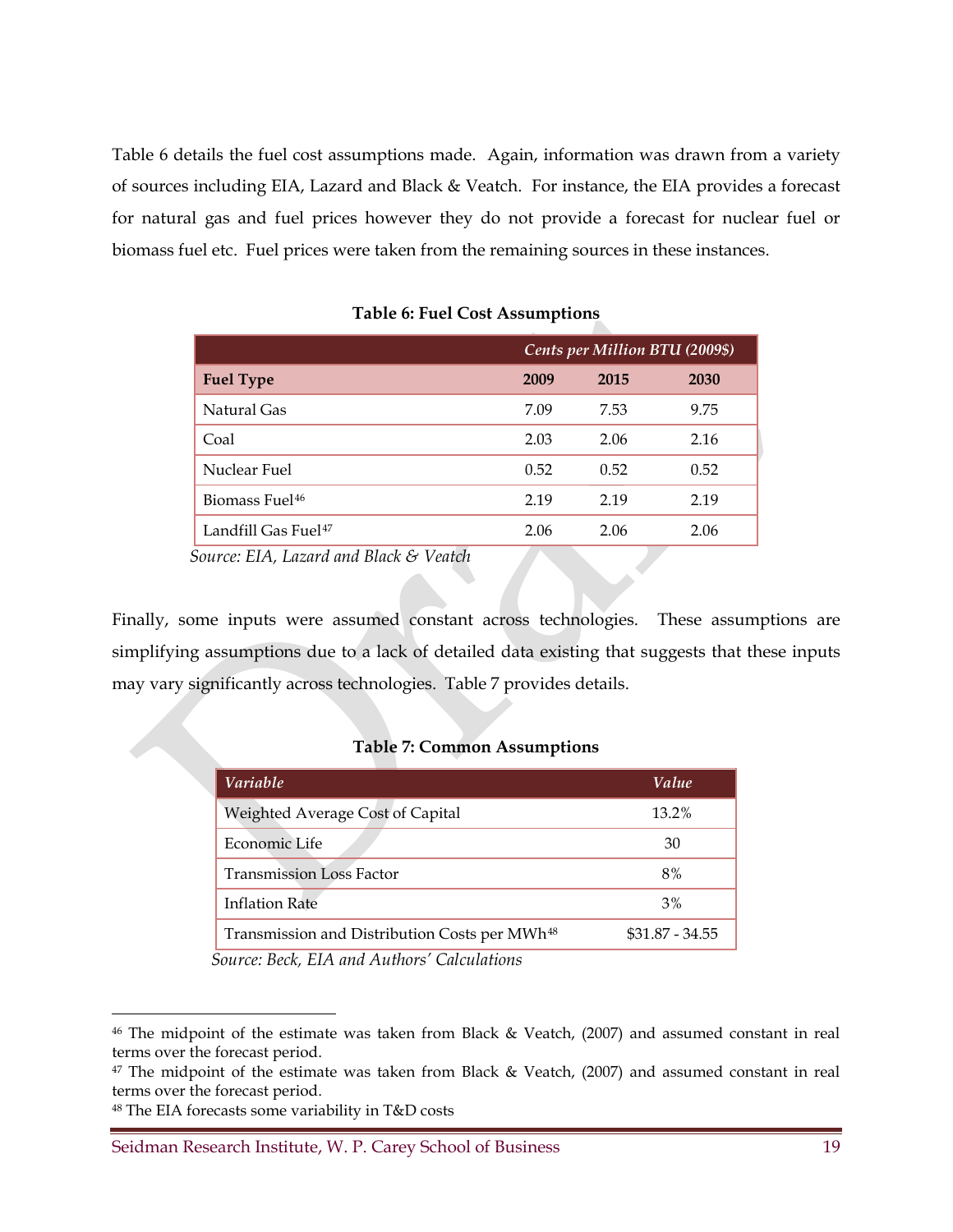#### **4.1. Utility Scale Generation Levelized Cost Results**

Using the data presented in the previous section point estimates of the levelized cost for each generation technology, under the various capital cost assumptions, are presented for the years 2009 and 2030 in table 8.

|                                     | 2009                    |               | 2030      |         |                 |
|-------------------------------------|-------------------------|---------------|-----------|---------|-----------------|
| Technology                          | Reference <sup>49</sup> | <b>Rising</b> | Reference | Falling | % Change (Ref.) |
| Scrubbed New Coal                   | \$102                   | \$112         | \$96      | \$86    | $-5.9%$         |
| <b>IGCC</b>                         | \$111                   | \$118         | \$99      | \$87    | $-10.8%$        |
| IGCC with carbon<br>sequestration   | \$141                   | \$144         | \$117     | \$101   | $-17.2%$        |
| Conv Gas/Oil Comb Cycle             | \$105                   | \$125         | \$119     | \$115   | 13.5%           |
| Adv Gas/Oil Comb Cycle (CC)         | \$101                   | \$119         | \$113     | \$109   | 11.8%           |
| Ady CC with carbon<br>sequestration | \$133                   | \$149         | \$138     | \$131   | 3.5%            |
| Conv Comb Turbine                   | \$125                   | \$155         | \$150     | \$148   | 20.3%           |
| Adv Comb Turbine                    | \$113                   | \$133         | \$130     | \$128   | 15.1%           |
| <b>Fuel Cells</b>                   | \$228                   | \$239         | \$212     | \$196   | $-7.0%$         |
| <b>Adv Nuclear</b>                  | \$132                   | \$144         | \$111     | \$93    | $-16.0%$        |
| Bio-mass                            | \$148                   | \$148         | \$120     | \$104   | $-19.1%$        |
| MSW - Landfill Gas                  | \$119                   | \$130         | \$113     | \$103   | $-5.4%$         |
| Geothermal                          | \$92                    | \$169         | \$133     | \$108   | 43.8%           |
| Conventional Hydropower             | \$103                   | \$118         | \$96      | \$74    | $-7.4%$         |
| Wind                                | \$127                   | \$150         | \$116     | \$95    | $-9.0\%$        |
| Wind Offshore                       | \$227                   | \$246         | \$186     | \$150   | $-17.8%$        |
| Solar Thermal                       | \$301                   | \$283         | \$210     | \$165   | $-30.3%$        |
| Photovoltaic                        | \$393                   | \$375         | \$267     | \$201   | $-32.0%$        |

#### **Table 8: Utility Scale Levelized Cost per MWh of Electricity Delivered in 2009 and 2030**

*Source: Authors' Calculations*

<span id="page-30-0"></span><sup>&</sup>lt;sup>49</sup> Only the reference case is shown in 2009 as there is little difference between the cases.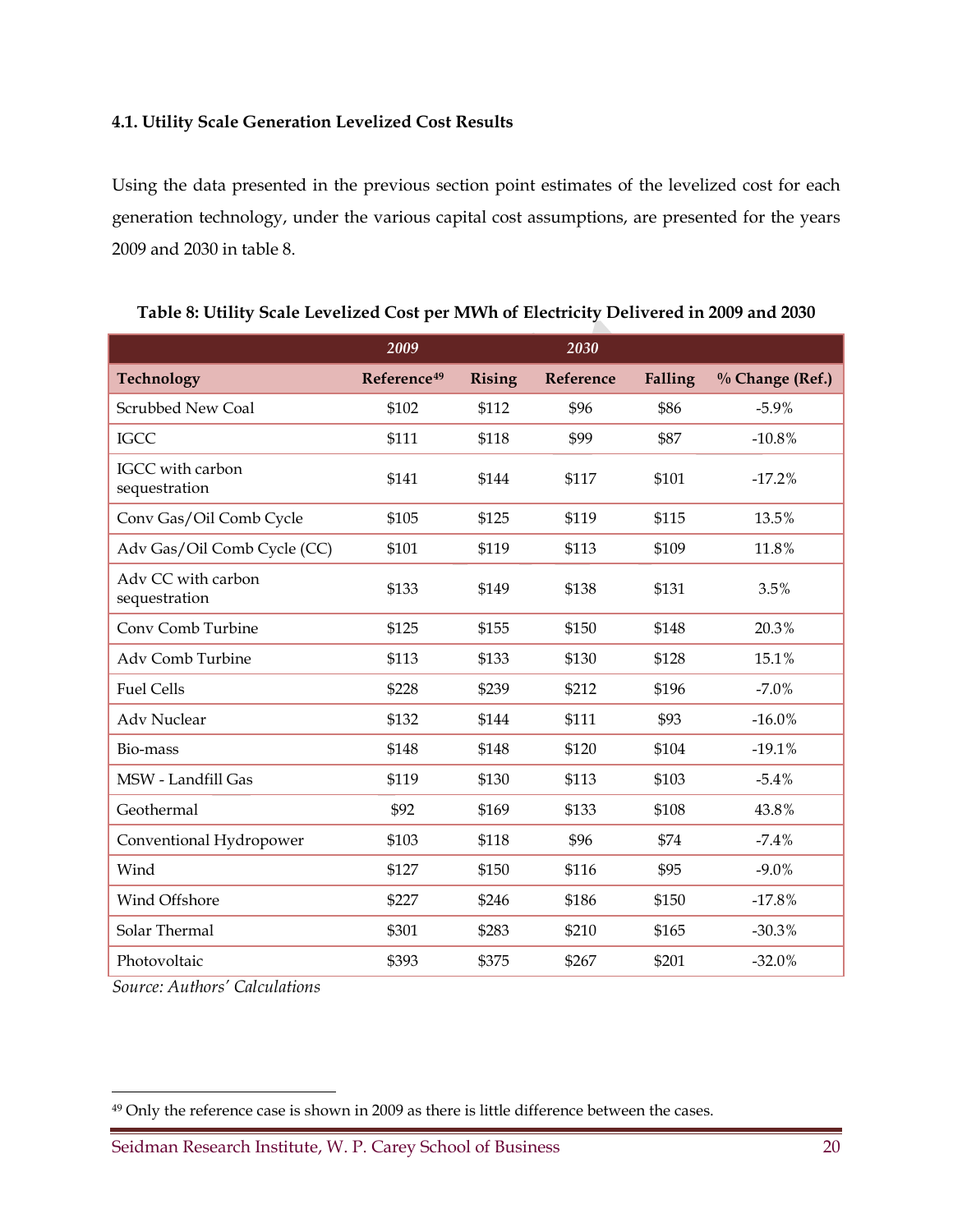<span id="page-31-0"></span>

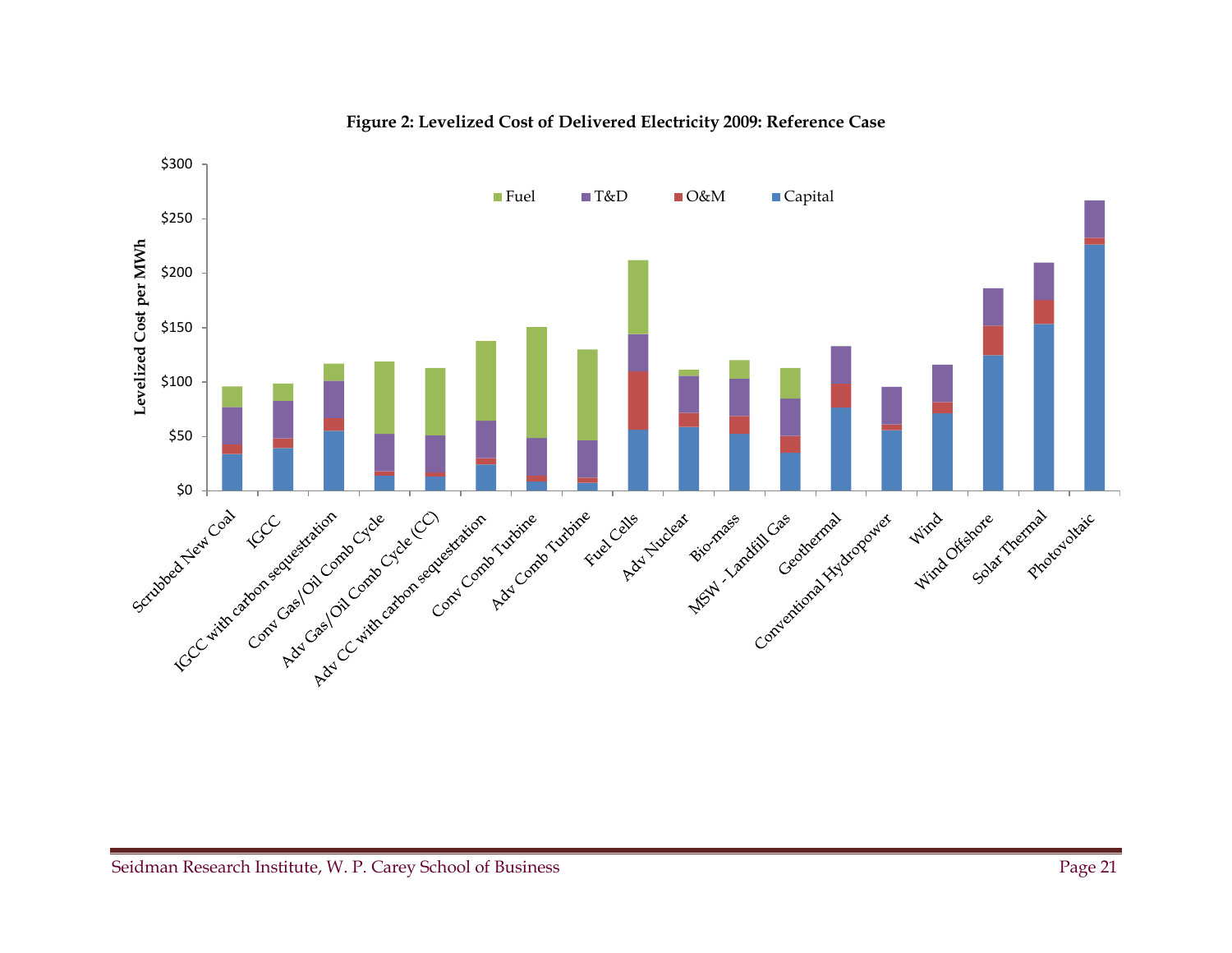<span id="page-32-0"></span>

#### **Figure 3: Levelized Cost of Delivered Electricity 2030: Reference Case**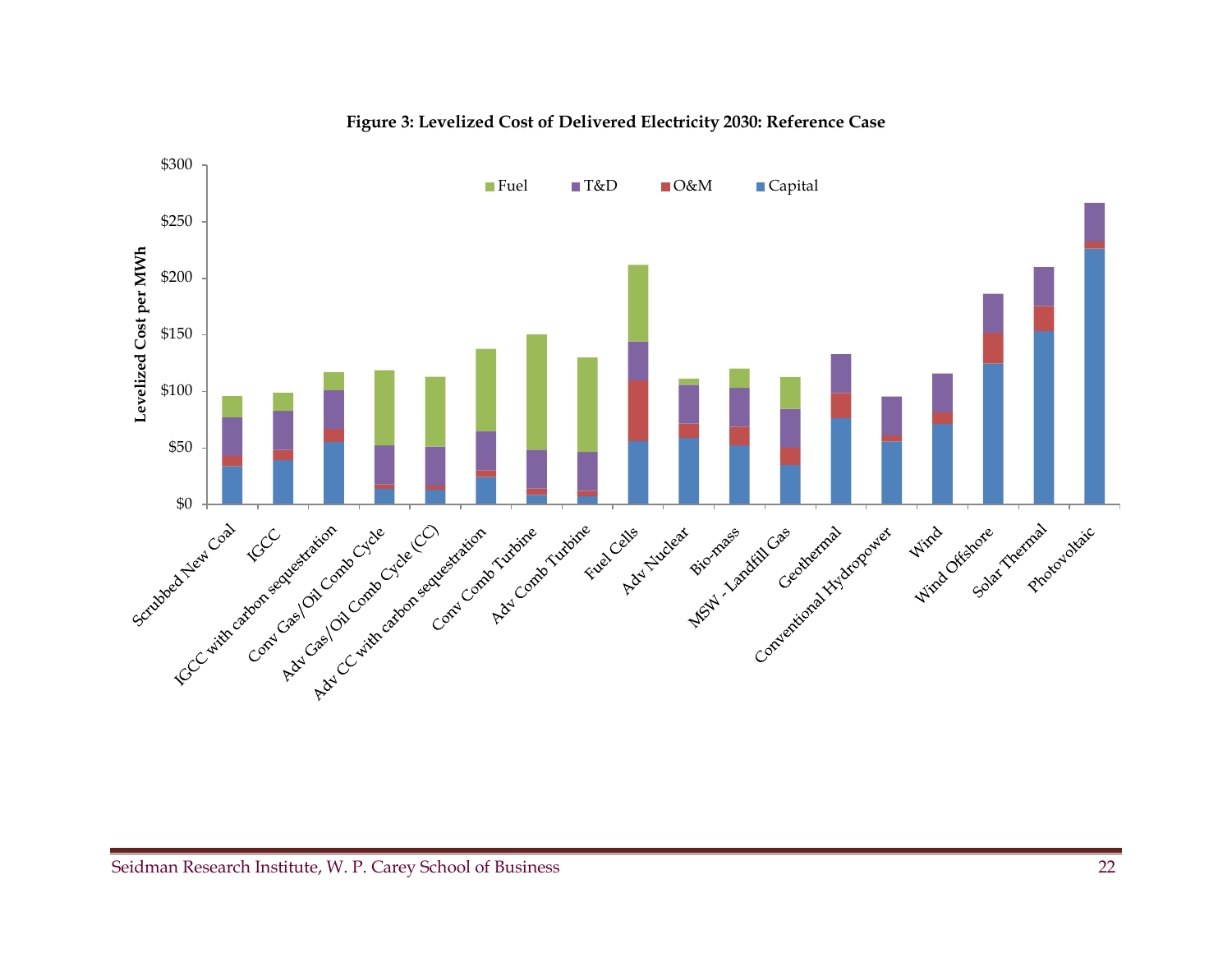Examining Table 8, if significant capital cost reductions (falling capital cost) occur for solar generation then the levelized cost per MWh in 2030 for solar thermal is \$165 and for PV it is \$201. If we assume rising capital costs for traditional generation all traditional resources have a levelized cost ranging from \$112 (scrubbed coal) to \$155 (gas conventional combustion turbine).<sup>50</sup>

Even if solar generation enjoys significant *reductions* in capital costs (45-59 percent) whilst traditional generation face *increasing* capital costs (1-23 percent) traditional generation still remains more competitive in 2030 if there is no government intervention.

For solar thermal to achieve a levelized cost of \$155 per MWh in 2030 its overnight capital cost per KW would need to be approximately \$2,100 (2009\$) whilst PV overnight capital costs per KW would have to be approximately \$1,960 (2009\$). These capital costs represent reductions of 58 percent and 67 percent relative to the reference capital cost case in 2009.

Alternatively if gas prices are approximately \$11.20 (2009\$) per MBTU in 2030 then the levelized cost of gas conventional combustion turbine would be equal to that of solar thermal (\$165 per MWh). The gas price of \$11.20 represents an increase of 15 percent above the EIA forecast in 2030 (\$9.75 (2009\$)).

High capacity factor wind generation<sup>[51](#page-33-1)</sup> initially appears to be competitive against some traditional resources (mainly gas and nuclear). However, some caution must be exercised, as the analysis has not yet incorporated the additional costs of integration and transmission.[52](#page-33-2) Also, the amount of high capacity factor wind in Arizona is limited.[53](#page-33-3)

<span id="page-33-0"></span> <sup>50</sup> Assuming a natural gas fuel cost of 9.75 cents (2009\$) per million BTU.

<span id="page-33-1"></span><sup>&</sup>lt;sup>51</sup> In Arizona the "high capacity factor wind" is approximately 35 percent.

<span id="page-33-2"></span><sup>52</sup> For instance, in Beck, (2009) their integration costs may vary from approximately \$1-\$4 per MWh depending upon the amount of wind penetration.

<span id="page-33-3"></span><sup>53</sup> See Black and Veatch, (2007).

Seidman Research Institute, W. P. Carey School of Business Page 23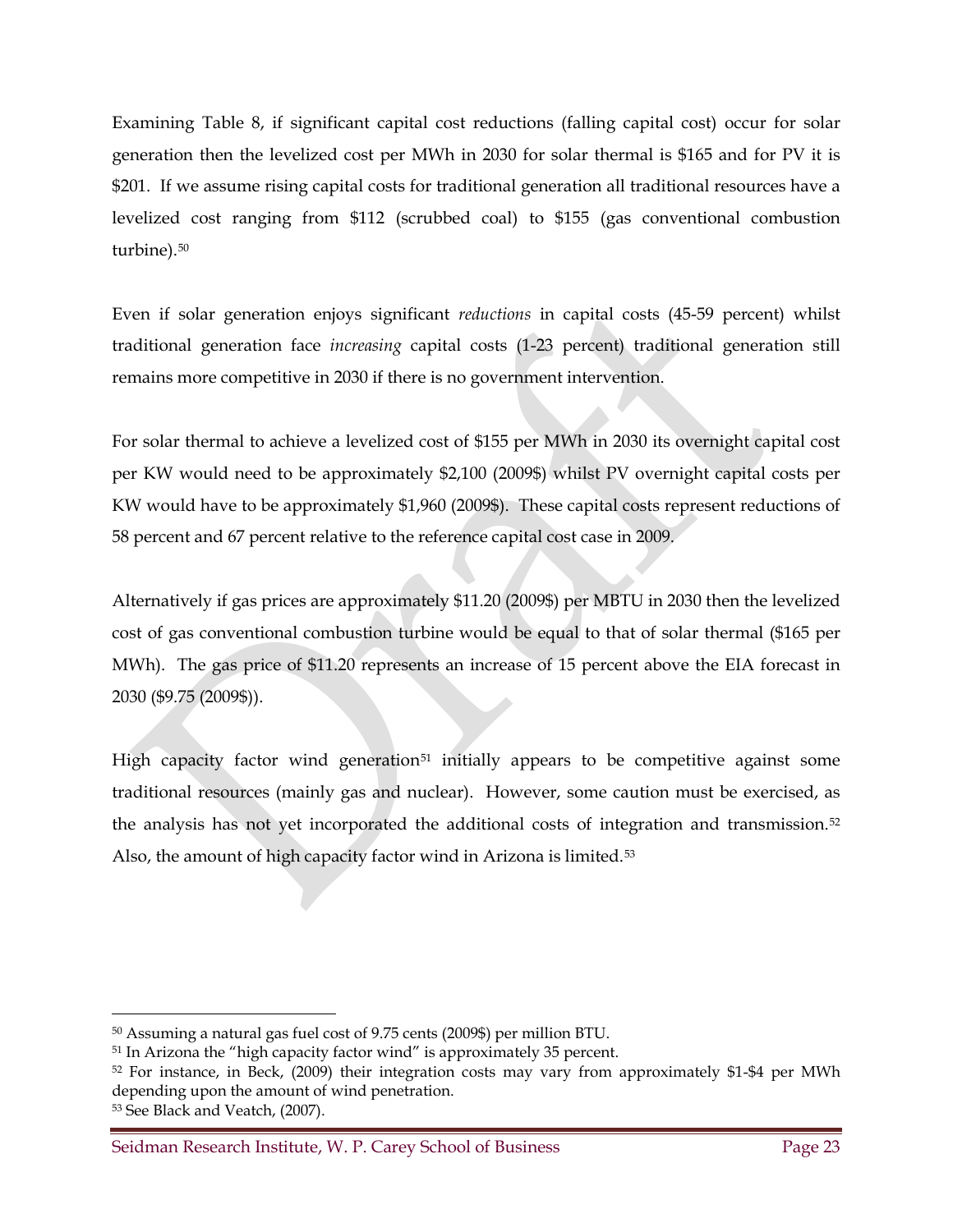#### **4.2. Levelized Cost Sensitivity Analysis**

To investigate how the levelized cost of the various generation technologies may vary with changes in the input variables, Monte Carlo simulations were run using @RISK.[54](#page-34-0) Assigning distributions to the key inputs, Monte Carlo simulations provide a probability distribution associated with the levelized costs of each generation technology and a 90 percent confidence interval can be derived.

To run Monte Carlo simulations using @RISK requires upper and lower bounds on the variability for the various inputs be defined Also the type of distribution assumed must also be defined – in all cases to simplify the analysis triangular distributions were assumed. Table 9 and 10 describes the upper and lower bounds assumed.

| Variable                                 | Low    | Mean   | High   |
|------------------------------------------|--------|--------|--------|
| <b>WACC</b>                              | 11.88% | 13.20% | 14.52% |
| Economic Life                            | 25     | 30     | 40     |
| <b>Transmission Loss Factor</b>          | 7.20%  | 8%     | 8.80%  |
| <b>Inflation Rate</b>                    | $2\%$  | 3%     | 6.80%  |
| Natural Gas Fuel (Cents per MBtu \$2009) | 7.09   | 7.53   | 9.75   |
| Coal Fuel (Cents per MBtu \$2009)        | 2.03   | 2.06   | 2.16   |
| Nuclear Fuel (Cents per MBtu \$2009)     | 0.468  | 0.52   | 0.572  |
| Biomass Fuel (Cents per MBtu \$2009)     | 1.971  | 2.19   | 2.409  |
| Landfill Gas Fuel(Cents per MBtu \$2009) | 1.854  | 2.06   | 2.266  |

**Table 9: Variability in Common Assumptions and Fuel Prices**

<span id="page-34-0"></span><sup>54</sup> A Monte Carlo simulation draws values from a distribution for each key input and uses these "draws" to calculate the levelized cost.

Seidman Research Institute, W. P. Carey School of Business Page 24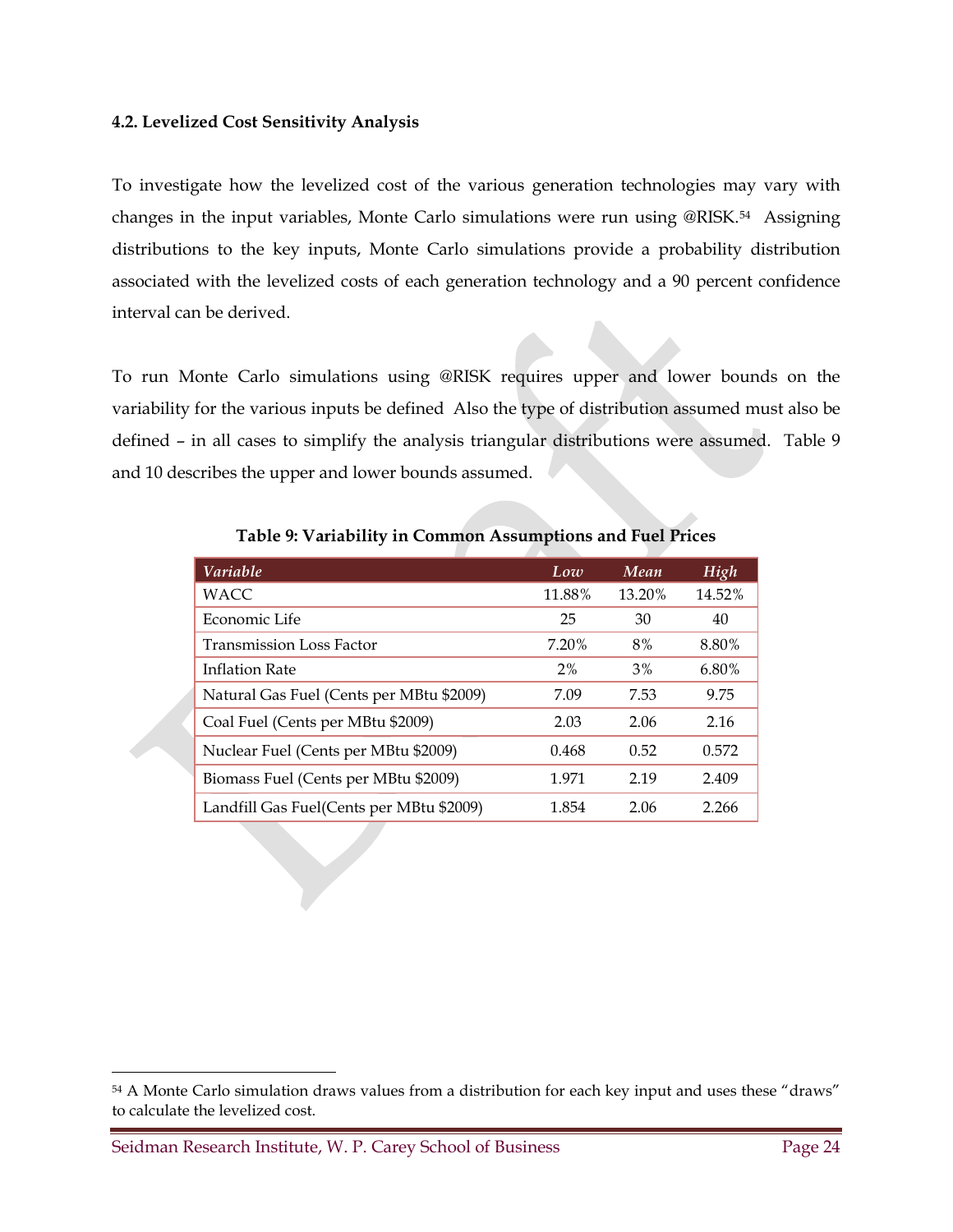| <b>Capacity Factor</b>           | Low  | Mean | High |
|----------------------------------|------|------|------|
| Scrubbed New Coal                | 0.80 | 0.85 | 0.90 |
| <b>IGCC</b>                      | 0.75 | 0.80 | 0.85 |
| IGCC with carbon sequestration   | 0.75 | 0.80 | 0.85 |
| Conv Gas/Oil Comb Cycle          | 0.80 | 0.85 | 0.90 |
| Adv Gas/Oil Comb Cycle (CC)      | 0.80 | 0.85 | 0.90 |
| Adv CC with carbon sequestration | 0.80 | 0.85 | 0.90 |
| Conv Comb Turbine                | 0.80 | 0.85 | 0.90 |
| Adv Comb Turbine                 | 0.80 | 0.85 | 0.90 |
| <b>Fuel Cells</b>                | 0.90 | 0.95 | 0.99 |
| <b>Adv Nuclear</b>               | 0.85 | 0.90 | 0.95 |
| <b>Biomass</b>                   | 0.75 | 0.83 | 0.90 |
| MSW - Landfill Gas               | 0.85 | 0.90 | 0.95 |
| Geothermal                       | 0.85 | 0.90 | 0.95 |
| Conventional Hydropower          | 0.55 | 0.60 | 0.65 |
| Wind                             | 0.25 | 0.30 | 0.35 |
| Wind Offshore                    | 0.35 | 0.40 | 0.45 |
| Solar Thermal                    | 0.25 | 0.31 | 0.40 |
| Photovoltaic                     | 0.20 | 0.23 | 0.30 |

### **Table 10: Variability in Capacity Factor**

The 90 percent levelized cost confidence intervals for the various technologies for the reference capital cost case in 2030 are presented in table 11.[55](#page-35-0)

<span id="page-35-0"></span> <sup>55</sup> 100,000 iterations were completed.

Seidman Research Institute, W. P. Carey School of Business Page 25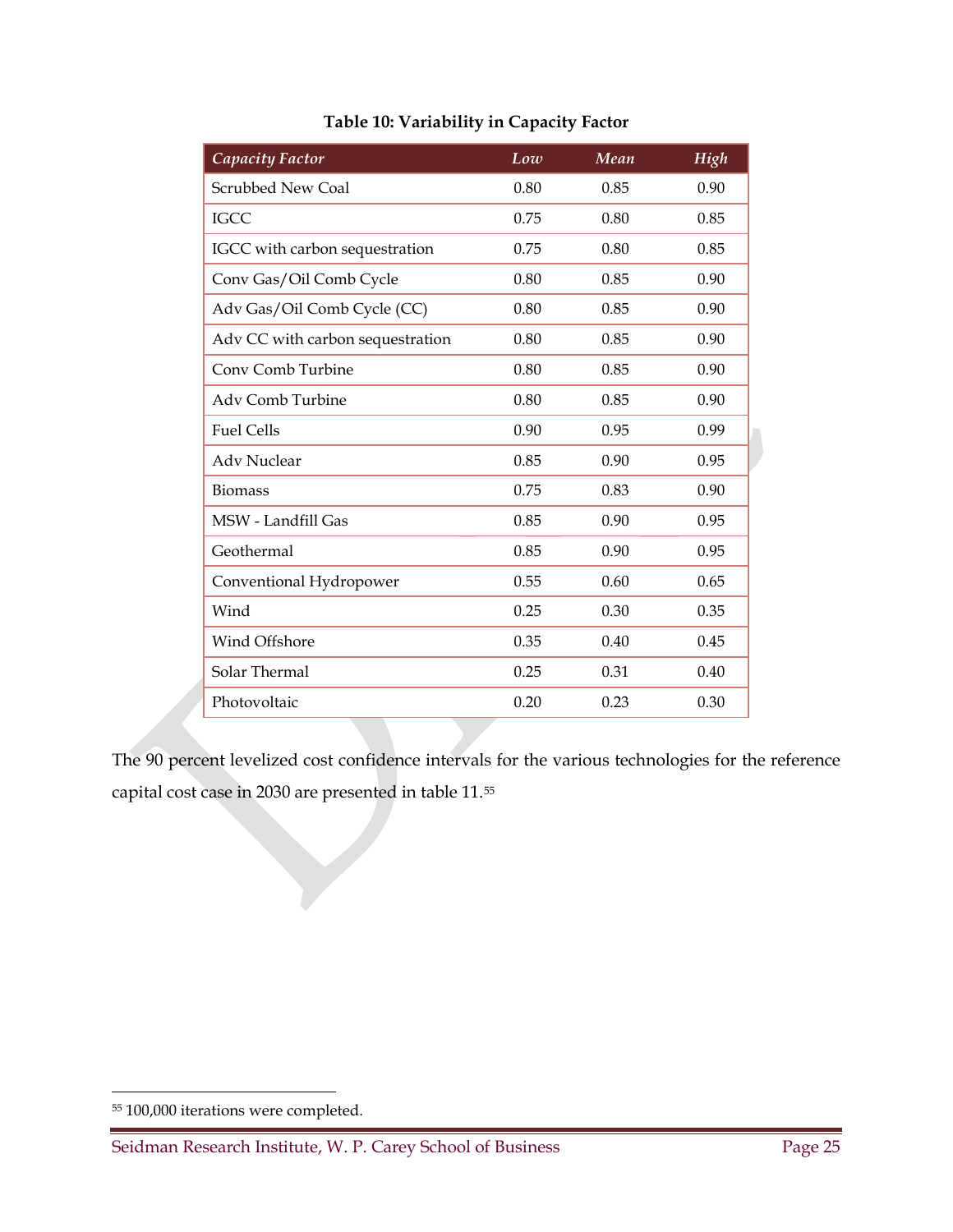|                                  |                    | 2030  |                    |
|----------------------------------|--------------------|-------|--------------------|
| <b>Technology</b>                | <b>Lower Bound</b> | Mean  | <b>Upper Bound</b> |
| <b>Scrubbed New Coal</b>         | \$89               | \$93  | \$98               |
| <b>IGCC</b>                      | \$90               | \$96  | \$101              |
| IGCC with carbon sequestration   | \$105              | \$112 | \$120              |
| Conv Gas/Oil Comb Cycle          | \$102              | \$108 | \$116              |
| Adv Gas/Oil Comb Cycle (CC)      | \$97               | \$103 | \$110              |
| Adv CC with carbon sequestration | \$118              | \$125 | \$134              |
| Conv Comb Turbine                | \$126              | \$135 | \$147              |
| Adv Comb Turbine                 | \$110              | \$117 | \$127              |
| <b>Fuel Cells</b>                | \$189              | \$198 | \$208              |
| <b>Adv Nuclear</b>               | \$98               | \$107 | \$116              |
| <b>Biomass</b>                   | \$109              | \$117 | \$125              |
| MSW - Landfill Gas               | \$106              | \$111 | \$116              |
| Geothermal                       | \$116              | \$127 | \$138              |
| Conventional Hydropower          | \$83               | \$91  | \$100              |
| Wind                             | \$106              | \$123 | \$143              |
| Wind Offshore                    | \$155              | \$176 | \$198              |
| Solar Thermal                    | \$161              | \$192 | \$227              |
| Photovoltaic                     | \$195              | \$236 | \$279              |
| Cource: Authore' Calculatione    |                    |       |                    |

**Table 11: 90 Percent Confidence Interval for Reference Capital Case in 2030**

*Source: Authors' Calculations*

Examining the confidence intervals, the sensitivity analysis suggests that solar generation will still remain uncompetitive against traditional resources in 2030 for the reference capital cost case. There is no overlap between the solar thermal and photovoltaic 90 percent confidence intervals and traditional generation confidence intervals.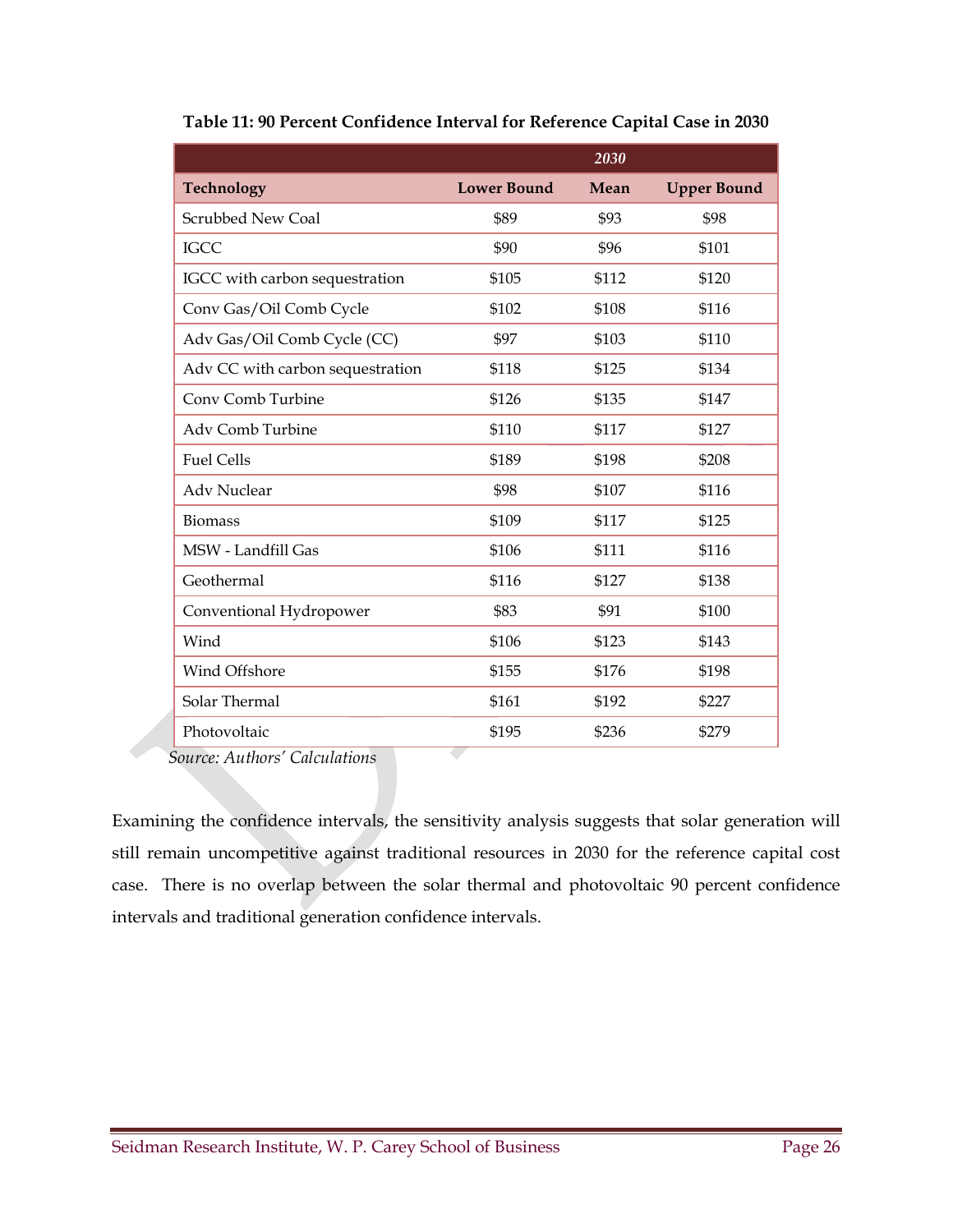## **5. Negative Generation: Energy Efficiency Options**

So far the focus has been on the costs of generating and delivering *additional* electricity. Instead, an alternative approach is to examine negative generation options. Consumers could adopt energy-efficient options which enables them to lower their overall electricity requirements.

The method used to calculate the levelized cost of energy-efficient options (negative generation) differs from the method used to calculate levelized costs for different types of generation technologies.

The *additional* capital costs associated with adopting an energy-efficient option versus an alternative "standard option" is compared against the total amount of electricity savings obtained by adopting the more energy-efficient option over its lifetime.

Given that it is the *additional* capital costs that is used to determine the levelized costs associated with an energy-efficient options, implicitly the levelized cost analysis is assuming either that the adopter is replacing a option that is at the end of its useful life or the adopter currently does not have the standard option in place.

If the adopter already has a functioning standard option in place then the correct cost of installing the energy-efficient option is the *full* capital cost associated with purchasing and installing the energy-efficient option. This would significantly increase the levelized cost of each energy-efficient option.

A recent paper (ICF International, 2007) examined the market potential for energy-efficient options in Arizona Public Service Company's (APS) service area. It identified one hundred suitable energy-efficient options.<sup>[56](#page-37-0)</sup> The most significant area for energy efficiency savings were identified as central air conditioning in the residential sector. In the non-residential sector heating, ventilating and air conditioning (HVAC) systems and interior lighting would play the largest roles in securing energy efficiencies.

<span id="page-37-0"></span> <sup>56</sup> Out of an estimated 223 potential energy efficient measures. See ICF (2007) for more details.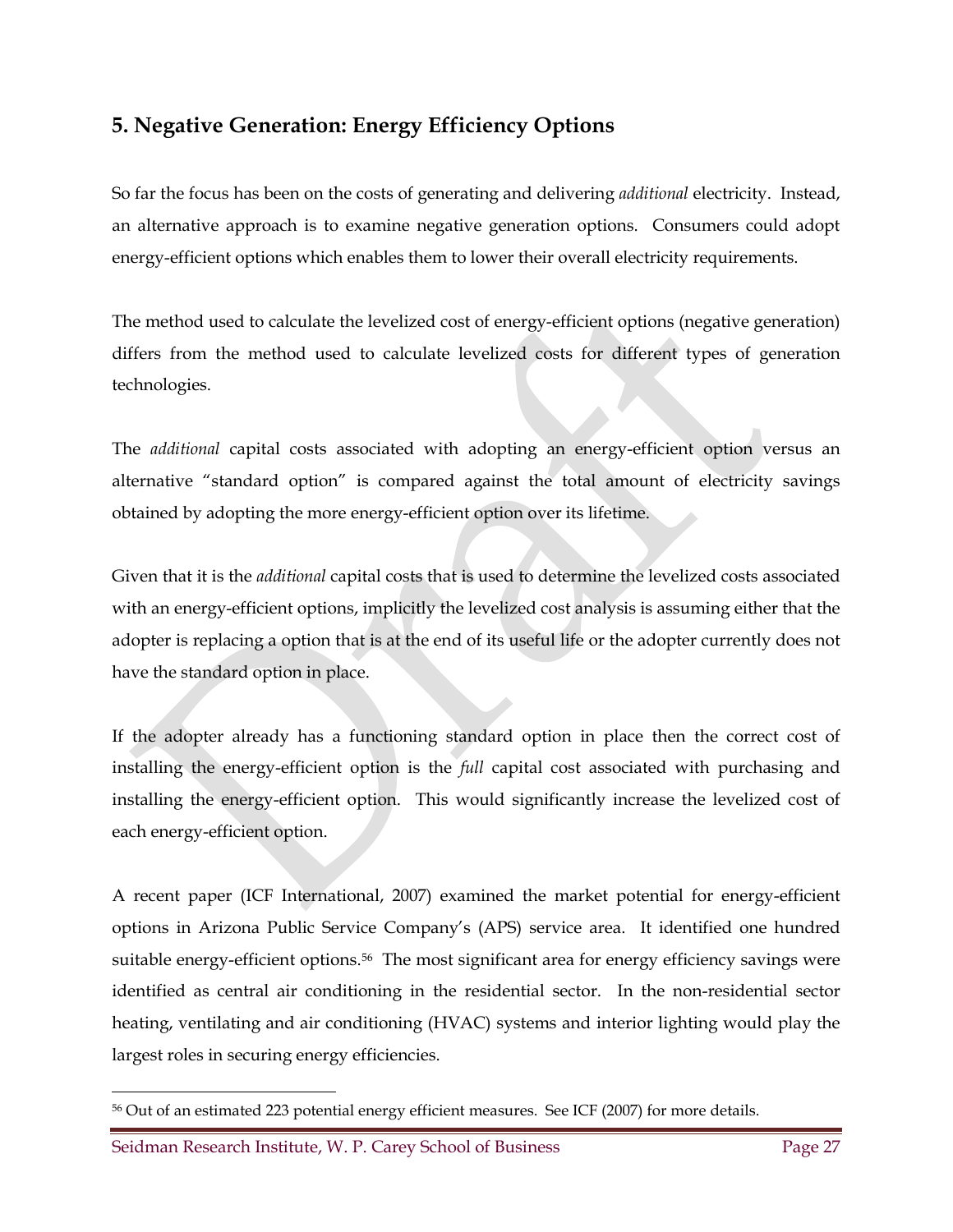The options examined in the paper (ICF International, 2007) are recent, comprehensive and Arizona specific and thus represent the best source of information on the levelized cost of energy-efficient options in Arizona. Because of this, the levelized cost calculations from the paper were adopted and extrapolated out to estimate the total potential amount of energy savings available in all of Arizona.

It is important to note that energy-efficient options' levelized costs do not act in the same way as generation levelized costs. The levelized costs associated with energy-efficient options are usually ranked from lowest to highest. As the lowest cost energy-efficient options are assumed to be adopted first, the implication is that to generate additional energy efficiencies the levelized cost would increase. With generation levelized costs it is usually assumed that replication of plants is possible at a constant levelized cost especially when examining traditional sources of generation.[57](#page-38-0)

Energy-efficient options have an advantage over generation options because they typically do not incur any transmission and distribution costs or have any loss factors (lost savings) associated with them. In fact, energy-efficient options can potentially *lower* the overall level of required transmission and distribution investment by reducing overall electricity demand.[58](#page-38-1)

Using the results from (ICF International, 2007), there are significant energy efficiencies to be made in the APS service area alone over the next twenty years at a levelized cost less than those reported for generation.

<span id="page-38-0"></span><sup>&</sup>lt;sup>57</sup> Sensitivity analysis can be performed to show how levelized costs may vary as and when the more ideal "locations" for generation are used up first. This may be particularly important when examining renewable generation such as solar and wind that tend to have more location specific levelized costs than other traditional forms of generation.

<span id="page-38-1"></span><sup>58</sup> Any transmission and distribution savings have been ignored.

Seidman Research Institute, W. P. Carey School of Business Page 28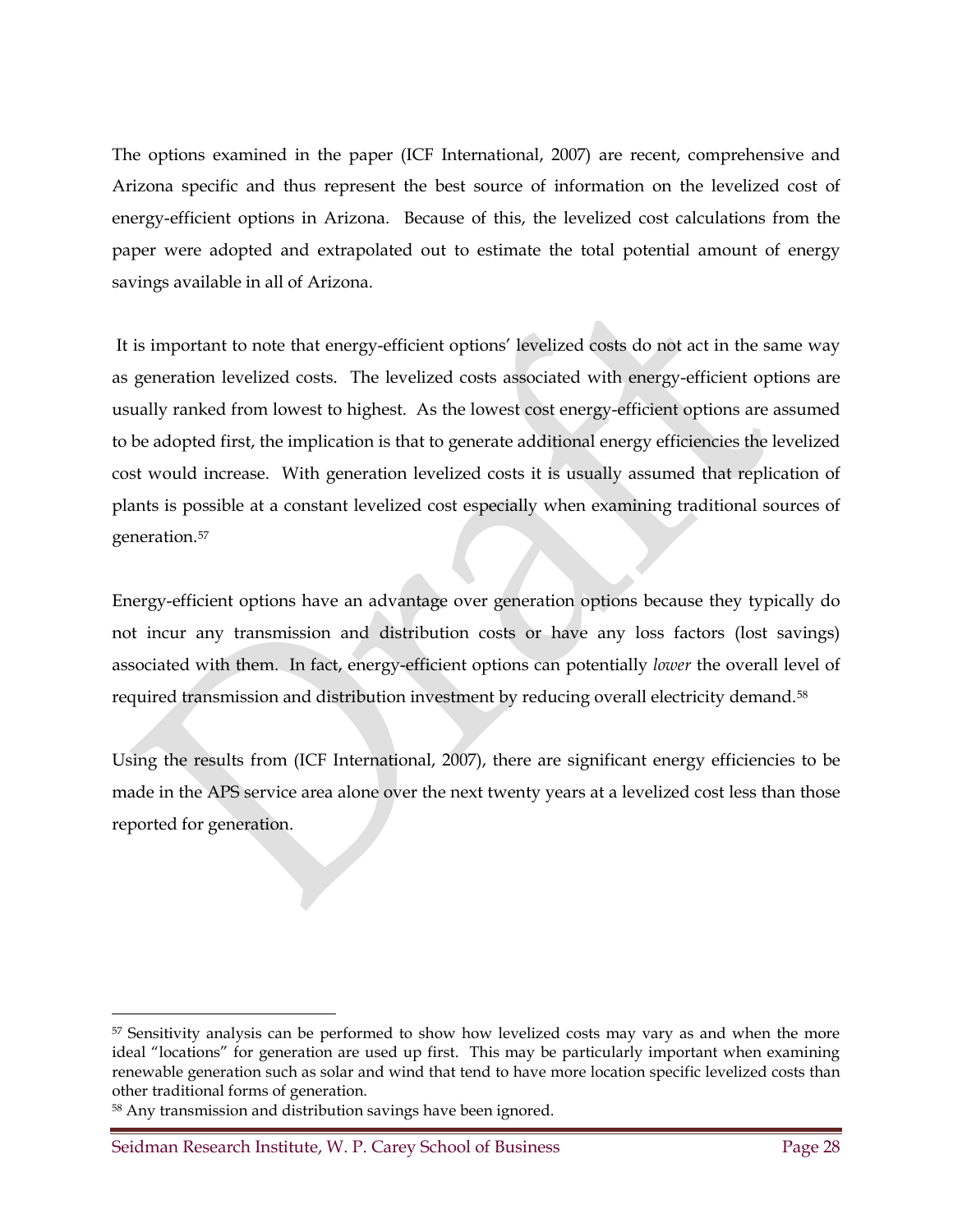It is estimated that if all cost effective energy-efficient options<sup>[59](#page-39-0)</sup> were adopted, APS' annual energy requirements would decrease by approximately 8,000 gigawatt hours (GWhs). If all identified energy efficiency measures were adopted then the reduction would be 9,000 GWhs.<sup>[60](#page-39-1)</sup>

The majority of energy efficiency measures examined have a levelized cost of between \$0 and \$50 per MWh but increase significantly once approximately 8,000 GWh hours (1,600 MW of capacity) has been "installed".[61](#page-39-2)

Given that APS' market share is approximately 38 percent<sup>[62](#page-39-3)</sup> and assuming that non-APS service areas are similar to APS',<sup>[63](#page-39-4)</sup> scaling up these efficiencies suggests that the state could obtain approximately 21,000 GWh hours of cost-effective energy efficiency savings.<sup>[64](#page-39-5)</sup>

## **6. Conclusions**

There are numerous technologies that can be employed to enable utilities to continue to meet electricity requirements in Arizona, now and in the foreseeable future. Examination of unfettered market-determined levelized costs for new utility scale generation yields important insights. High capacity factor wind and energy efficiency programs are likely competitive with traditional sources of generation.<sup>65</sup> Unfortunately both high capacity factor wind and cost effective energy efficiencies are capacity constrained in Arizona.

<span id="page-39-0"></span> <sup>59</sup> They determine cost effective (economic potential) occurring when the levelized cost of the efficiency measure is less than or equal to the avoided generation costs (which is approximately 5-8 cents.).

<span id="page-39-1"></span> $60$  The levelized costs associated with the difference between the cost effective and technical potential energy efficiency savings (approximately 1,000 GWhs) increases significantly from approximately 5-8 cents to 25 cents. These saving may become cost effective if energy efficiency can be used as a substitute for renewable generation (thus the "avoided costs" used to determine cost effective could potentially be higher) which is being considered at the moment at the federal level.

<span id="page-39-2"></span><sup>&</sup>lt;sup>61</sup> It is important to again note that the analysis uses incremental capital costs.

<span id="page-39-3"></span><sup>62</sup>EIA estimate for 2006.

<span id="page-39-4"></span><sup>&</sup>lt;sup>63</sup>This is a strong but simplifying assumption.

<span id="page-39-5"></span><sup>64</sup>However, just because there are cost effective energy efficiency measures from a utility's perspective this does not mean that customers will immediately adopt the measure. The savings may occur over a longer time period than the customer will living in the house or the customer may have a higher discount rate than the utility or the customer may be credit-constrained.

<span id="page-39-6"></span><sup>65</sup> Although other non-financial factors such as intermittency and timing of output might hinder wind's competitiveness versus traditional generation.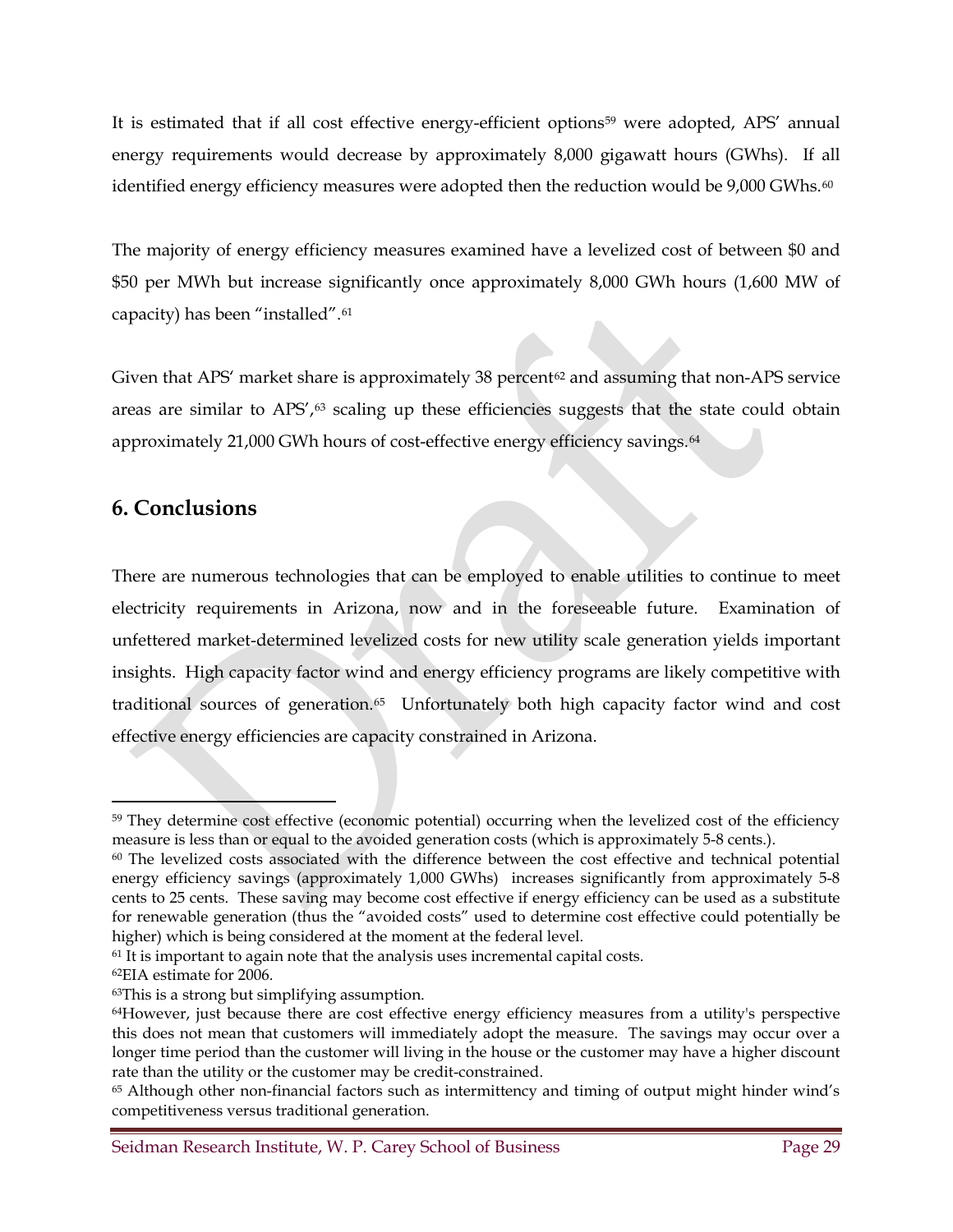In an analysis of solar, the renewable resource that Arizona has in plentiful supply, we find some stark results. Solar thermal and utility-scale PV systems are not cost-competitive, now or in the foreseeable future, against other traditional generation resources without significant government intervention that alters the market determined value of the key inputs that determine costs of generation or significant deviations away from the expected future values of the key inputs such as capital and fuel costs.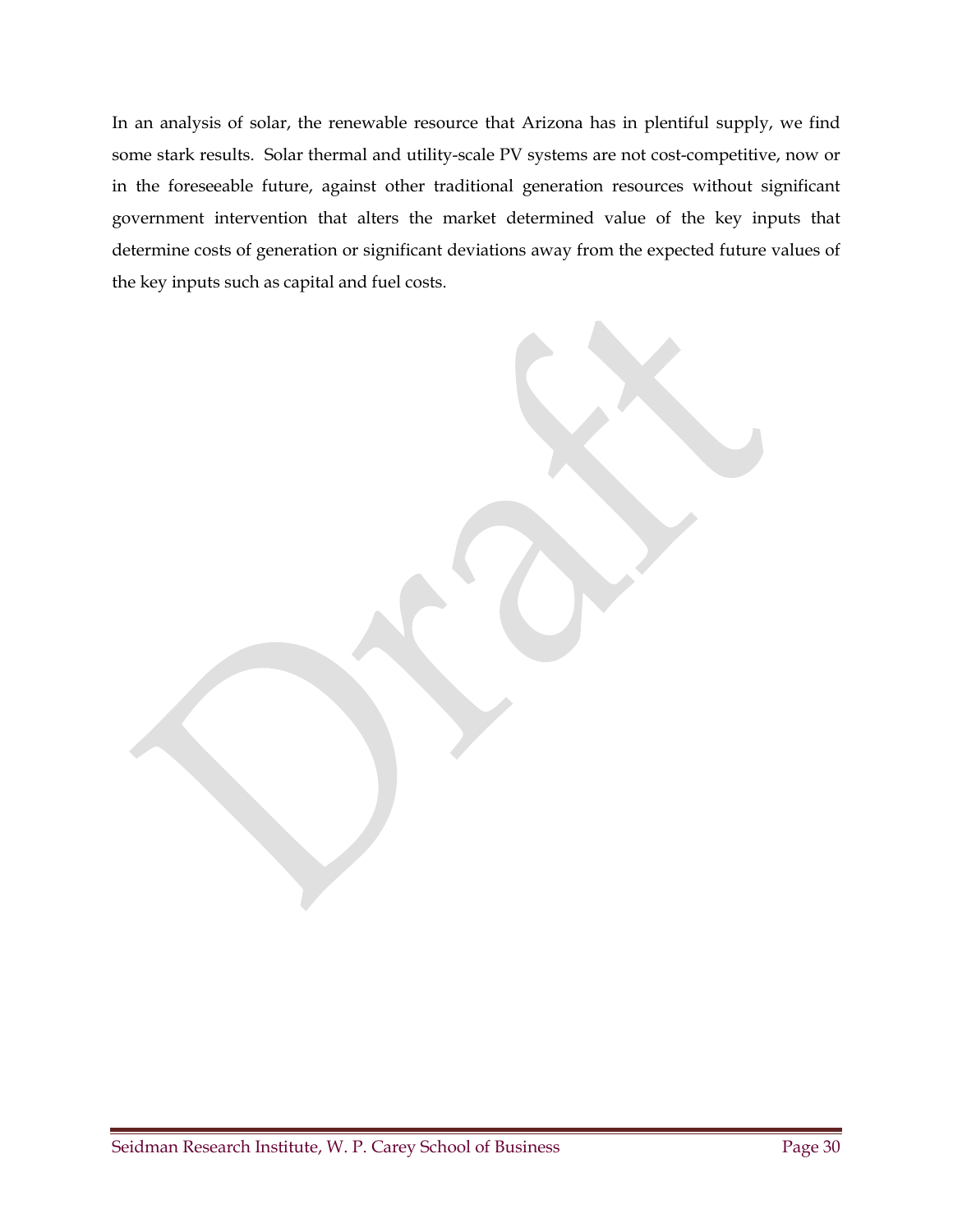## **Glossary**

**British Thermal Unit (Btu):** A Btu is the quantity of heat required to raise the temperature of 1 pound of liquid water by 1 degree Fahrenheit at the temperature at which water has its greatest density - approx 39 degrees Fahrenheit.

**Capacity factor:** The ratio of the electricity that is feasibly expected to be produced by a generation plant over its life time considered to the electricity that could have been produced if the plant runs continually at full power over its lifetime.

**Levelized Cost:** The levelized cost of generation is the constant real price for this report that producers would need to receive if all the incurred costs of installing (including finance costs), operating and maintaining the plant are recovered over the life of the plant.

**Nameplate capacity:** The maximum amount of electricity (typically measured in megawatts) that an electricity generating plant can produce each hour. For example, if a plant has a nameplate capacity of 200 megawatts then theoretically the plant can produce 200 megawatts of electricity every hour.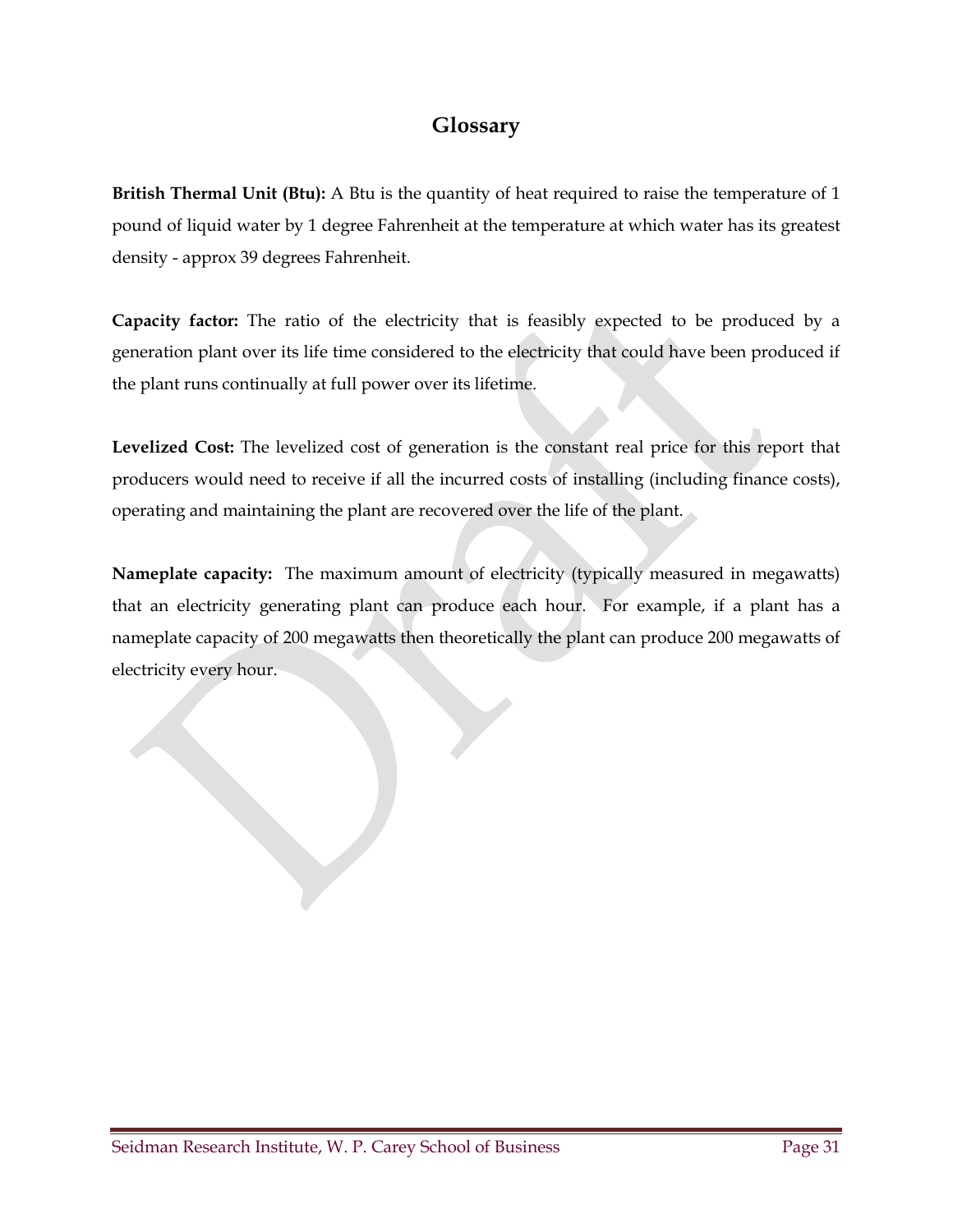## **Bibliography**

Acker, T. (2007). *Arizona Public Service Wind Integration Cost Impact Study.* Flagstaff: Northern Arizona University. Retrieved from

http://www.wind.nau.edu/documents/APS\_Wind\_Integration\_Study\_Final9-07\_001.pdf

Database of State Incentives for Renewable & Efficiency. (2009). *Federal Incentives*. Retrieved from<http://www.dsireusa.org/>

Energy Information Administration (EIA). (2009). *Electricity Cost Module.* Retrieved from [www.eia.doe.gov/oiaf/aeo/assumption/pdf/electricity.pdf](http://www.eia.doe.gov/oiaf/aeo/assumption/pdf/electricity.pdf)

ICF International. (2007). *Energy Efficiency Market Potential Studu.* Plano: IFC International. Retrieved from [http://www.aps.com/\\_files/various/ResourceAlt/ICF\\_APS\\_Market\\_Potential\\_Report\\_08-24-](http://www.aps.com/_files/various/ResourceAlt/ICF_APS_Market_Potential_Report_08-24-07.pdf) [07.pdf](http://www.aps.com/_files/various/ResourceAlt/ICF_APS_Market_Potential_Report_08-24-07.pdf)

Lazard. (2008). *Levelized Cost of Energy Analysis - Version 2.0.*

Pletka, R. e. (2007). *Arizona Renewable Energy Assessment.* Overland Park: Black & Veatch Corporation. Retrieved from [http://www.bv.com/Downloads/Resources/Brochures/rsrc\\_ENR\\_AZ\\_RenewableEnergyAss](http://www.bv.com/Downloads/Resources/Brochures/rsrc_ENR_AZ_RenewableEnergyAssessment.pdf) [essment.pdf](http://www.bv.com/Downloads/Resources/Brochures/rsrc_ENR_AZ_RenewableEnergyAssessment.pdf)

R.W. Beck, Inc. (2009). *Distributed Renewable Energy Operating Impacts and Valuation Study.* Phoenix: R.W. Beck, Inc. Retrieved from [http://www.aps.com/\\_files/solarRenewable/DistRenEnOpImpactsStudy.pdf](http://www.aps.com/_files/solarRenewable/DistRenEnOpImpactsStudy.pdf)